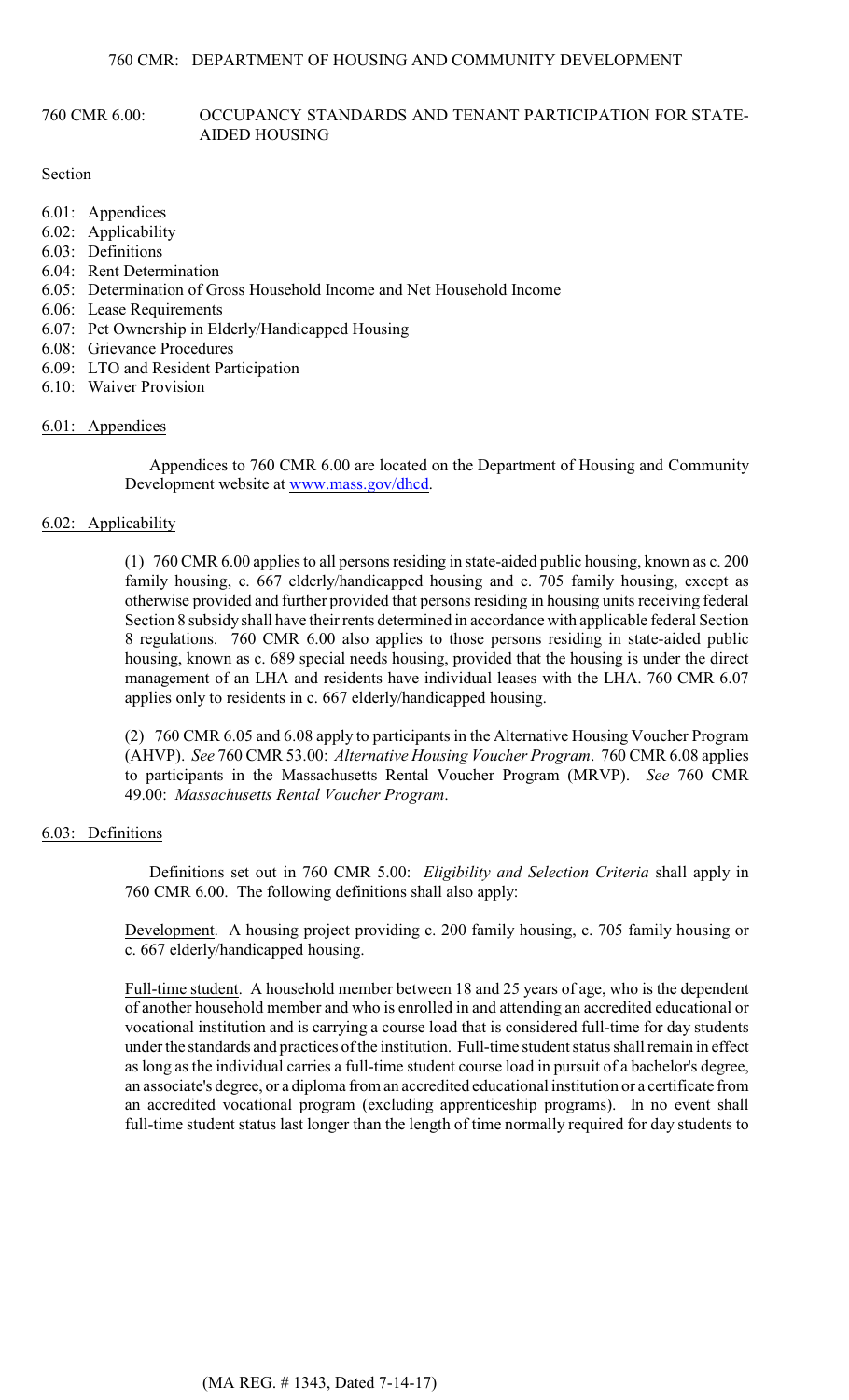complete the required course of study.

## Grievance.

(a) An allegation by a tenant that an LHA or an LHA employee has acted or failed to act in accordance with the tenant's lease or any statute, regulation, or rule regarding the conditions of tenancy and that the alleged action or failure to act has adversely affected the status, rights, duties, or welfare of the tenant or a household member;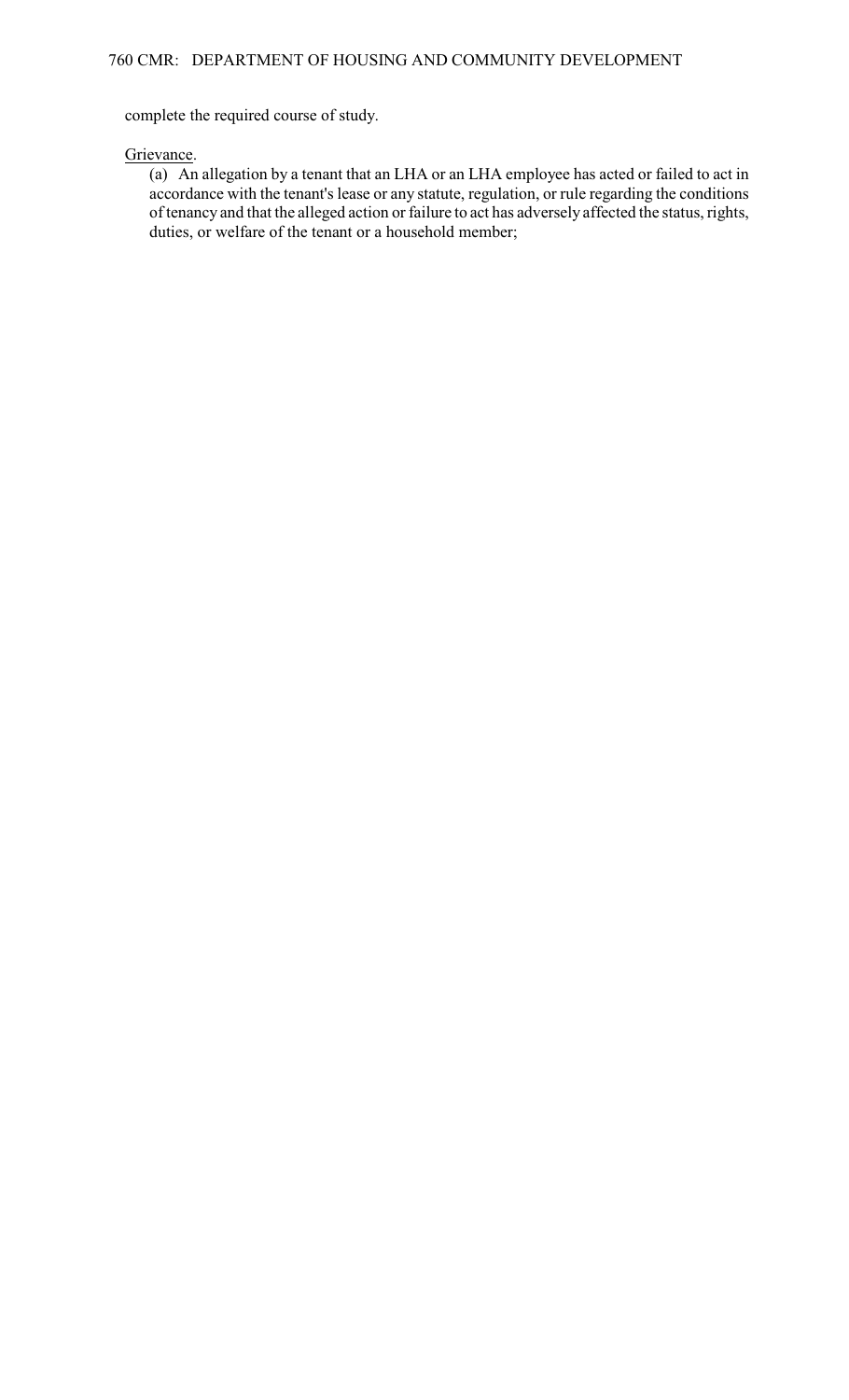#### 6.03: continued

(b) An allegation by a program participant that an LHA or an LHA employee has acted or failed to act in accordance with any statute, regulation, or rule regarding the program and that the alleged action or failure to act has adversely affected the status, rights, duties, or welfare of the grievant or a household member; or

(c) An appeal by a data subject pursuant to 760 CMR 8.00: *Privacy and Confidentiality*.

(d) The meaning of a statute, regulation, or rule shall not be the subject of a grievance. A dispute between a tenant and another tenant or household member, in which the LHA is not involved, shall not be the subject of a grievance. A grievance shall not be filed by a tenant on behalf of another tenant or any household member of another tenant.

Grievant. Any tenant or program participant who files a written grievance with an LHA in accordance with the LHA's grievance procedure. A grievant shall also include any person about whom the LHA holds data (data subject) who pursues an appeal pursuant to 760 CMR 8.00: *Privacy and Confidentiality*.

Guest. A person present in a unit or common area of a development at the invitation, expressed or implied, of a tenant or a member of a tenant household.

HearingOfficer. An impartial person who conducts hearings on grievances (grievance hearings) in accordance with an approved grievance procedure and renders written decisions based on the material facts and applicable law.

Hearing Panel. A group of impartial persons who conduct hearings on grievances (grievance hearings) in accordance with an approved grievance procedure and render written decisions based on the material facts and applicable law.

Household. One or more persons who have been determined by the LHA to be collectively eligible for state-aided housing and who are listed on the current lease for an LHA unit executed by an LHA authorizing the person(s) to reside in the unit. Persons listed on an application to an LHA to be determined collectively eligible to reside in an LHA unit as a household may also be referred to as a household where the context so requires.

Household Member. A person who is a member of a household which has been authorized by the LHA in a lease or lease addendum to reside in an LHA unit. The tenant, as defined in 760 CMR 6.03, is a household member.

Local Tenant Organization (LTO). An association of tenants which has been officially recognized by an LHA to represent tenants residing in some or all of theLHA's state aided public housing units. An LTO may also represent a mix of tenants in state-aided and federally subsidized public housing.

Notice of Termination. Notice from an LHA to a tenant that the tenant's lease is to be terminated. A notice of termination may include a notice to quit. A notice of termination or accompanying document shall advise the tenant whether tenant has a right to a grievance hearing and, if so, the time for requesting a grievance hearing. It shall advise tenant of the right to be represented at a grievance hearing and of the right to inspect relevant documents prior to the hearing. It shall advise tenant that, if tenant remains in the unit past the specified lease termination date, eviction would be pursued through court action in which tenant would have a right to present in person or by a lawyer any legal defenses which tenant might have. It shall specify the name and address of a local legal services agency (if any). It should advise the tenant of the opportunity (if available) to request to meet with the LHA to discuss the reasons for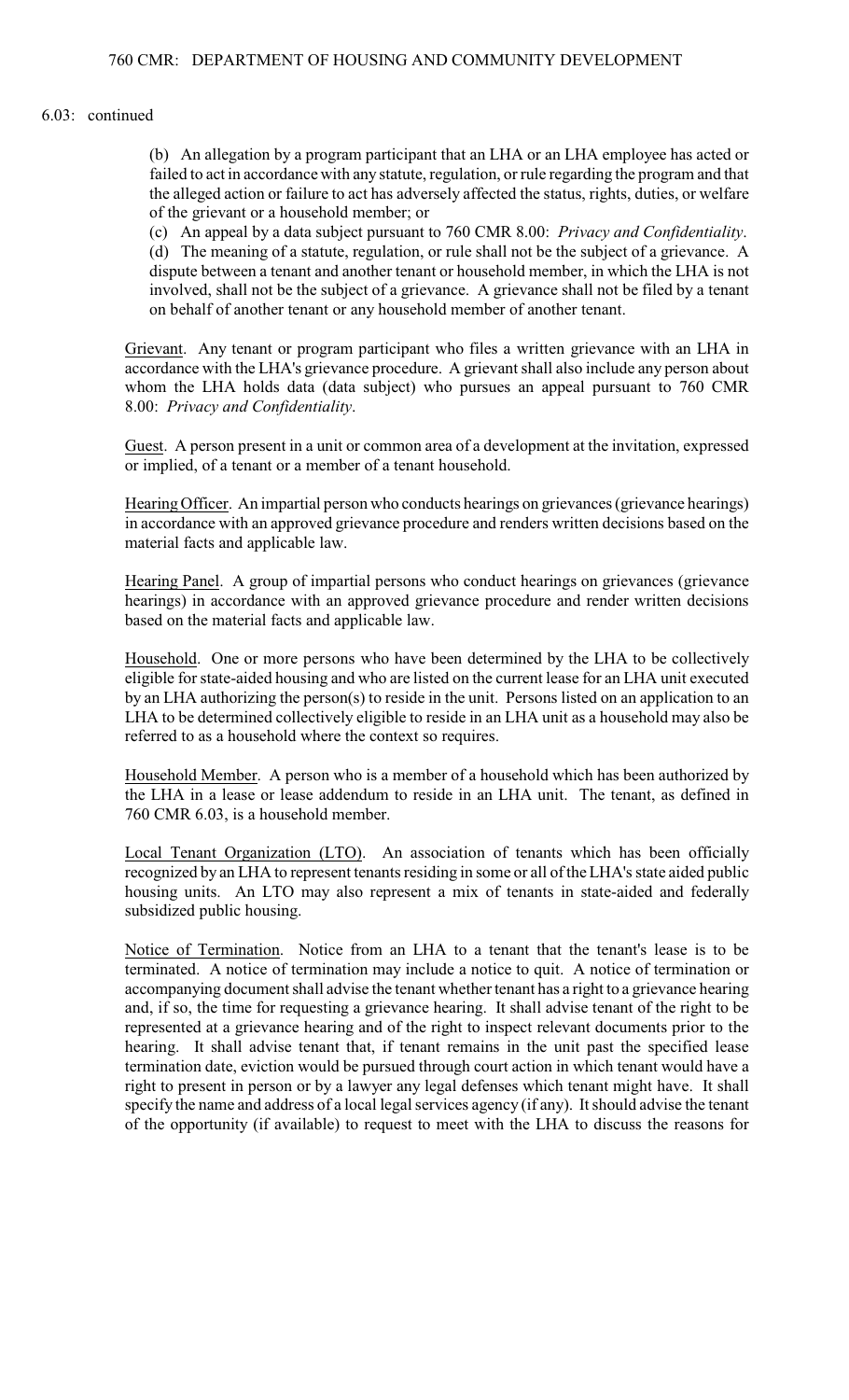termination and whether termination could be avoided.

Overhoused. A tenant household which the LHA has determined, based upon the composition of the household, to be occupying a unit consisting of more bedrooms than is appropriate for the household size pursuant to 760 CMR 5.03: *Definitions* unless such occupancy is authorized by law.

Personal Care Attendant (PCA). A person who resides with a household member with a disability and who: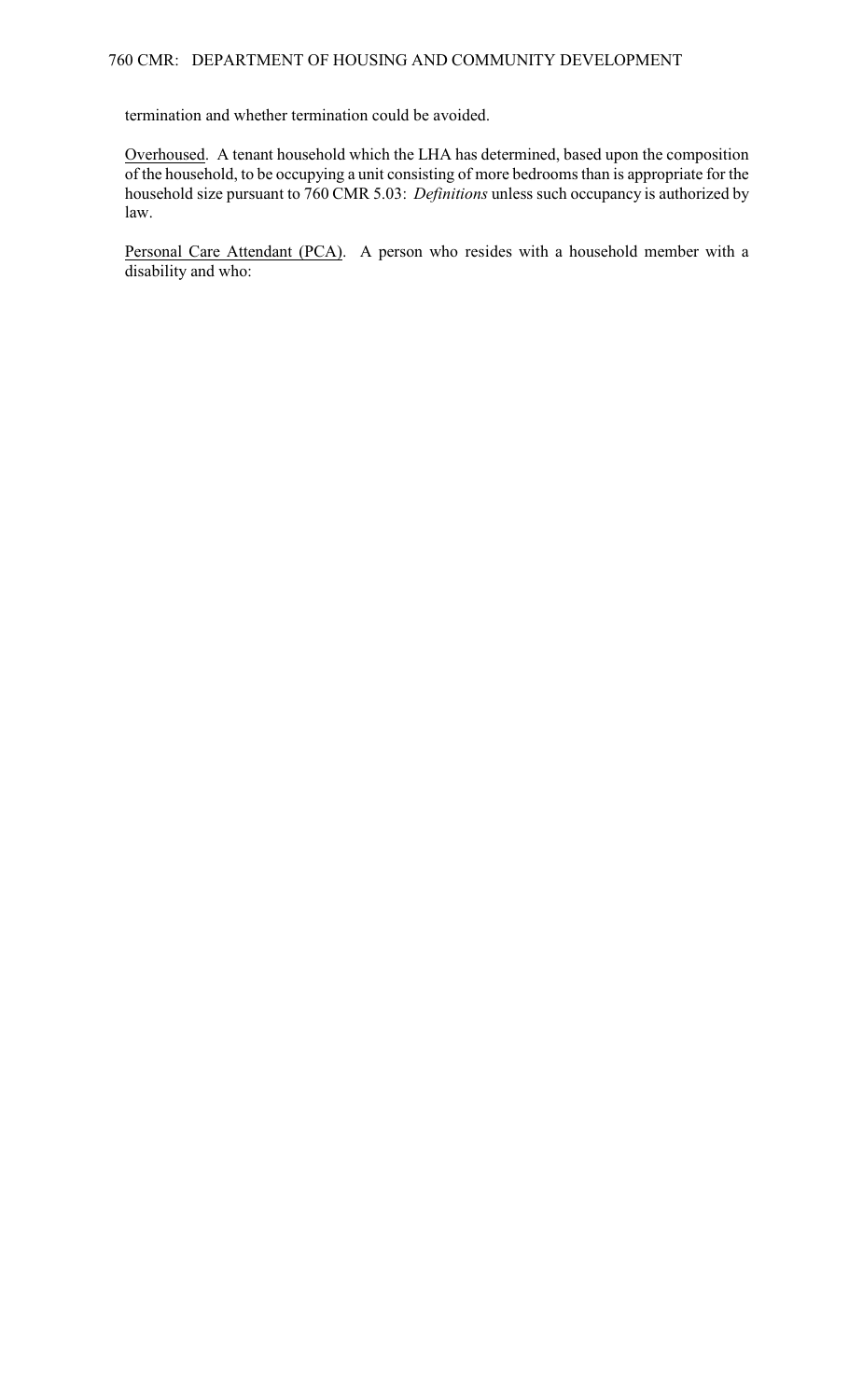#### 6.03: continued

- (a) provides necessary assistance in activities of daily living to such household member
- insofar as he or she requires such assistance on account of his or her disability;
- (b) is not obligated for support of the household member;
- (c) is paid for the fair value of such assistance; and

(d) would not be residing in the unit except to provide such necessary assistance to the household member.

Pet. A domesticated animal of a species that is commonly kept as a household pet in the community. A cat, dog, gerbil, or hamster is an example of a domesticated animal which is commonly kept as a household pet. A monkey or snake is an example of an animal which is not commonly kept as a household pet in the community. A service animal which is specially trained to assist an individual with a disability in specific activities of daily living (for example, a dog guiding individuals with impaired vision or alerting individuals with impaired hearing) is not considered a pet for which permission to keep is required when it is kept in a safe and sanitary manner by an individual with a disability to whom the animal gives necessary assistance in activities of daily living; a service animal shall be considered a pet in computing the number of pets kept. Caged birds, which are not unreasonably noisy, or fish in tanks are not considered pets for which permission to keep is required.

Pet Committee. A local committee established in accordance with St. 1989, c. 151 in the manner prescribed in the Pet Guidelines.

Pet Grievance Panel. Two or more persons appointed by the LHA to resolve disputes arising in elderly/handicapped state-aided housing involving pets in cases where the disputes have not been resolved by the pet committee; the procedure of dispute resolution shall be specified in the pet guidelines.

Pet Guidelines. Guidelines issued by the Department for pet ownership in elderly/handicapped state-aided public housing. These guidelines may be revised periodically by the Department after consultation with the Massachusetts Society for the Prevention of Cruelty to Animals and with the Massachusetts Chapter of the National Association of Housing and Redevelopment Officials.

Pet Rider. A part of the lease for a unit of elderly/handicapped state-aided housing giving approval to the tenant for pet ownership and setting out or incorporating the terms and conditions for pet ownership.

Program Participant. A Voucher Holder, as defined in 760 CMR 49.00: *Massachusetts Rental Voucher Program* or 760 CMR 53.00: *Alternative Housing Voucher Program*, who has become a Participant, as therein defined, in the MRVP or AHVP.

Resident. An adult person authorized by an LHA in a lease or lease addendum to reside in a state-aided or federally subsidized public housing unit operated by or on behalf of an LHA.

Resident Advisory Board. A group of Residents formed for the purpose of advising the LHA on its Annual Plan and any other matters of concern to all of its residents, including a Resident Advisory Board established pursuant to federal regulations at 24 CFR 903.13.

Resident Association. Any organized group of LHA tenants and household members that has not been officially recognized as an LTO by the LHA, does not have the rights and obligations of an LTO under 760 CMR 6.00, but may still serve a useful function in providing an opportunity for residents to work together on matters that affect their interests.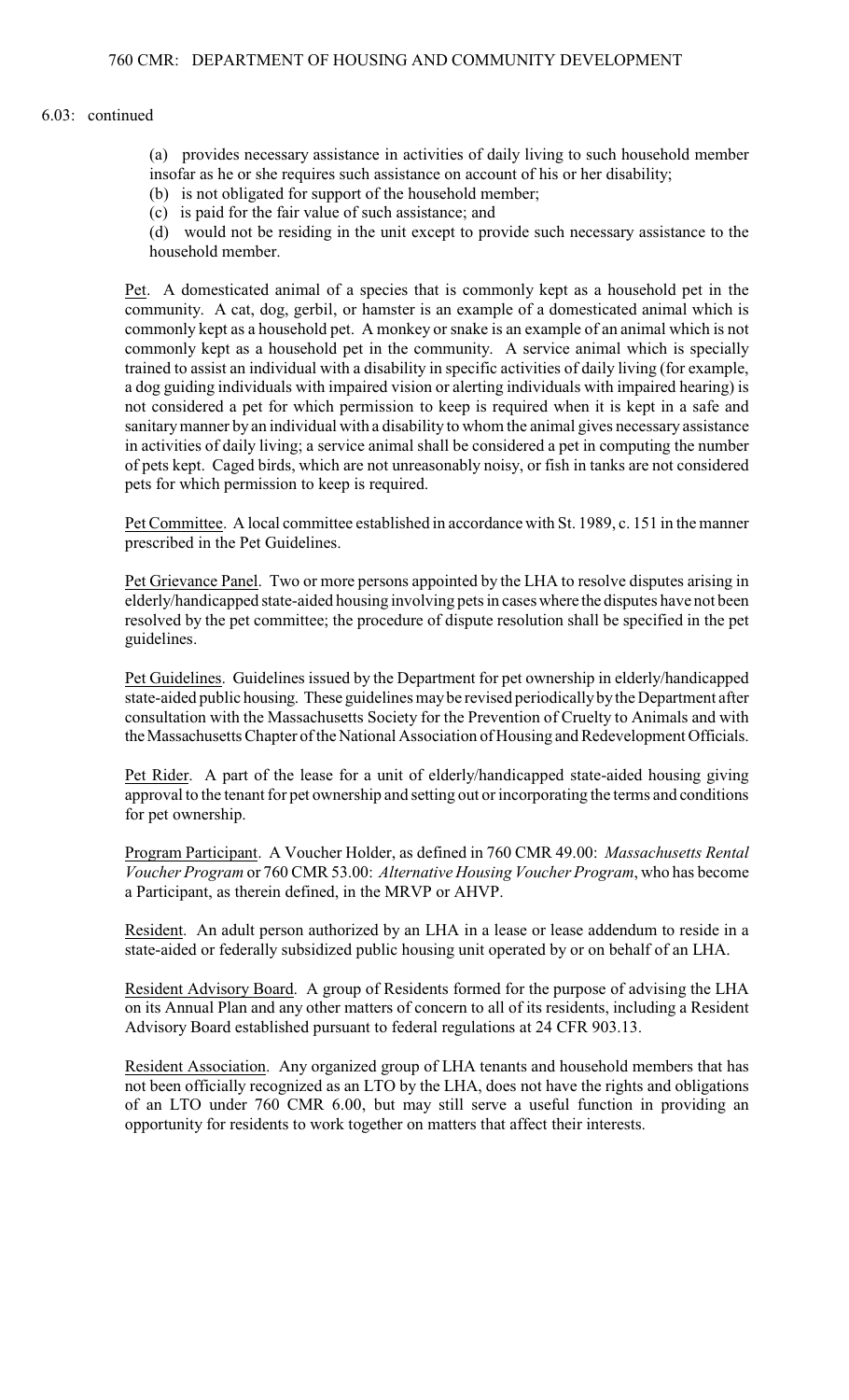Tenant. One or more adult persons who sign(s) a lease for an LHA unit and who is (are) responsible for payment of rent and satisfaction of lease provisions and responsible for the conduct of other household members and for the conduct of guests.

Umbrella Tenant Organization. A group of tenants consisting of representatives from two or more LTOs that have been authorized by the LTOs to assume some or all of the LTOs' rights and duties under 760 CMR 6.09.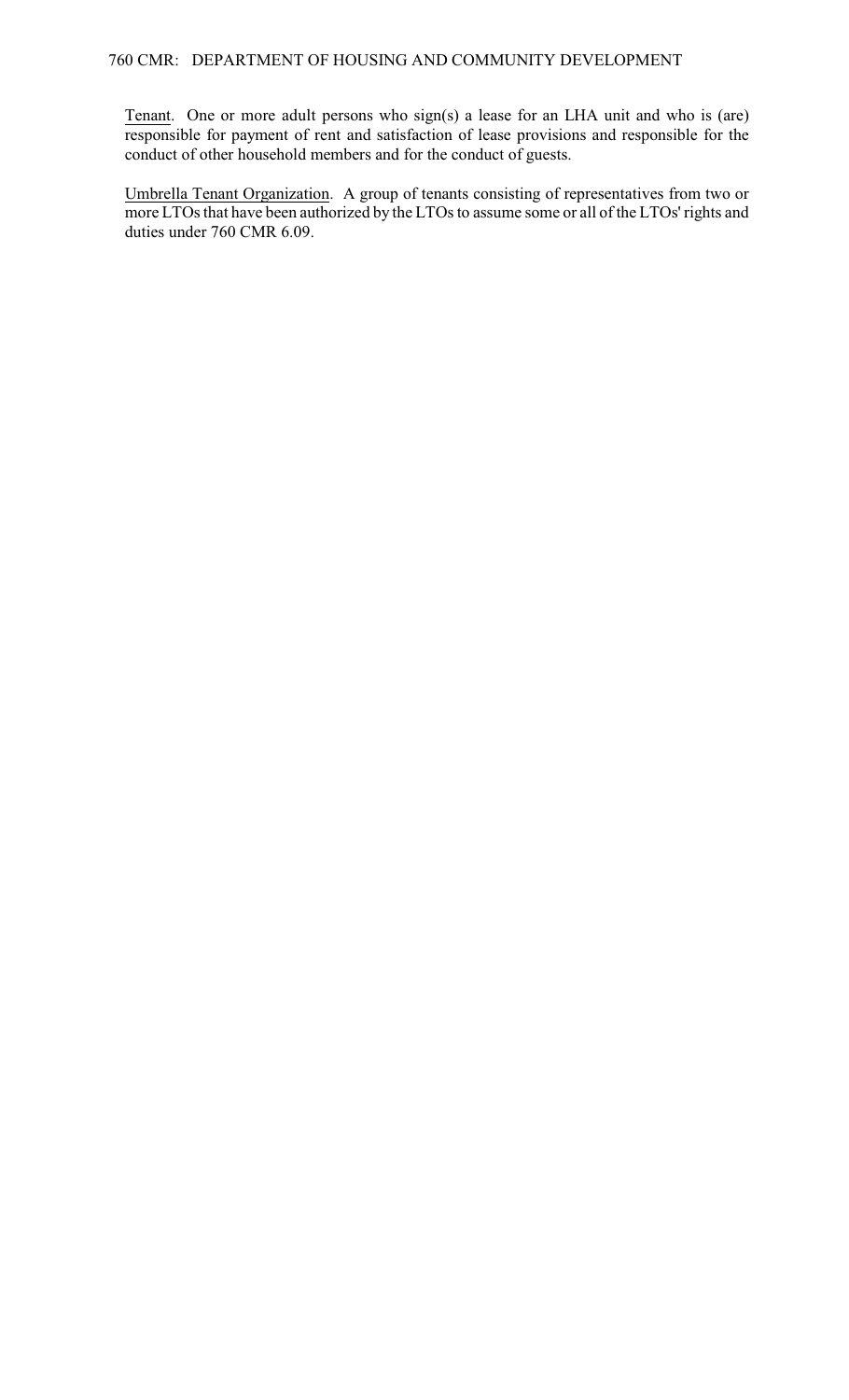### 6.03: continued

Utilities. Any or all of the following: electricity and any other fuels for heat, hot water, and cooking.

#### 6.04: Rent Determination

(1) Amount of Rent.

(a) Monthly rent shall be charged tenants of elderly/handicapped housing in the following manner:

1. Where the tenant does not pay for utilities, rent shall be 30% of monthly net household income as determined pursuant to 760 CMR 6.05.

2. Where the tenant pays for some or all utilities, rent shall be 25% of monthly net household income as determined pursuant to 760 CMR 6.05.

(b) Monthly rent shall be charged tenants of family housing in the following manner:

1. Where the tenant does not pay for utilities, rent shall be 32% of monthly net household income as determined pursuant to 760 CMR 6.05.

2. Where the tenant pays for one or more utilities, but not all, rent shall be 30% of monthly net household income as determined pursuant to 760 CMR 6.05.

3. Where the tenant pays for all utilities, rent shall be 27% of monthly net household income as determined pursuant to 760 CMR 6.05.

(c) In the event the tenant household has been determined to be overhoused and the tenant has failed or refused to transfer to a unit of appropriate unit size offered by the LHA, following any such failure or refusal to transfer, the tenant's monthly rent shall be 150% of the rent which would otherwise have been charged to tenant.

(d) An LHA may round the amount of monthly rent to the nearest whole dollar notwithstanding the fact that rounding upward will cause rent to slightly exceed the applicable percentages set out in 760 CMR  $6.04(1)(a)$ , (b) and (c).

(e) Each tenant household shall pay a minimum rent of \$5.00 per household, provided that an LHA shall grant an exemption from application of the minimum monthly rent to any tenant unable to pay such amount because of severe financial hardship, which shall include situations in which:

1. the family is awaiting an eligibility determination for an application for any federal, state, or local assistance program;

2. the tenant would be evicted as a result of the imposition of the minimum rent requirements;

3. the income of the tenant has decreased because of changed circumstances, including involuntary loss of employment, the occurrence of a death in the household, and such other severe financial hardship situations as may be determined by the LHA.

LHAs shall notify tenants of their right to seek an exemption. The exemption shall not apply to hardships of a temporary nature lasting 90 days or less. If a tenant requests a hardship exemption and the LHA reasonably determines the hardship to be of a temporary nature, an exemption shall not apply to the 90 day period beginning upon the day in which the request for exemption is made to the LHA; provided that a tenant may not be evicted during such 90 day period for nonpayment of rent. In such a case, if the tenant thereafter demonstrates that the financial hardship is of a long-term nature, the LHA shall retroactively exempt the tenant from the applicability of the minimum rent requirements for such 90 day period. If a retroactive exemption does not apply, the tenant shall make payment of the minimum rent within 15 days of the end of the 90 day period. Late fees shall not apply to minimum rent charged by the LHA while the tenant is seeking an exemption.

## (2) Rent Payment.

(a) Tenant shall pay rent monthly in advance on or before the first day of each month. Rent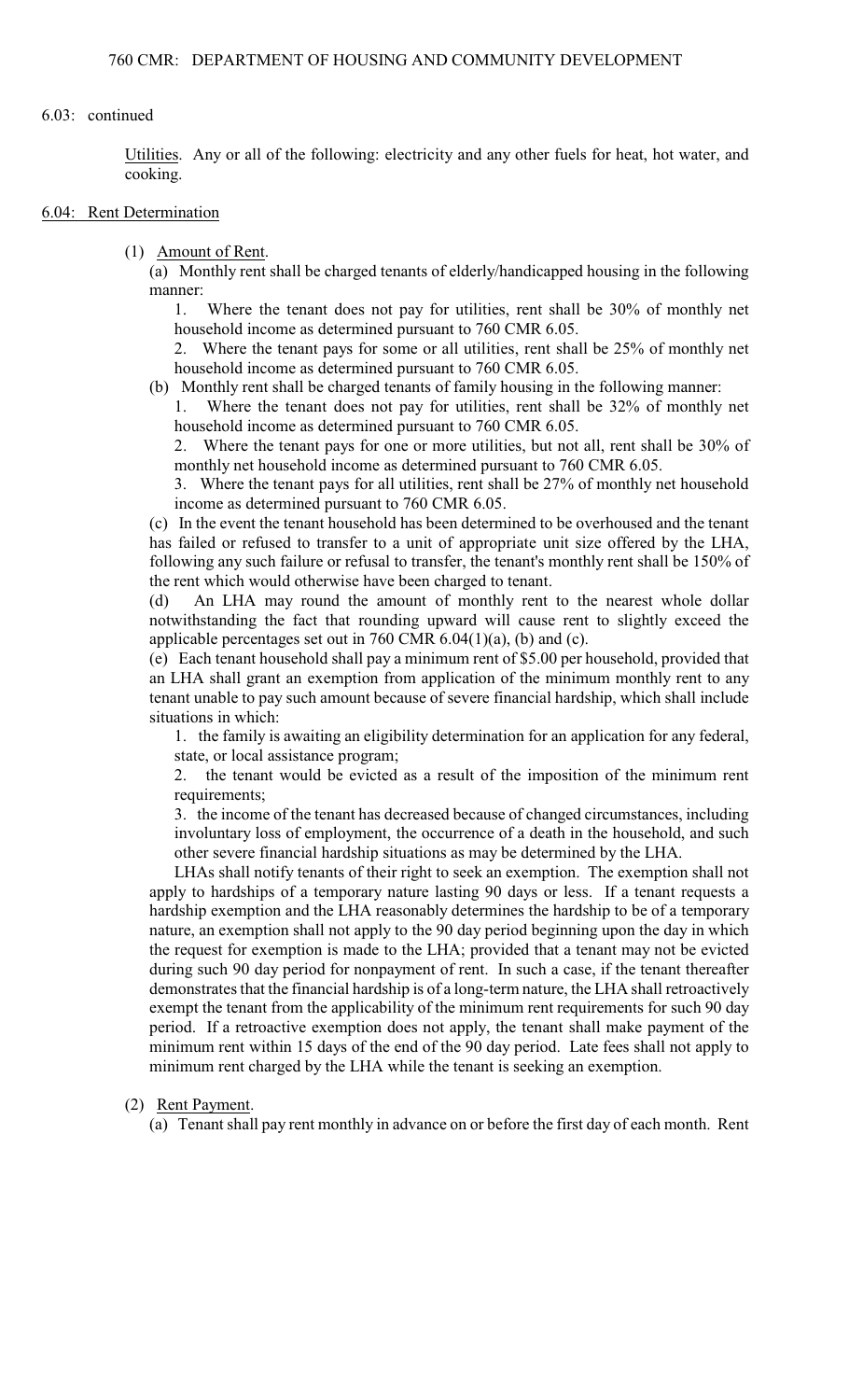for any fraction of a month of occupancy at the beginning or end of the term shall be charged on a *pro rata* basis. The monthly rent shall remain in effect until a new monthly rent shall have been re-determined by the LHA in accordance with 760 CMR 6.04(4) or (5).

(b) During the term while a lease is in effect the LHA shall accept as rent all payments which the tenant shall have designated as rent. The acceptance of such rental payments by the LHA shall not constitute a waiver of payment for other amounts due or of any other past, present, or future obligation under the tenant's lease. Following termination of the lease, if tenant fails to vacate, tenant shall pay monthly, in advance, the fair value of use and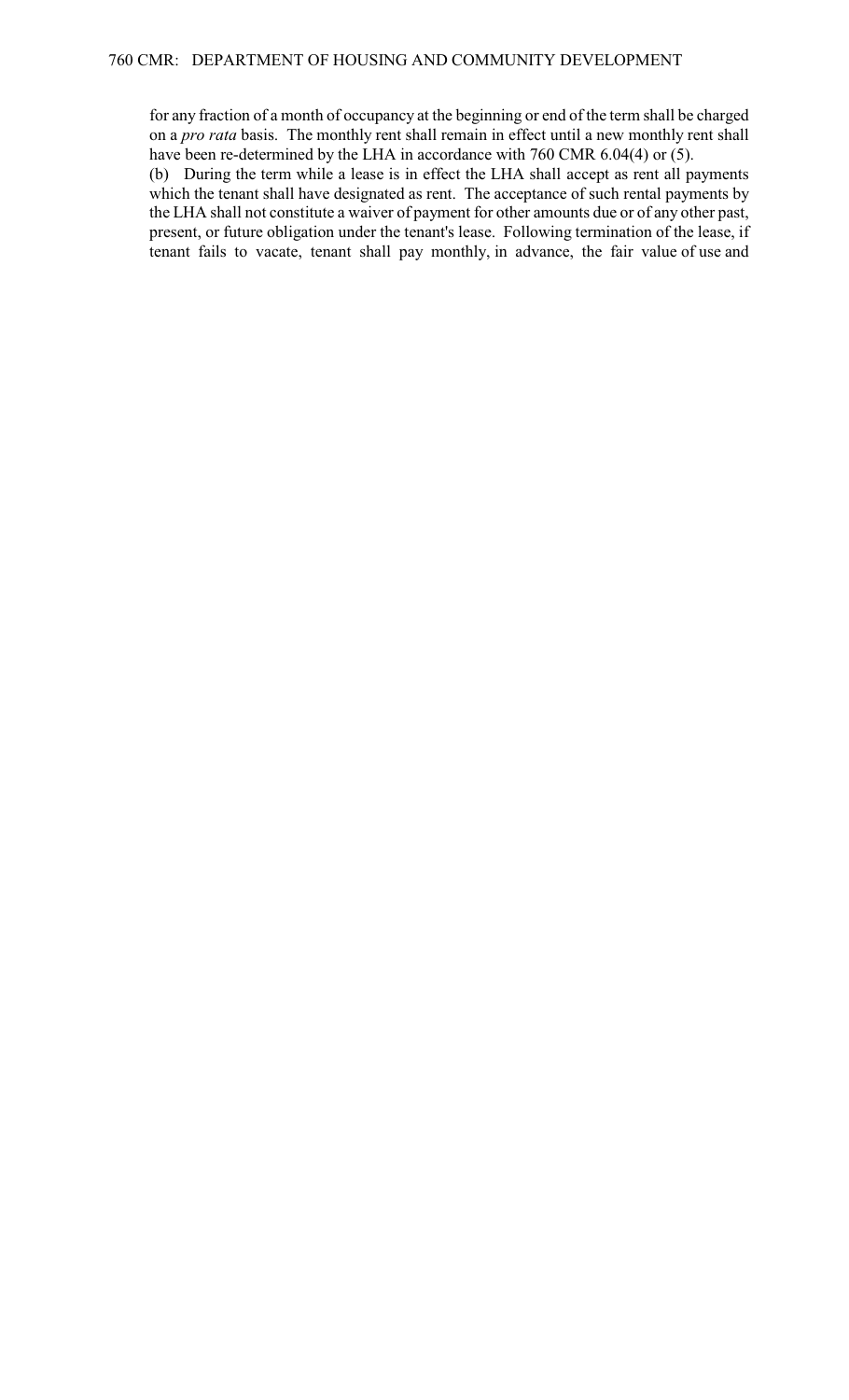### 6.04: continued

occupancy of the unit as determined by the LHA, but not less than the rent in effect at the time of termination, provided that if the termination is contested in court, no amount higher than such rent shall be charged unless and until the termination is upheld or approved by the court. Payment for such use and occupancy, however designated, shall not create a new tenancy.

### (3) Failure to Pay Rent.

(a) In the event that a tenant shall fail to pay all or any part of the rent within seven days of its due date, the LHA may declare the unpaid rent delinquent and issue a notice of termination of lease. Prior to issuing such a notice, except where the tenant is habitually delinquent in paying rent and has had a prior opportunity for discussion within the prior six months, the LHA shall provide the tenant with an opportunity to discuss the reason for the late payment.

(b) In the event that tenant shall fail to pay all or any part of the rent within 30 days of its due date, the LHA shall impose a fee in the amount of \$25 for failure to pay rent when due. The LHA may also charge tenant interest in accordance with applicable law and with the terms of tenant's lease. If tenant shall have shown good cause for late payment to the LHA, the LHA in its discretion may waive the interest or fee for late payment. If the LHA and tenant shall have entered a repayment agreement the LHA may waive the interest or fee for late payment of the rent which is the subject of the repayment agreement. By charging interest or the fee for late payment of rent, the LHA shall not have condoned tenant's breach of tenant's obligation to pay rent when due, and the LHA shall not thereby waive any rights to issue a notice of termination of the lease, to bring eviction proceedings against tenant and to collect arrearages, constable fees and costs on account of the tenant's failure to pay rent when due.

(c) In the event that a tenant's failure to pay rent due results in a monetary judgment and execution for the LHA the LHA may seek to intercept funds which are otherwise payable by the Commonwealth to tenant on or after January 1, 2005, through the Comptroller's Set-off Debt Collection Program or successor program in the manner provided by the program and as may be specified in guidelines issued by the Department.

#### (4) Annual Re-determination.

(a) The Re-determination Date. The LHA shall re-determine each tenant's monthly rent once annually to be effective on a specific re-determination date which shall be the first day of a month. This re-determination date should be the same each year unless the LHA gives the tenant reasonable advance notice of a different date no more than a year subsequent to the most recent notice of rent as determined by the LHA.

(b) The Notice of Re-determination. At least 60 days prior to the re-determination date, the LHA shall send the tenant written notice that rent shall be re-determined effective on the re-determination date and in this notice of re-determination shall request pertinent information as to the household's income, employment, continued eligibility, and composition.

(c) Response by the Tenant. Within 30 days following the date of the notice of re-determination, the tenant shall provide, under pains and penalties of perjury, sufficient complete and accurate information for the LHA to make a reliable determination of the household's income, exclusions from income, and applicable deductions.

(d) The Re-determined Rent. No less than 14 days prior to the re-determination date, the LHA shall re-determine rent by computing the applicable percentage of annual net household income. In general, annual net household income shall be an annualization of then current monthly net household income. However, where annualization of monthly income is unlikely to reflect actual annual income, the LHA may use some other method for determining the annual amount of income, including use of the prior year's income.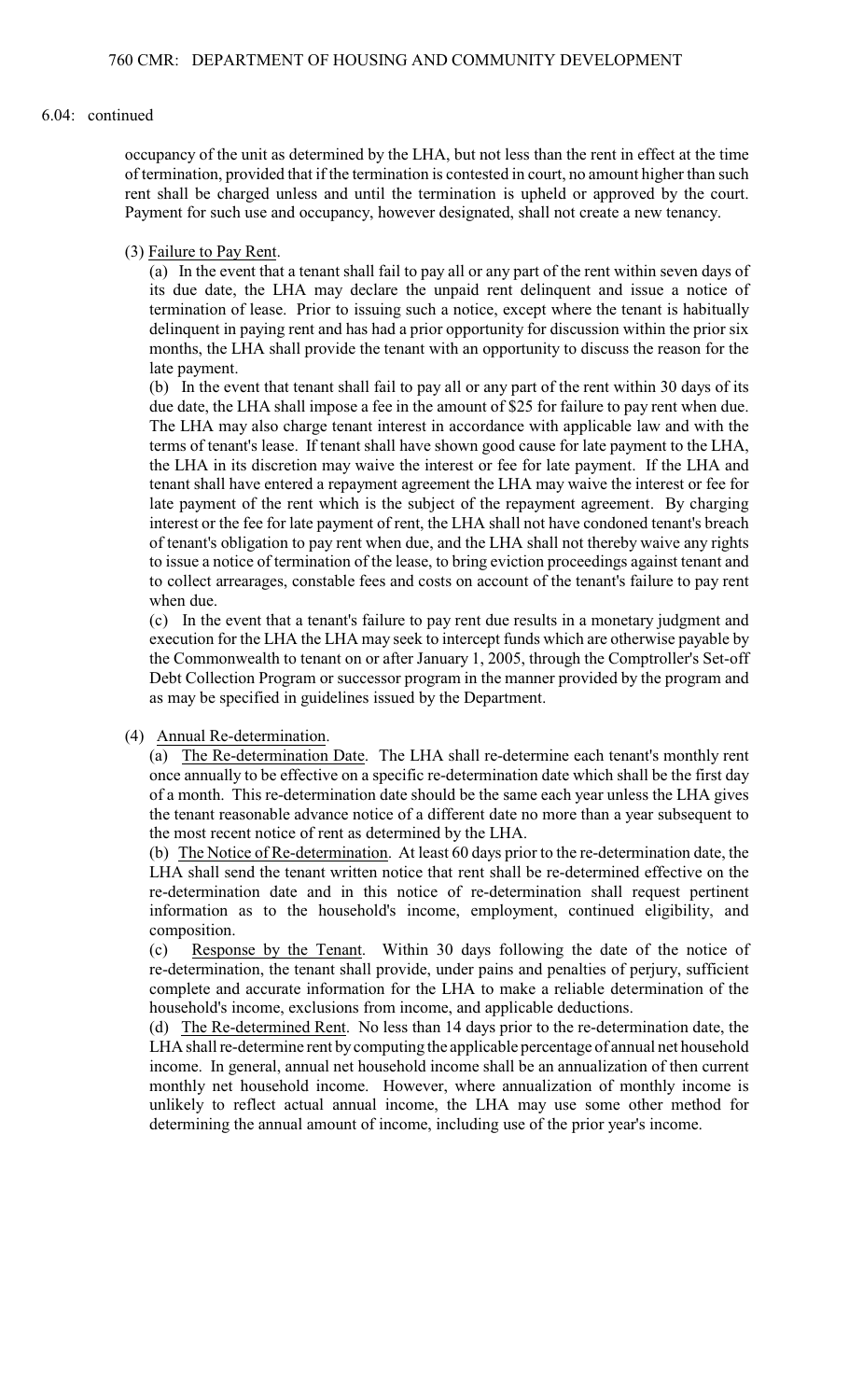If within the time allotted, the tenant shall have failed to provide sufficient, complete, and accurate information in order for the LHA to make a reliable re-determination of the household's monthly net household income, the LHA may make a re-determination of such income based on whatever reliable information which it has or may continue to use its most recent income re-determination. The LHA may thereafter make an adjustment of rent retroactive to the re-determination date, following receipt of more complete and accurate information.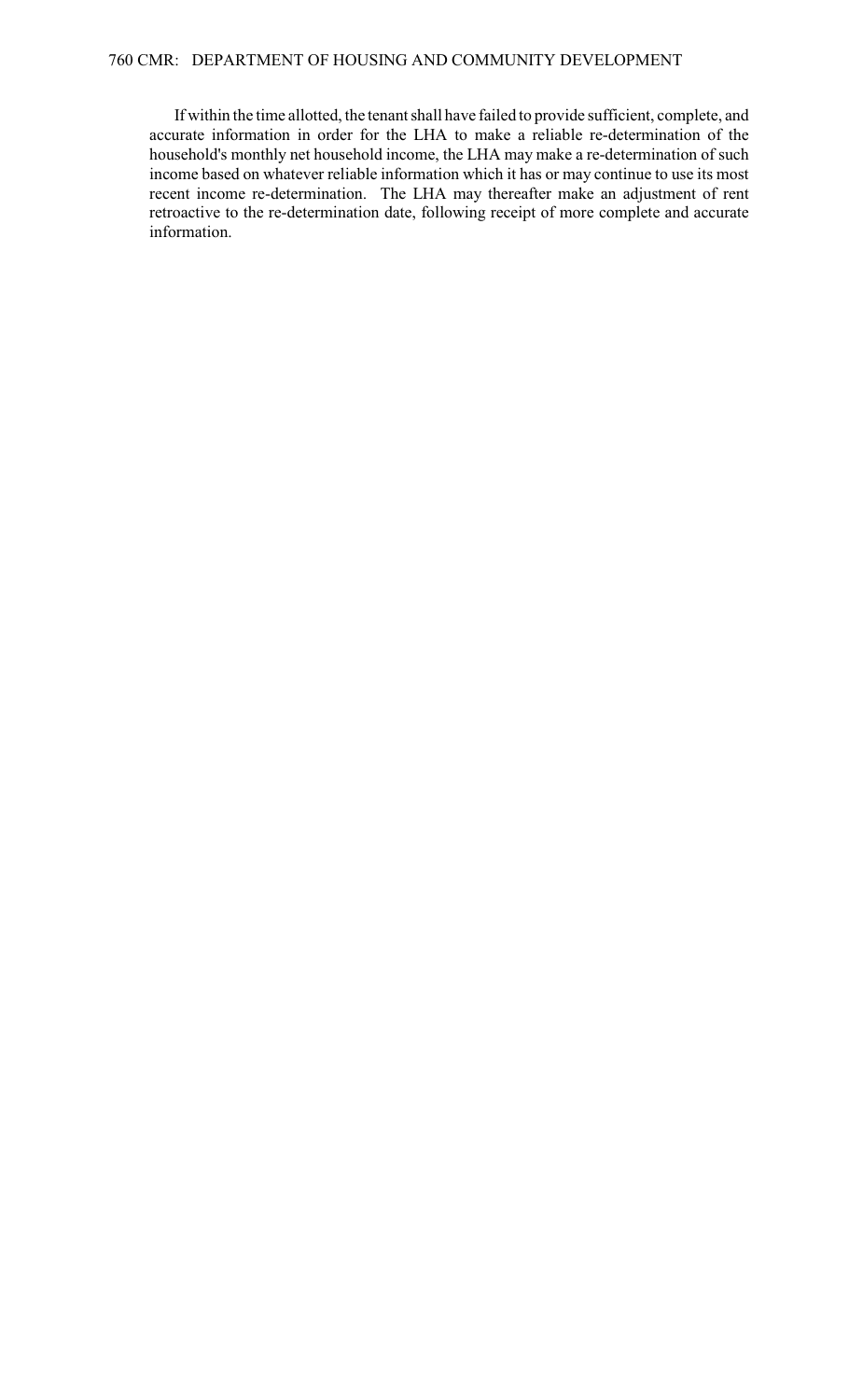#### 6.04: continued

(e) Notice and Effective Date of the Re-determined Rent. The LHA shall give the tenant no less than 14 days prior written notice of the amount of the rent to be effective on the re-determination date. In the event that the information provided by or on behalf of the tenant shall have been incomplete or inaccurate, upon receipt of more complete or accurate information, in addition to its other remedies, the LHA shall appropriately adjust the rent. Following such adjustment, the LHA shall give the tenant an amended written notice of the re-determined rent which shall be retroactively effective to the re-determination date. Each notice of re-determined rent shall set out the monthly gross household income (1/12 of annual gross household income) and the monthly net household income (1/12 of annual net household income) on the basis of which the re-determined monthly rent was computed.

### (5) Interim Re-determination of Rent.

(a) Increases. If in any month the monthly gross household income of a tenant household increases by 10% or more from the amount contained in the most recent notice of rent as (re)determined by the LHA, the tenant shall report any such increase, including any changes in income, exclusions and deductions. The tenant shall report the increase to the LHA by the seventh day of the month following the month in which the increase occurred, provided that if the increase was anticipated in the prior computation of gross household income, the tenant need not report the increase.

The LHA shall require verification of such increase in income. If as a result the amount of rent increases, at least 14 days before the effective date of a rent increase, the LHA shall give the tenant a written notice of the re-determined rent. Any such increase in rent shall be made effective on the first day of a month. The notice of re-determined rent shall set out the monthly gross household income and the monthly net household income, on the basis of which the re-determined monthly rent was calculated.

In the event that a tenant shall have failed to report such an increase in income by the seventh day of the month following the increase, in addition to its other remedies, the LHA, upon discovery that increased rent was due, shall make the effective date of the increase in rent retroactive to the first day of the second month following the increase in income.

(b) Decreases. If, in any month, the monthly gross household income of a tenant household decreases, the tenant may provide the LHA with verified information substantiating the decrease in gross income. Following receipt of such information, the LHA shall re-determine rent. The LHA shall give the tenant written notice of any decrease in rent which shall be effective on the first day of the month following receipt of the information or at such earlier time as the LHA shall find to be warranted in the event that circumstances delayed receipt of verified information. The notice shall set out the monthly gross household income and the monthly net household income, on the basis of which the re-determined monthly rent was calculated.

(6) Verification. The tenant shall provide and authorize reasonable verification of information regarding income, exclusions from income and deductions (whether at initial determination or at any re-determination) in order to insure reliability of the information. For wages, interest, dividends, annuities, pensions or recurring lotterywinnings, the tenant shall submit copies of the prior year's tax-reporting forms received by the tenant (including W-2 forms, W-2G forms, and 1099 forms). For income from a fiduciary the tenant shall submit a copy of the prior year's K-1 form regarding such income. For self-employment income the tenant shall submit a copy of the prior year's Schedule C of US Form 1040. The tenant shall also submit copies of other tax reporting forms as are appropriate for other types of income.

The LHA may also require written third-party verification (verification by a reliable person or entity, other than the tenant or household member, with knowledge of the facts) of one or more items of income, exclusions, or deductions in the event that the LHA finds that the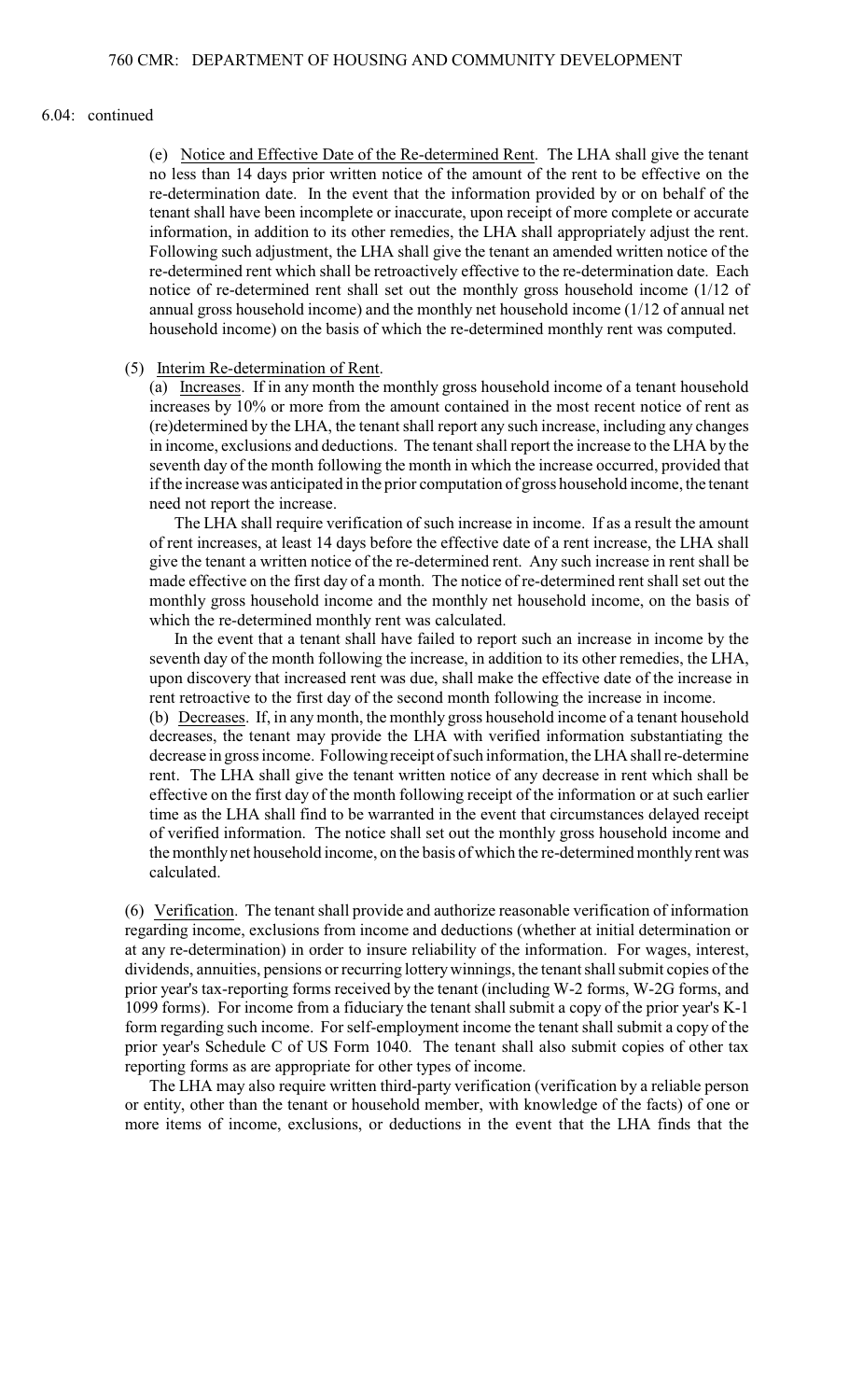documentation provided by the tenant is not adequate. In such a case, the LHA may also verify income, exclusions, or deductions by checking with the sources. Verification of income, exclusions or deductions, if not complete by the rent re-determination date, may continue until completion. The tenant shall assist the LHA in securing reasonable verification and shall promptly provide all written authorizations for such verification upon request by the LHA.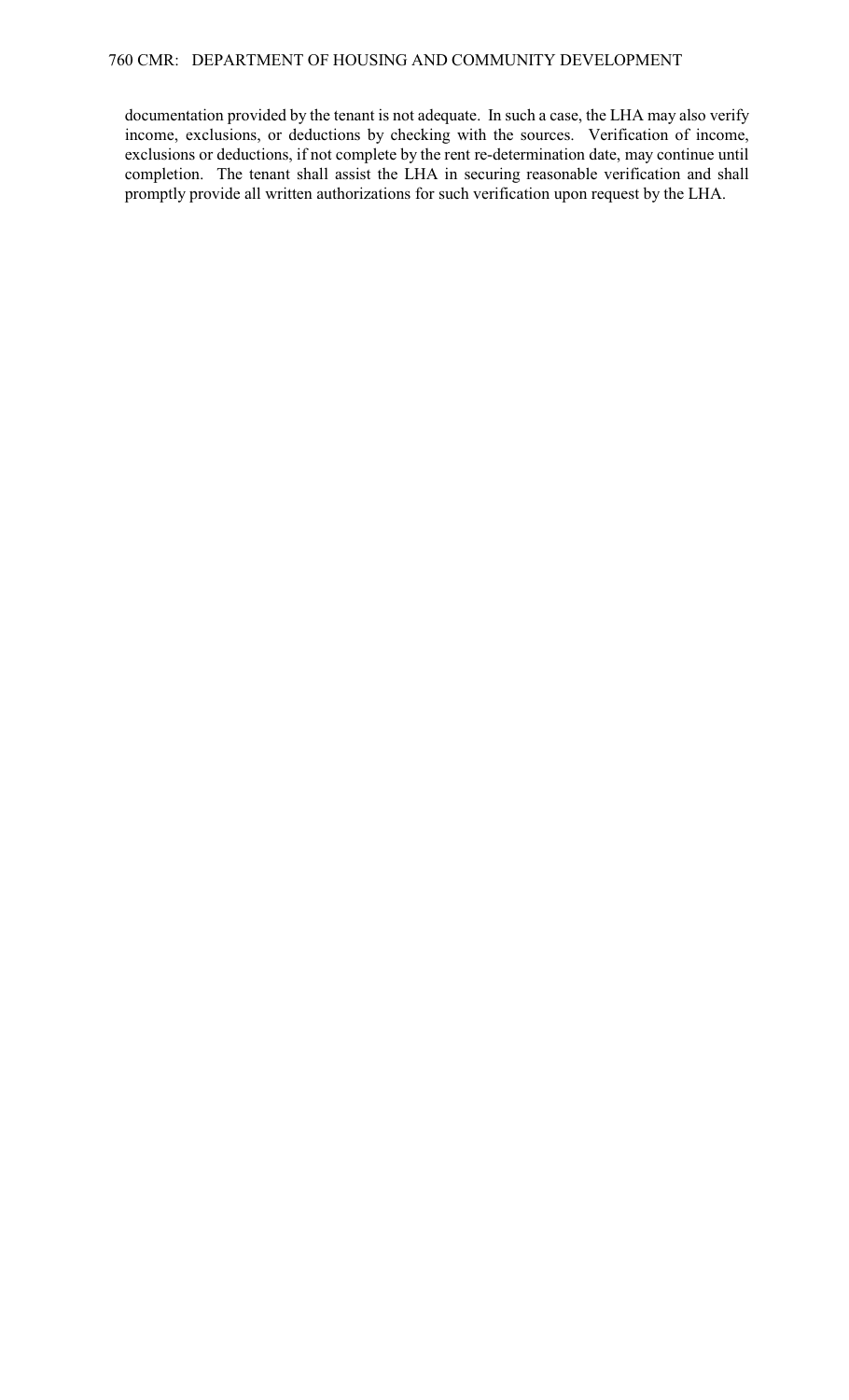### 6.04: continued

If the LHA has reasonable cause to believe that any member of the household is supplying false or incomplete information about his or her income, upon request by the LHA the tenant or other household member shall sign an appropriate Internal Revenue Service form, to authorize the IRS to furnish the LHA with a copy of the first page of the prior year's US Form 1040 filed by the tenant or other household member. Information which may have been provided by the Department of Revenue through a wage and bank match or otherwise may be used for verification of income, exclusions, and or deductions.

(7) Grievances on the Amount of the Re-determined Rent and Time for Payment. In the event that a tenant files a grievance as to the amount of a re-determined rent within 14 days of the LHA's notice of the re-determined rent, the tenant shall continue to pay the rent then in effect (unless the re-determined rent is lower) until disposition of the grievance. Following disposition of the grievance, the tenant shall forthwith pay any additional amounts determined to have been due but not paid since the effective date set out in the notice of re-determined rent or the LHA shall credit the tenant with any amounts paid but determined not to have been due. In the absence of a grievance, the re-determined rent shall be paid beginning on its effective date.

(8) Nondisclosure or Misrepresentation of Income. If a tenant shall misrepresent, fail to disclose, or fail to disclose in a timely manner pertinent information which would increase net household income, upon request tenant shall pay the balance of rent, which otherwise should have been paid. Interest on such balance may be charged in accordance with law. Such misrepresentation or nondisclosure without good cause shall constitute cause for termination of the lease and eviction of the tenant if the consequent underpayment of rent was 10% or more of the monthly rent which should have been paid.

(9) Late Payments of Income. If a tenant receives any includable income at a date later than the date when the income would have been paid in the normal course (such as payment of past-due workers' compensation benefits for lost wages, past-due SSI or SSDI benefits, or retroactive salary increases, and if such income has not been included in the determination of household income), tenant shall report receipt of the income to the LHA within seven days after receipt. The LHA shall charge a one-time retroactive rent charge on account of any part of such income which in the normal course would have been paid at a time when tenant occupied an LHA unit. A tenant who receives and timely reports receipt of such income shall pay any such retroactive rent due on account of such income without interest upon receipt of a bill from the LHA. If tenant shall fail to report such income or shall fail to make such a one-time retroactive rent payment within 30 days of receipt of a bill, the LHA may charge interest on the additional rent due for the period beginning 30 days after receipt of the income at a rate of interest in accordance with law and the LHA's rules.

6.05: Determination of Gross Household Income and Net Household Income

(1) The Computation of Net Household Income. Rent is a percentage of net household income, as provided in 760 CMR 6.04(1), (25%, 27%, 30%, or 32% except as provided in 760 CMR  $6.04(1)(c)$  and (d)). In order to determine net household income, the LHA shall first determine gross household income. Gross household income includes the income items set out in 760 CMR 6.05(2) and excludes the non-income items set out in 760 CMR 6.05(3). The deductions set out in 760 CMR 6.05(4) are deducted from gross household income so computed, and the result is net household income.

(2) Inclusions in Gross Household Income. Gross household income shall be the total of the following items: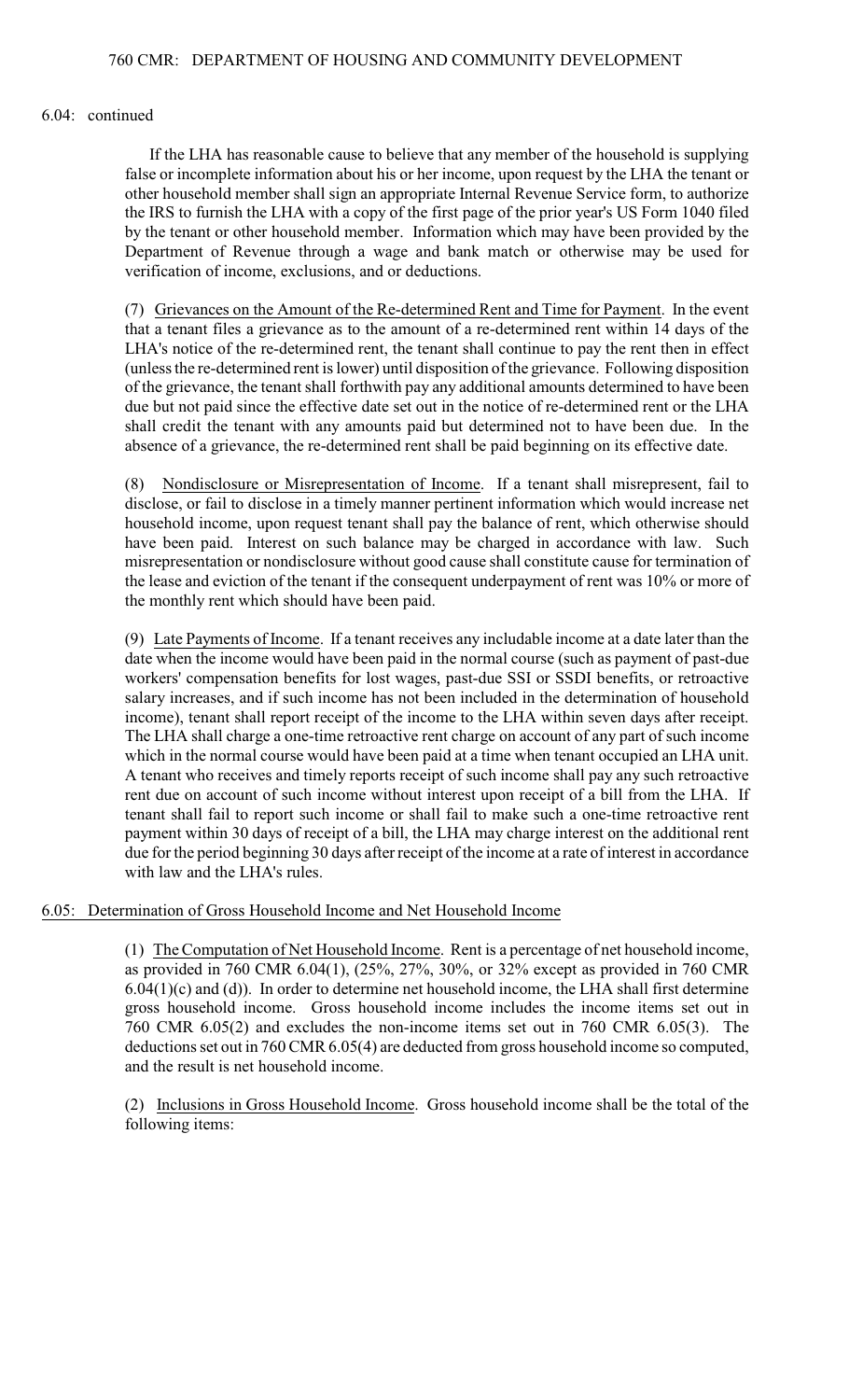(a) The full amount, before any payroll deductions, of wages and salaries, overtime pay, commissions, fees, tips and bonuses, and other compensation for personal services.

(b) Income from the operation of a business or profession by each self-employed household member after deduction for the ordinary and necessary expenses of the business or profession. The deductible expenses of the business or profession shall not exceed 85% of the gross receipts of the business or profession. Deductible expenses of the business or profession shall not include rent or utilities paid for the tenant's unit if the business or profession is located in the tenant's unit.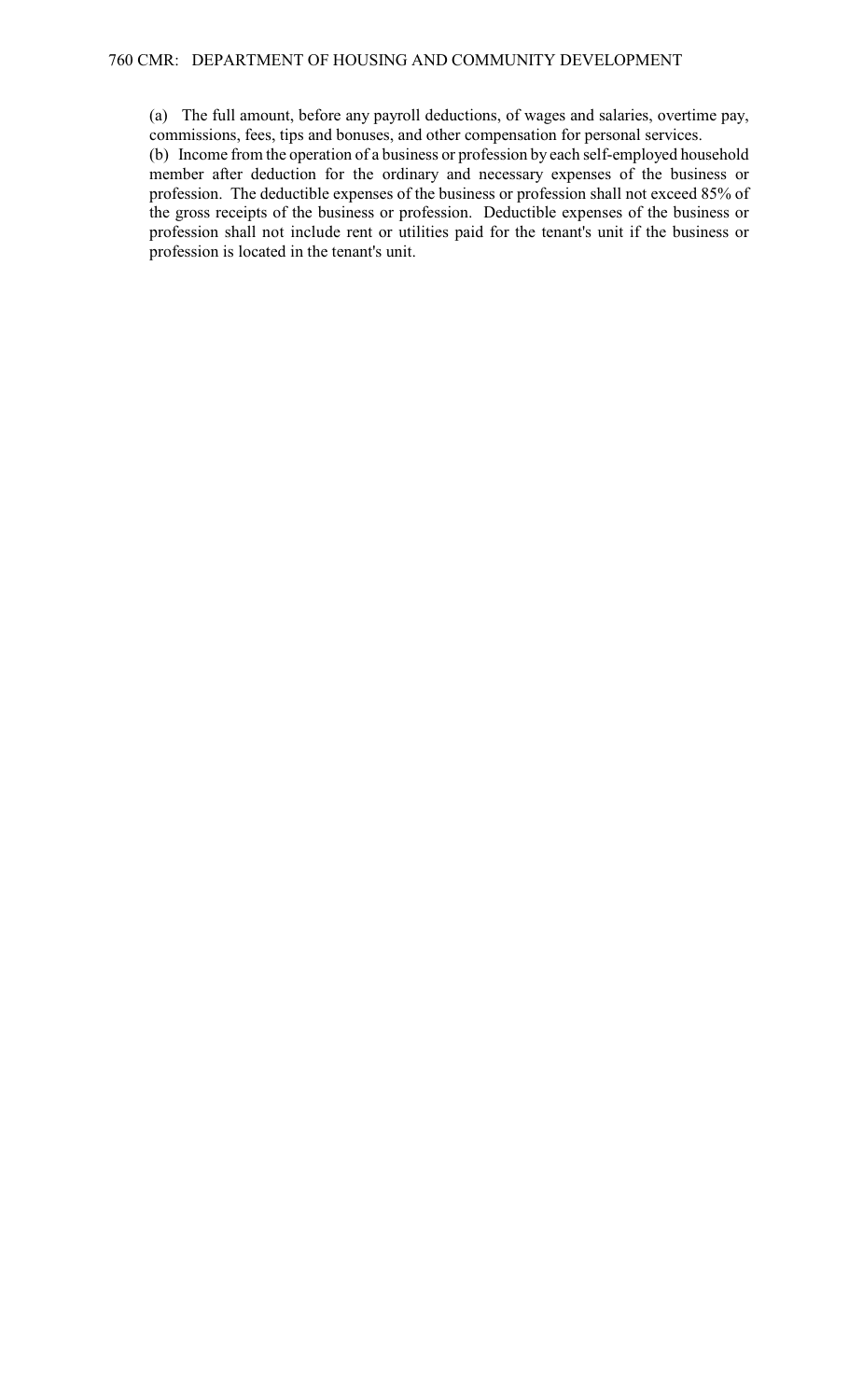### 6.05: continued

(c) Income of anykind from real or personal property including rent, dividends, and interest. Amortization of capital indebtedness and depreciation shall not be deducted in computing net income. Any realization of taxable capital gain on sale or transfer of an investment or other real or personal property shall be included in income. If the household has marketable real or personal property with a fair market value exceeding \$5000 (excluding any automobile used as the primary means of transportation by one or more household members), gross household income shall include the higher of actual income derived from any such property or a percentage of the value of such property. This percentage shall be the current passbook savings rate, as determined from time to time by the federal Department of Housing and Urban Development for federally assisted housing or as otherwise determined by the Department.

(d) Periodic payments received from social security, annuities, retirement funds, and pensions, individual retirement accounts, and other similar types of periodic payments of retirement benefits, excluding non-taxable amounts which constitute return of capital and are specifically identified as such by payer.

(e) Payments in *lieu* of earnings, such as unemployment compensation; Supplemental Security Income (SSI); Social Security Disability Income (SSDI); and benefits in *lieu* of earnings under disability insurance, health and accident insurance or workers' compensation. An unallocated lump sum settlement or similar payment all or partly on account of lost wages resulting from an injury shall be equitably allocated to reflect a monthly payment on account of lost wages for the period during which the recipient is likely to be disabled from the injury and the recipient will be deemed to receive such a monthly payment each month during the continuance of his or her disability until the allocated funds are deemed exhausted. Payments from the government, subsequently reimbursed to the government, are not to be included as income.

(f) Regularly recurring contributions or gifts received from non-household members; to be regularly recurring a contribution or gift must occur at least twice a year for two or more years, provided that a contribution or gift in excess of \$2,000 which occurs once a year from year to year for two or more years shall also be deemed to be regularly recurring.

(g) Regular payments of public assistance, excluding food stamps.

(h) Payments received for the support of a minor, such as payments for child support, foster care, social security, or public assistance, including payments nominally made to a minor for his or her support but controlled for his or her benefit by a household member who is responsible for his or her support.

(i) Lottery winnings, gambling winnings and similar receipts.

(j) Receipts of principal and income from the trustee of a trust, and receipts of income from the executor or administrator of an estate or from some other fiduciary.

(k) Alimony or payment for separate support.

(3) Exclusions from Gross Household Income. Gross household income shall not include any of the following items:

(a) Gifts which are not regularly recurring.

(b) Amounts (including lump-sums), which are specifically received for the cost of medical care, or which are made to compensate for personal injury or damage to or loss of property under health, accident or liability insurance, worker's compensation, judgments or settlements of claims, insofar as these payments do not compensate for loss of income for a period when the recipient was or would be a tenant.

(c) Amounts of educational scholarships or stipends for housing paid by a non-household member for a student at an educational institution, including amounts paid for these purposes to part-time students, whether paid directly to the student or the educational institution, and amounts paid by the United States Government to a veteran for use in paying tuition, fees,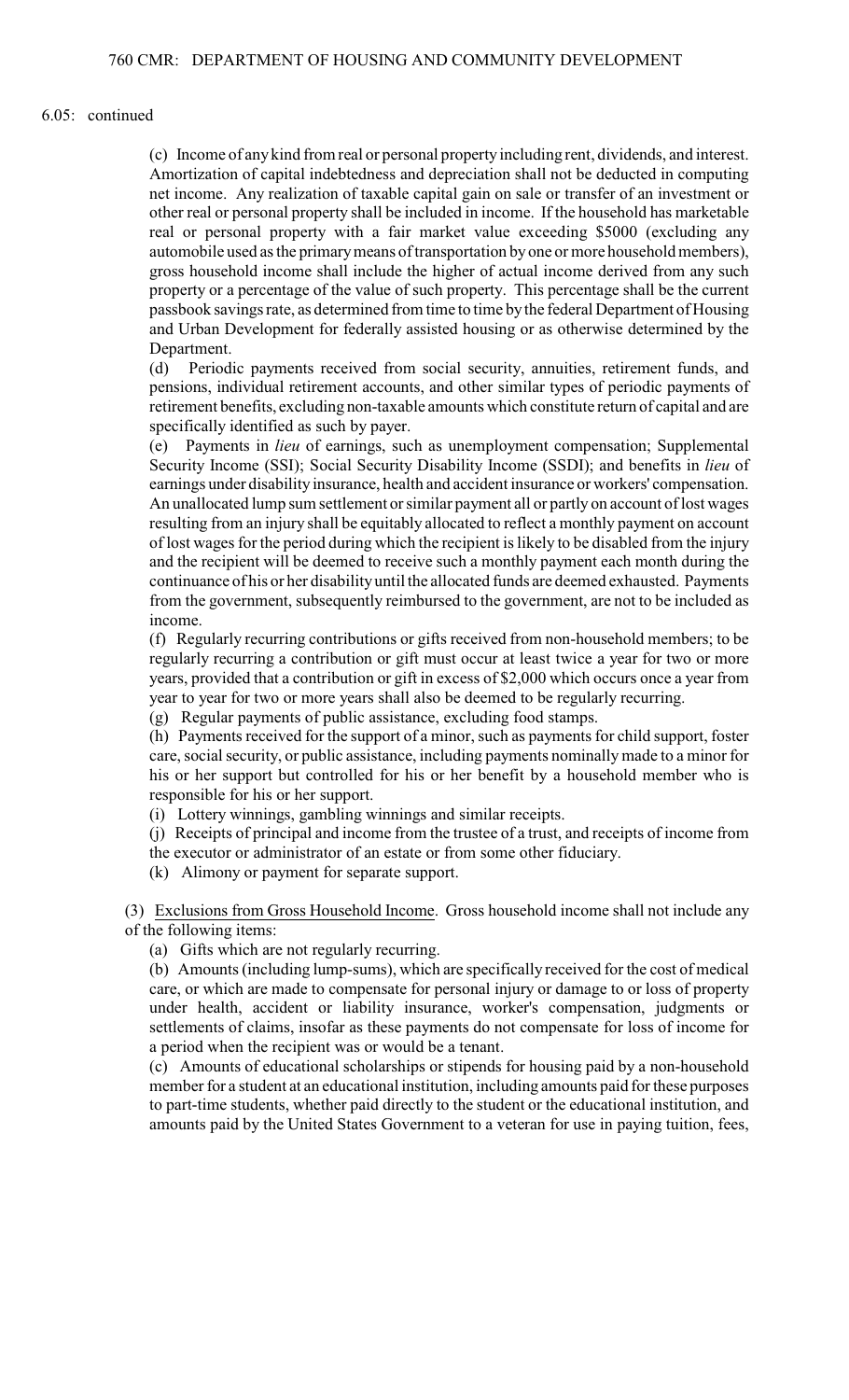or the cost of books, to the extent that such payments are so used.

(d) The special pay to a member of the armed forces on account of service in a war zone.

(e) Relocation payments made pursuant to state or federal law.

(f) Payments received from the Social Security Administration program known as the Plan to Attain Self Sufficiency (PASS), provided that recipient fulfills all PASS program requirements.

(g) The value of food stamps.

(h) Payments received by participants or volunteers in programs pursuant to the Domestic Volunteer Service Act of 1973.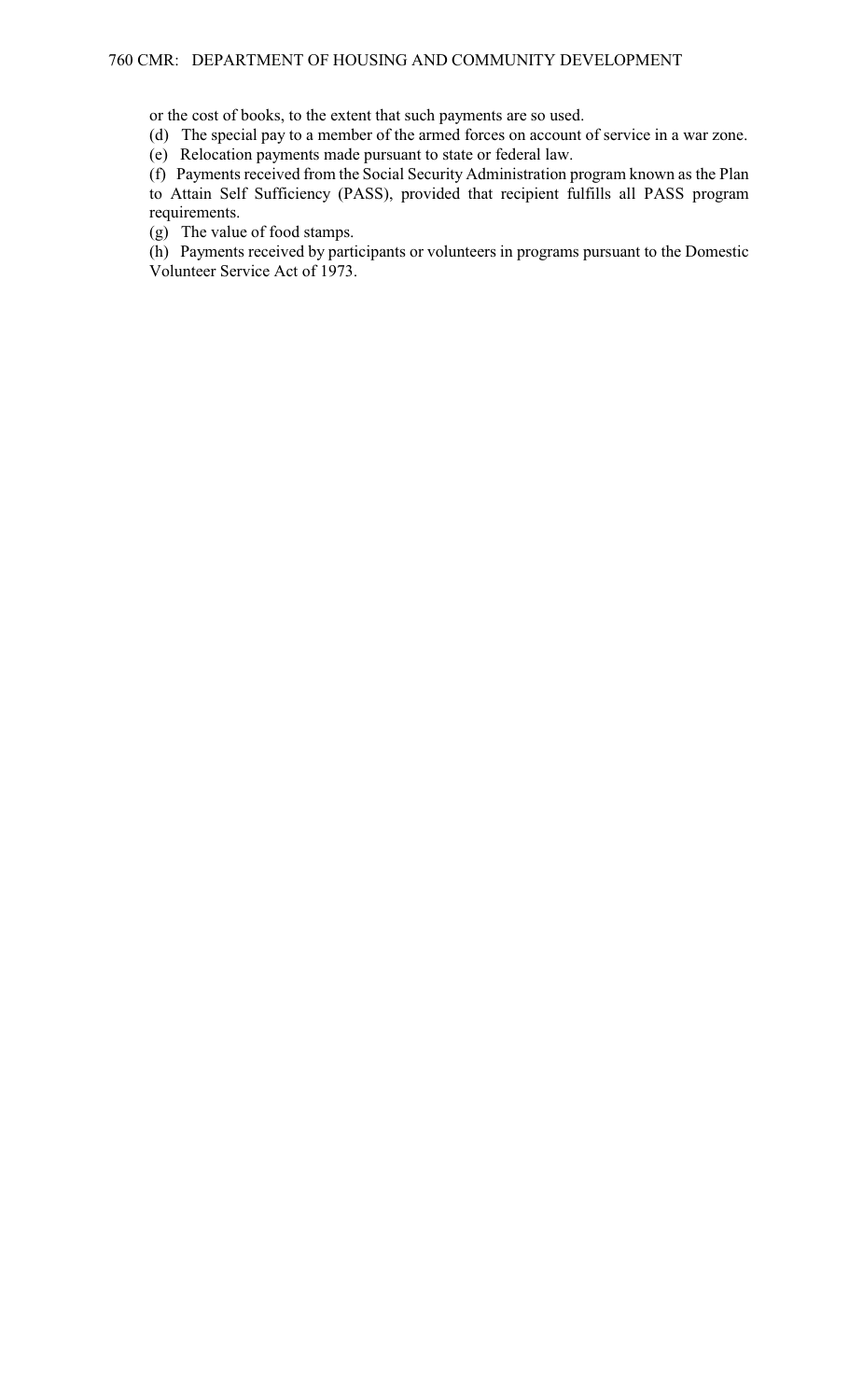(i) The increased amount of income earned from employment by one or more household members if the increase in earned income otherwise would result in a rent increase provided that:

1. the household's income has been derived, at least in part, from Transitional Aid to Families with Dependent Children (TAFDC), Emergency Assistance to the Elderly, Disabled and Children Program (EAEDC), Supplemental Security Income (SSI), Social Security Disability Income (SSDI) or successor program for each of the previous 12 months;

2. the household's increased earned income has been accompanied by a decrease in the amount of TAFDC, EAEDC, SSI, SSDI or public assistance from a successor program; and

3. at the commencement of this exclusion the recipient of such public assistance would have remained eligible for such assistance if the income had not been earned. This earned income exclusion shall be in effect for one continuous 12 month period, regardless of any changes or gaps in employment during that period. This exclusion may be exercised by the tenant when a household member has procured either full or part-time employment. It shall be within the tenant's sole discretion whether or when to exercise this one-time earned income exclusion.

(j) Payments for a household member in association with participation in a *bona fide* program providing training for employment, approved by the Department or sponsored or administered by a government agency, to cover costs related to training or employment, such as transportation, program fees, books, or child care (during training). This exclusion does not apply to wages received through programs for training for employment, such as wages from on-the-job training.

(k) Wages and/or salary earned by a full-time student, as defined in 760 CMR 6.03, or by an unemancipated minor.

(l) Income of a live-in personal care attendant (PCA), who is not a family member, who is paid for the fair value of his or her services to a household member with a disability and whose income is not available for the needs of any household member, provided that the PCA shall be required to substantiate that he or she receives wages for the fair value of his or her services and that such income is not available for the needs of any household member. (m) Inheritances and life insurance proceeds. This exclusion does not apply to post-death interest paid on inheritances or insurance proceeds.

(n) At the discretion of the LHA, with respect to an unemployable disabled veteran, whose disability occurred in connection with military service, all but \$1,800 of the annual amount received by the unemployable disabled veteran from the United States Government on account of such disability; if the LHA in its discretion excludes all but \$1,800 of such amount, no deductions shall be applied against that \$1,800.

(o) A return of capital on sale or transfer of an investment or of other real or personal property.

(p) wages and/or salary earned by a tenant 62 years of age or older, or other household member, 62 years of age or older, not to exceed the total amount which would have been earned by a person working 20 hours per week at the minimum wage specified in M.G.L. c. 151, § 1.

(4) Deductions from Gross Household Income. Net household income shall be gross household income less the following deductions but in no event shall be less than zero:

(a) \$400 for a household living in family housing in which the tenant is an elderly person of low income or a handicapped person of low income provided that the household is not overhoused.

(b) \$300 for each unemancipated minor household member (younger than 18 years old).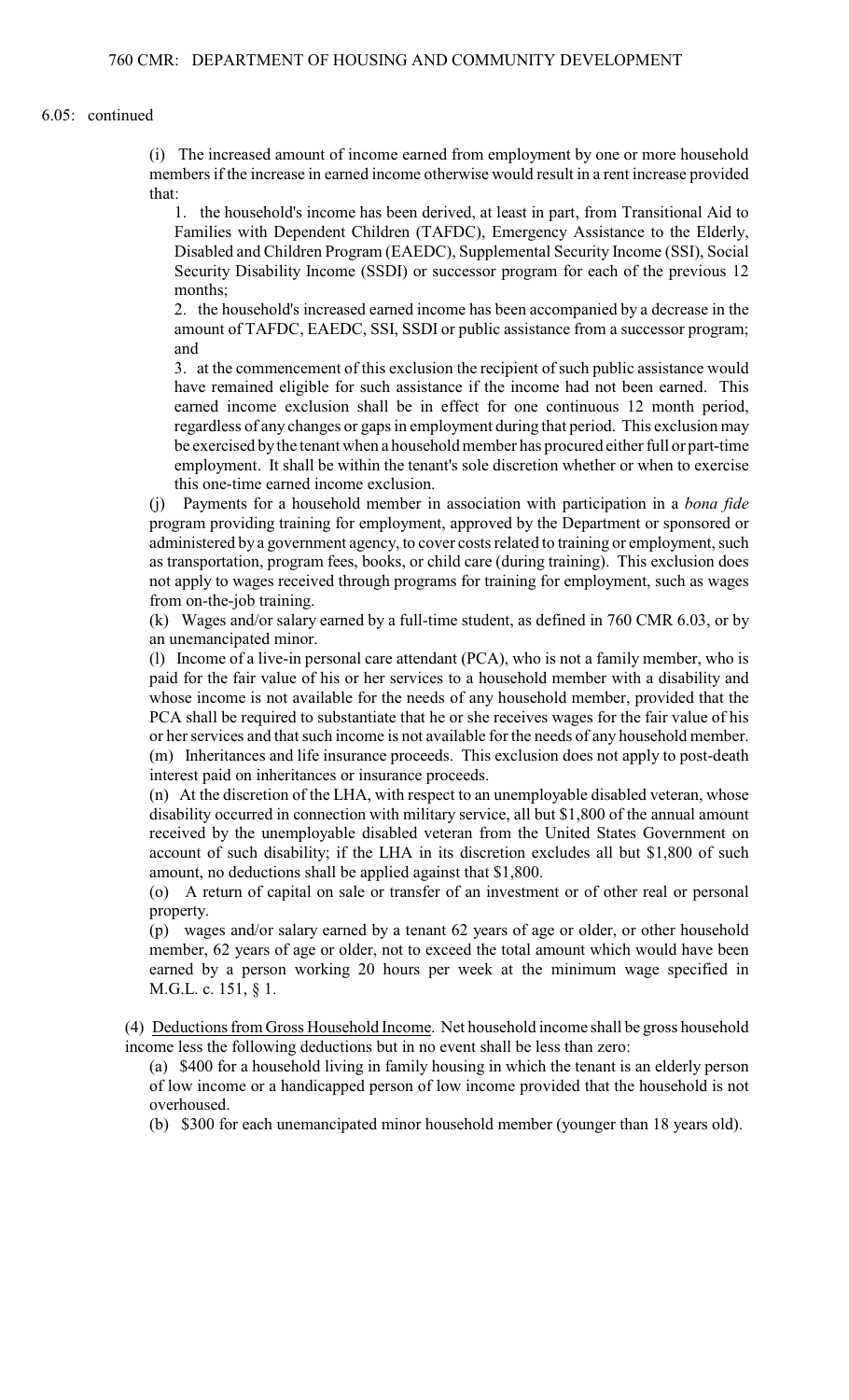(c) \$300 for each adult household member (other than the tenant); this deduction is limited by the amount by which the gross income of such adult household member exceeds all other deductions claimed against his or her income.

(d) A deduction for heat in the amount prescribed by the Department's schedule of heat deductions; this deduction is only available to a household which separately pays for the cost of heat.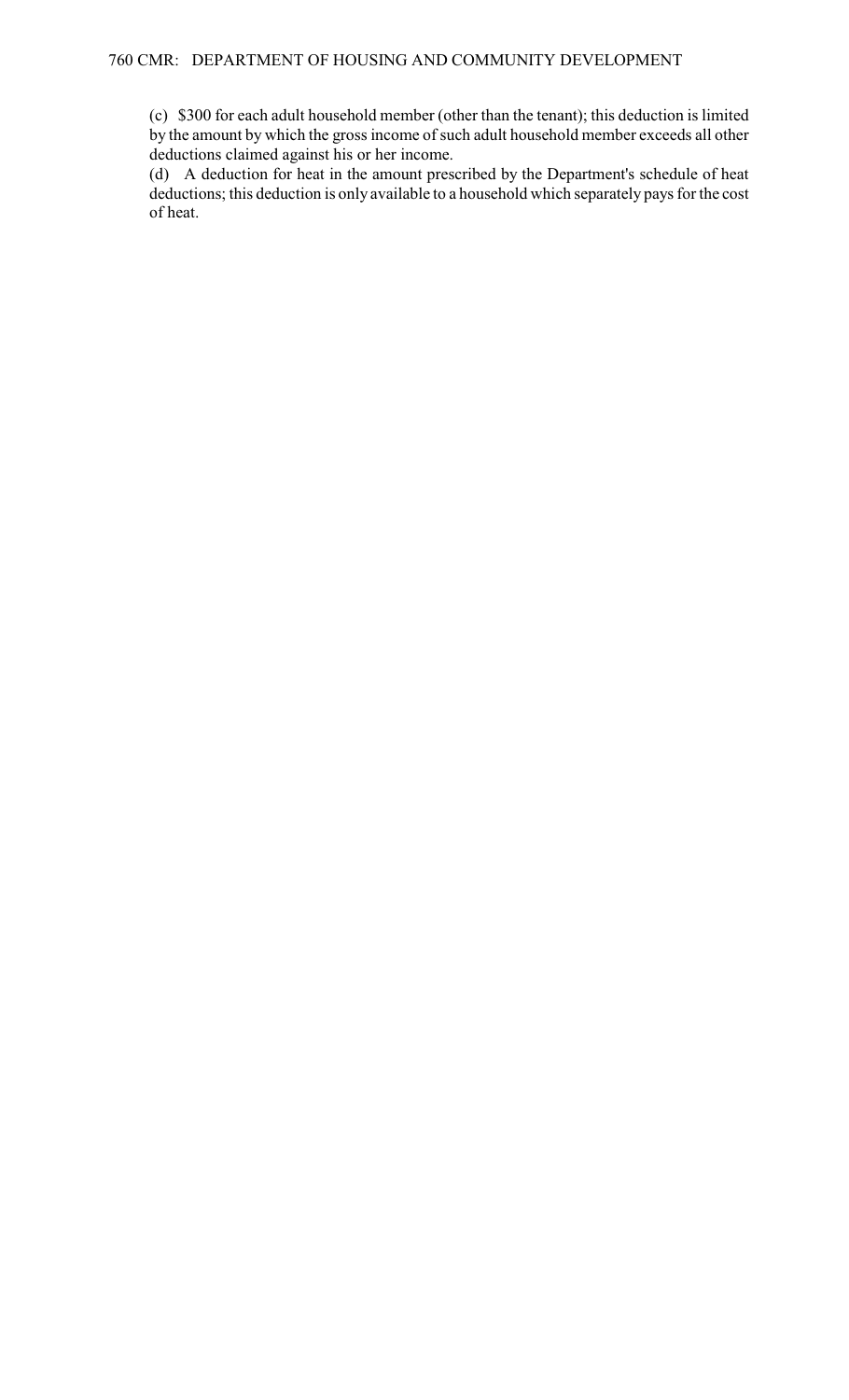### 6.05: continued

(e) Payments for necessary medical expenses (including co-payment amounts) which are not covered by insurance or otherwise reimbursed, provided that such expenses are in excess of 3% of annual gross household income and are paid by household members. Payments for medical health insurance are considered medical expenses.

(f) Payments for the care of child(ren) or of a sick or incapacitated household member provided that the LHA shall have determined the payments to be necessary for the employment of another household member who would otherwise have provided such care; the total amount deducted for this deduction and the deductions in  $760$  CMR  $6.05(4)(g)$  and (h) for this household member who makes the payment shall not exceed his or her gross income.

(g) Child support, separate support, and/or alimony paid under court order or court approved agreement by a household member forthe support of a minor child, spouse, or ex-spouse, not residing with the household, provided that the total amount deducted for this deduction and the deductions in 760 CMR 6.05(4)(f) and (h) for this household member shall not exceed his or her gross income.

(h) Non-reimbursable payments of tuition and fees of vocationally related post-secondary education of a household member who is not a full-time student, provided that the amount deducted for this deduction and the deductions in 760 CMR 6.05(4)(f) and (g) for this household member shall not exceed his or her gross income.

(i) Non-reimbursable payments for reasonable and necessary housekeeping or personal care services for a household member with a disability who as a result of the disability is physically unable to perform the housekeeping or personal care services provided that no household member is reasonably available to perform these services.

(j) Travel expense, in excess of the cost of the least expensive available transportation, for a household member with a disability who as a result of the disability is physically unable to use the least expensive available transportation and who uses the least expensive transportation practical in connection with necessary activities which cannot be performed by another household member.

### 6.06: Lease Requirements

(1) Lease as a Condition of Public Housing; Approval of Lease Terms by the Department; Prior Leases to Remain in Effect Pending Approval of New Lease Terms by the Department; Implementation of New Lease Terms. A lease executed by the LHA and the tenant for each unit of public housing shall be a condition of occupancy of the unit by the tenant and other household members. The terms of the lease used by the LHA may vary by program but all such terms shall be approved by the Department in advance of any use by the LHA. In developing a lease to be submitted for approval by the Department, the LHA shall consult with any affected LTO(s). In the event of disagreement over a lease term in a lease submitted for approval by the Department, the LTO may present its position to the Department. Pending approval by the Department of a lease containing the lease requirements set out in 760 CMR 6.06 the LHA shall continue to use the lease then in effect.

Following approval by the Department of a new lease or amended lease terms, new and existing tenants shall execute the new or amended lease as a condition of occupancy. New tenants shall execute the new or amended lease at the times their tenancies are established. Existing tenants shall execute the new or amended lease at the time of annual re-determinations, and failure by a tenant at that time to execute a new or amended lease (approved by the Department) shall be cause for eviction. Until the new or amended lease is executed as required herein, the terms of the existing lease shall remain in effect unless the lease has been amended by applicable law or terminated for cause.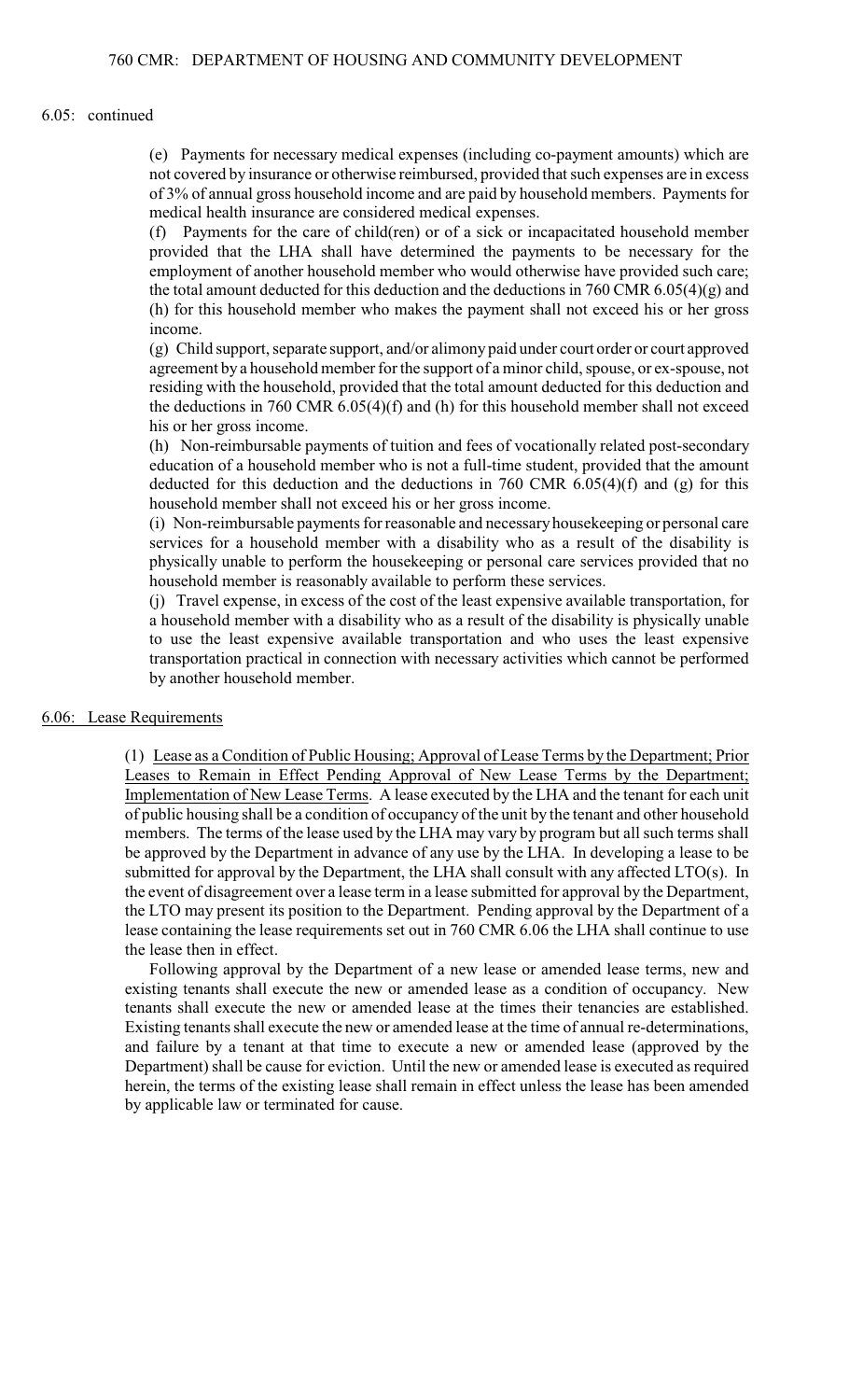(2) Provisions as to Rent. Each new or amended lease submitted for approval by the Department shall contain provisions which are consistent with the provisions concerning the amount of rent, rent payment, failure to pay rent, annual and interim re-determinations of rent and the other matters set out in 760 CMR 6.04. The lease shall require payment of the fee in 760 CMR 6.04(3) for late payment of rent and may require payment of interest on unpaid rent.

(3) Provisions as to Occupancy and Use of the Unit. Each new or amended lease submitted for approval by the Department shall contain provisions which provide for the following: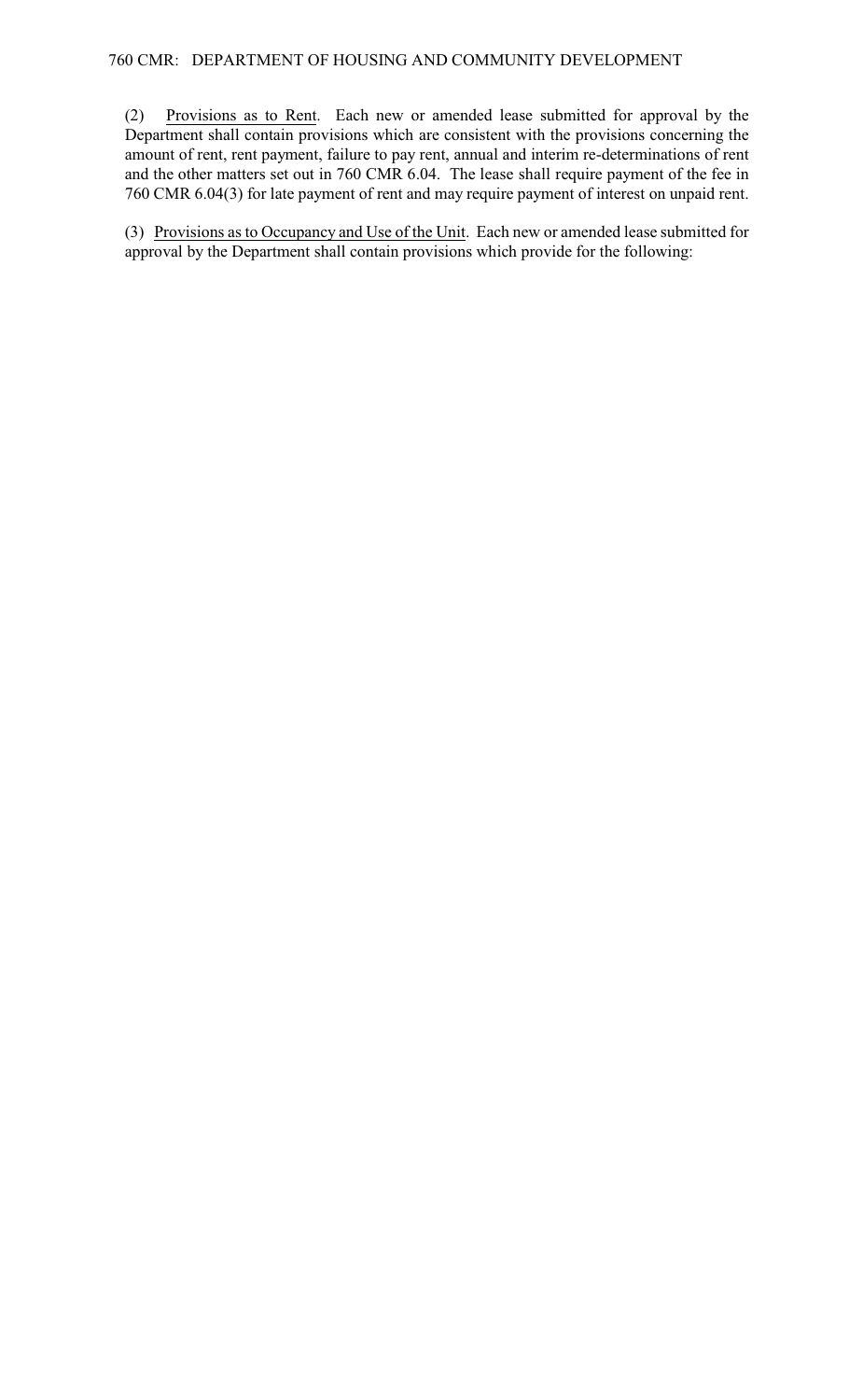### 6.06: continued

(a) The names of each household member who is authorized to occupy the unit in addition to the tenant shall be set out in the lease. No other person (excepting guests) shall occupy the unit. Each household member shall be required to reside in the unit for at least nine months in any 12 month period unless the LHA shall have found good cause for an absence of longer than three months. The tenant shall be responsible for the conduct of all household members.

(b) The tenant shall not sublet or transfer possession of the unit. Tenant shall not take in boarders or lodgers and, except as provided in 760 CMR 6.06(3)(d), shall not use or permit use of the unit for any purpose other than as a private dwelling solely for tenant and the other members of tenant's household who are listed on the lease or who subsequently have been approved by the LHA and have been listed on a written lease addendum.

(c) The stay of any overnight guest shall be limited to no more than a total of 21 nights (21 days if the guest regularly sleeps during the day) during any 12 month period unless the LHA for good cause otherwise consents to a longer period in writing prior to the expiration of 21 nights or such longer period as may have been authorized. The tenant shall be responsible for the conduct of all guests, including his or her own, and those of household members. The number of household members and overnight guests shall not at any time exceed the permissible limit of 105 CMR 410.000: *Minimum Standards of Fitness for Human Habitation (State Sanitary Code: Chapter II)*.

(d) With the LHA's approval, tenant and household members may engage in legal profit-making activities which are incidental to the primary use of the unit as a private dwelling so long as suitable general liability insurance coverage is provided if the LHA shall deem it necessary and the activities will:

1. not cause and will not be likely to cause any disturbance or inconvenience to neighbors;

2. comply with any applicable zoning and any applicable federal, state or local licensing requirements;

3. not significantly increase utility or water consumption (unless tenant separately pays for utilities); and

4. not result in any other additional expense to the LHA.

(e) In the event the tenant ceases to occupy the unit, provided that the tenancy has not been terminated and is not in the process of being terminated and there is no pending eviction action and provided that the conditions set out in the definition of Family (Household) in 760 CMR 5.03: *Definitions* have been met, a household comprising of the remaining household members shall be given permission for continued occupancy. Any rent due or past due on the date when the tenant ceases to occupy the unit shall become the obligation of the new tenant in such household.

(f) In the event of divorce or separation and in the absence of an agreement between the affected household members, a court may determine entitlement to continued occupancy as set out in the definition of Family (Household) in 760 CMR 5.03: *Definitions*.

(g) The tenant may delete a household member named in an existing lease by a new lease or a lease amendment signed by tenant and the LHA. Any person so deleted shall cease to be a household member and shall cease to occupy the unit.

(h) Before any person not named in the lease may be added as a household member (excepting a new-born), tenant and the person involved shall have applied in writing to the LHA for approval of a household including such person and the LHA shall have screened the person, ten years of age or older, as an applicant and found him or her to be qualified. The enlarged household shall meet all applicable eligibilityrequirements for a household initially applying for housing, except income shall be within the limit for continued occupancy and the leased unit shall be of appropriate unit size for the enlarged household.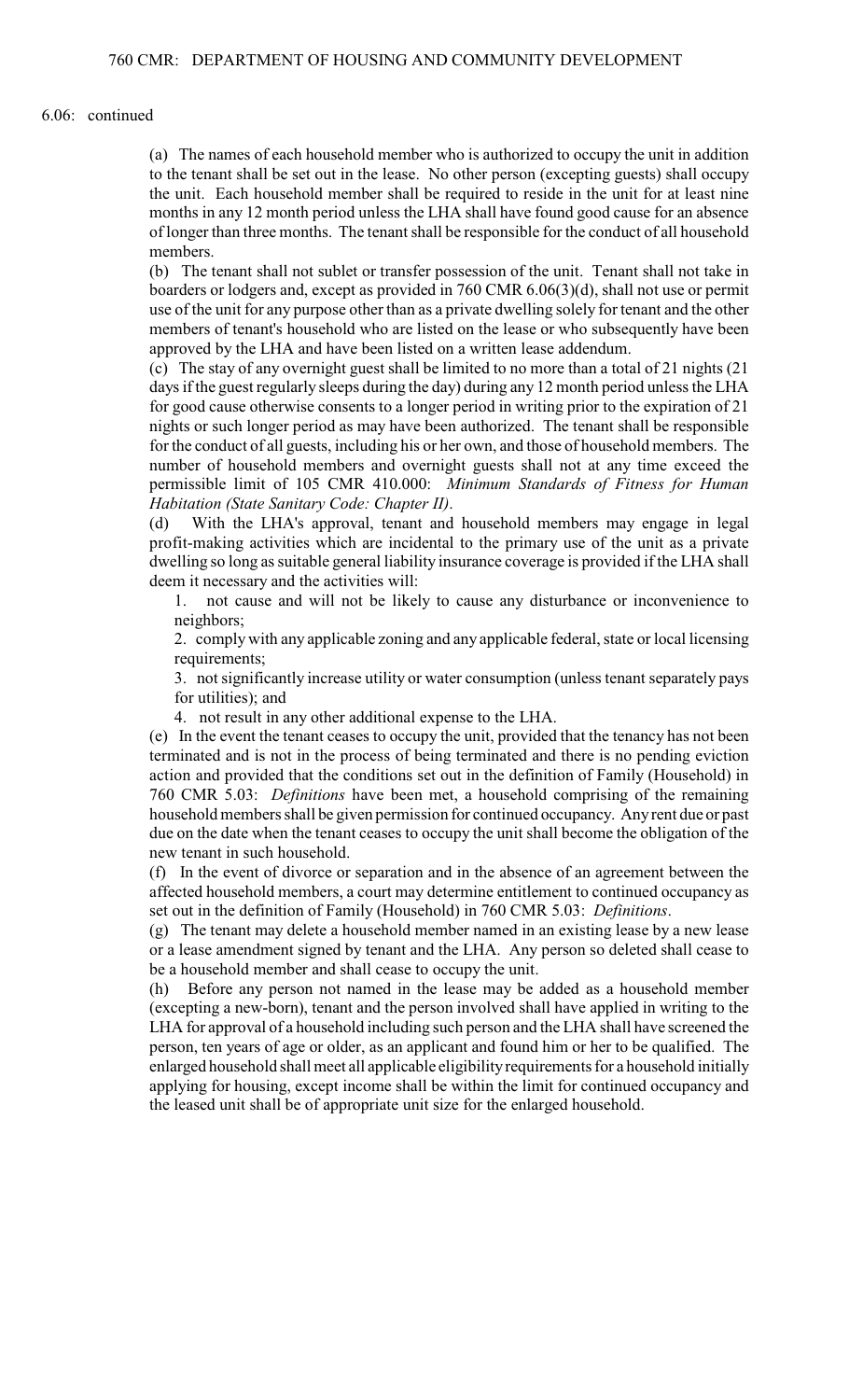(4) Provisions as to Certain Obligations of the LHA. The lease shall specify the following obligations of the LHA:

(a) To deliver a decent, safe and sanitary unit with re-keyed locks and a working stove at initial occupancy.

(b) To provide legally requisite heat (or heating facilities in the event tenant shall be responsible for paying the cost of fuel for heat).

(c) To provide legally requisite hot water (or hot water heating facilities in the event tenant shall be responsible for paying the cost of fuel for hot water).

(d) To provide reasonable extermination services.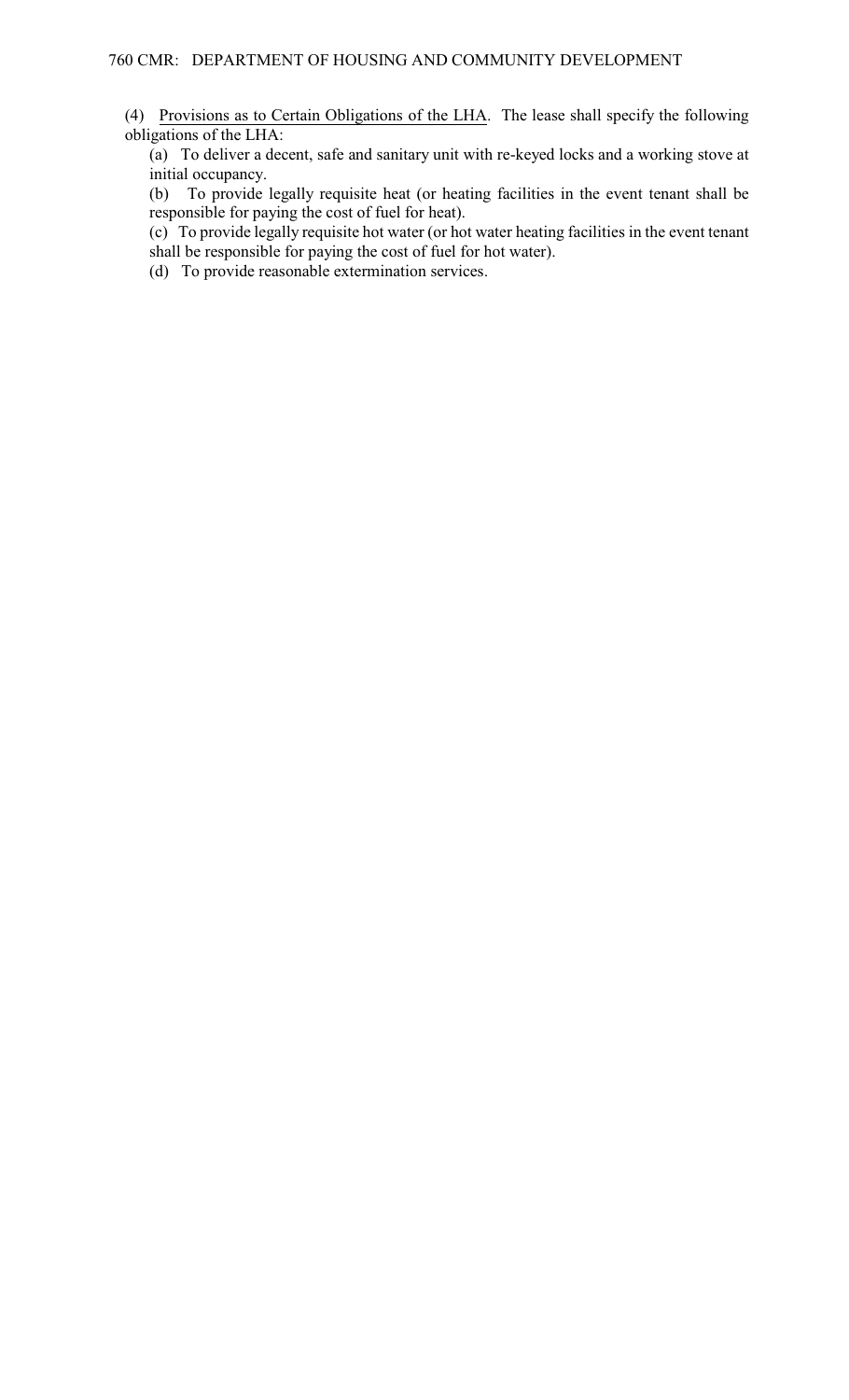#### 6.06: continued

(e) To maintain the structural elements of the building containing the unit.

(f) To maintain common areas of the building open to the household.

(g) To make repairs to the unit within a reasonable time after notice that repairs are needed and to give priority to repairs needed to correct a condition endangering the household.

(h) To provide, after a request by tenant, copies of pertinent rules, policies and regulations affecting the tenant's tenancy, provided that there may be a charge for such copies if the tenant has previously been provided with copies of some or all of the requested material.

(i) To give tenant notice of at least 48 hours prior to accessing the unit for inspections or routine maintenance in the absence of an agreed time; in the event of repairs or maintenance in response to a request by tenant, in the absence of an agreed time, to give reasonable notice, whenever possible given at least on the day prior to access; in the event of an emergency endangering or appearing to endanger life or property, in the absence of an agreed time, to give tenant whatever reasonable notice which the circumstances may permit before accessing the unit to deal with the emergency; and, if no adult household member shall be present at the time of access, to leave a written notice specifying the time and reason for access.

(j) To notify tenant in writing of the specific grounds for any proposed adverse action against tenant and to notify tenant of tenant's right to request a grievance hearing if available. (k) To preserve the confidentiality of records in accordance with and to the extent provided by 760 CMR 8.00: *Privacy and Confidentiality* and other applicable law.

(l) To respect tenant's right to organize and/or join a tenant association and/or local tenant organization.

(m) To re-determine rents promptly at the time of annual re-determination and at the time of any interim re-determination.

(n) To process applications for transfer promptly.

(o) To process applications which seek to add a household member promptly and to determine the qualification of each such proposed household member pursuant to 760 CMR 5.00: *Eligibility and Selection Criteria* promptly.

(p) To commence eviction proceedings if the LHA determines that such proceedings are warranted under the circumstances and likely to succeed against other tenants whose behavior or the behavior of their household members or of their guests has jeopardized the health or safety of tenant or other household member.

(q) To provide assistance which the LHA determines to be reasonable and appropriate to a household member who is a victim of domestic violence.

(r) To re-key locks promptly upon request of a household member who has obtained a restraining order which is in force against another household member on account of domestic violence and to waive charges for the cost where circumstances warrant.

(5) Provisions as to Certain Obligations of the Tenant. The lease shall specify the following obligations of the tenant, including responsibility for the behavior of household members and guests:

(a) To pay rent and the cost of any utilities for which the tenant is responsible.

(b) To transfer to a unit of appropriate unit size if the number of household members decreases or if transfer is necessitated by modernization work, or by other good cause which shall have been approved by the Department.

(c) For tenant, household members and guests: to conduct themselves in a quiet and peaceful manner and to refrain from making unreasonably loud noise or noises in the unit or on the LHA's property.

(d) For tenant, household members and guests: not to injure, endanger, threaten, harass or unreasonably disturb other tenants, the LHA's officers and employees, and other persons lawfully in the unit or on the LHA's property.

(e) For tenant, household members and guests: to create no nuisance in the unit, on LHA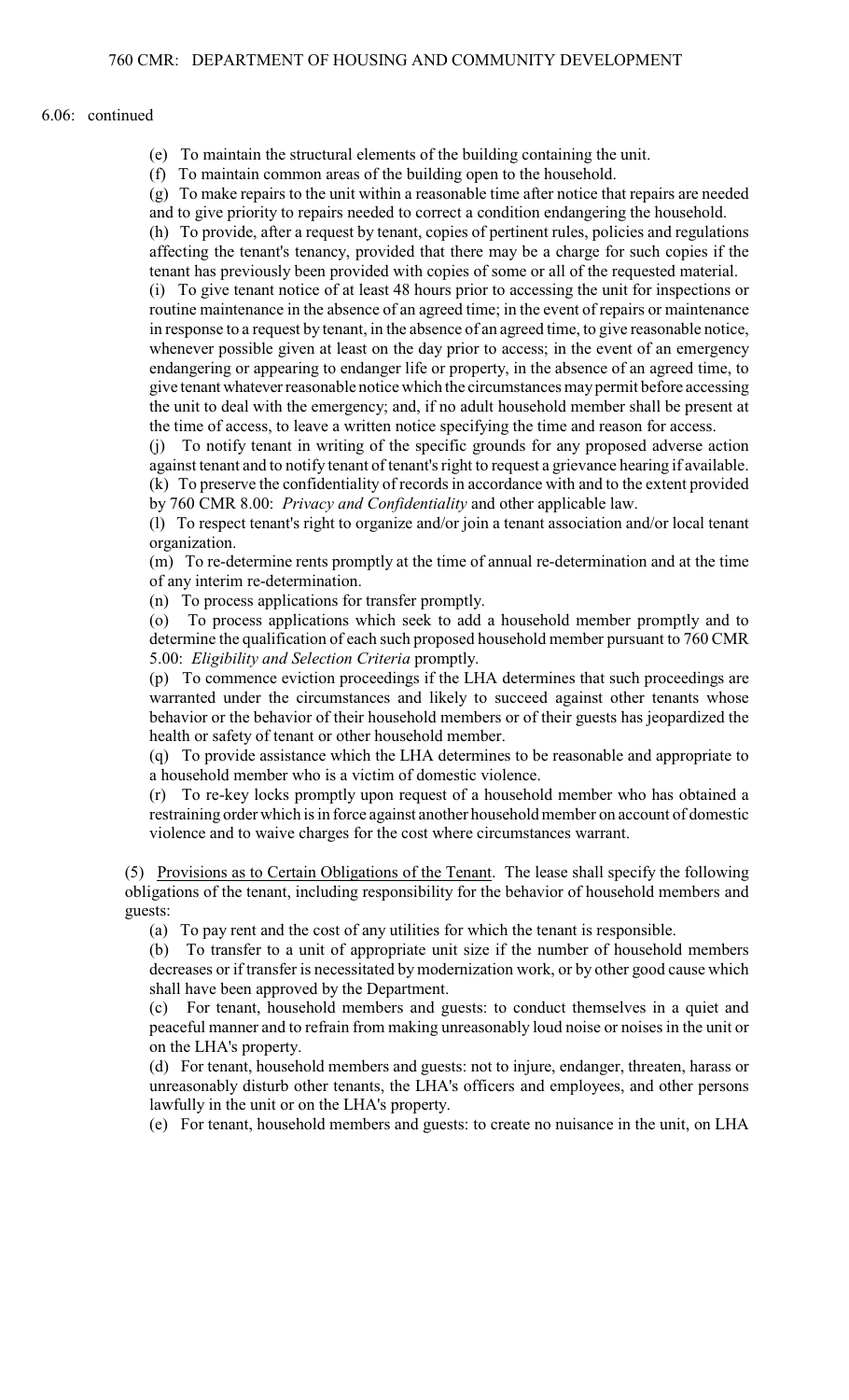property, or in its vicinity and to refrain from any and all criminal conduct in the unit, on LHA property, and in its vicinity.

(f) To keep the unit in safe, clean and sanitary condition and to properly store and dispose of all garbage, trash, refuse, and any other waste.

(g) For tenant, household members and guests: to properly use and care for the plumbing and other utility services; and to install no major appliances or waterbeds without prior written authorization from the LHA.

(h) For tenant, household members and guests: to refrain from damaging the unit or any other property of the LHA.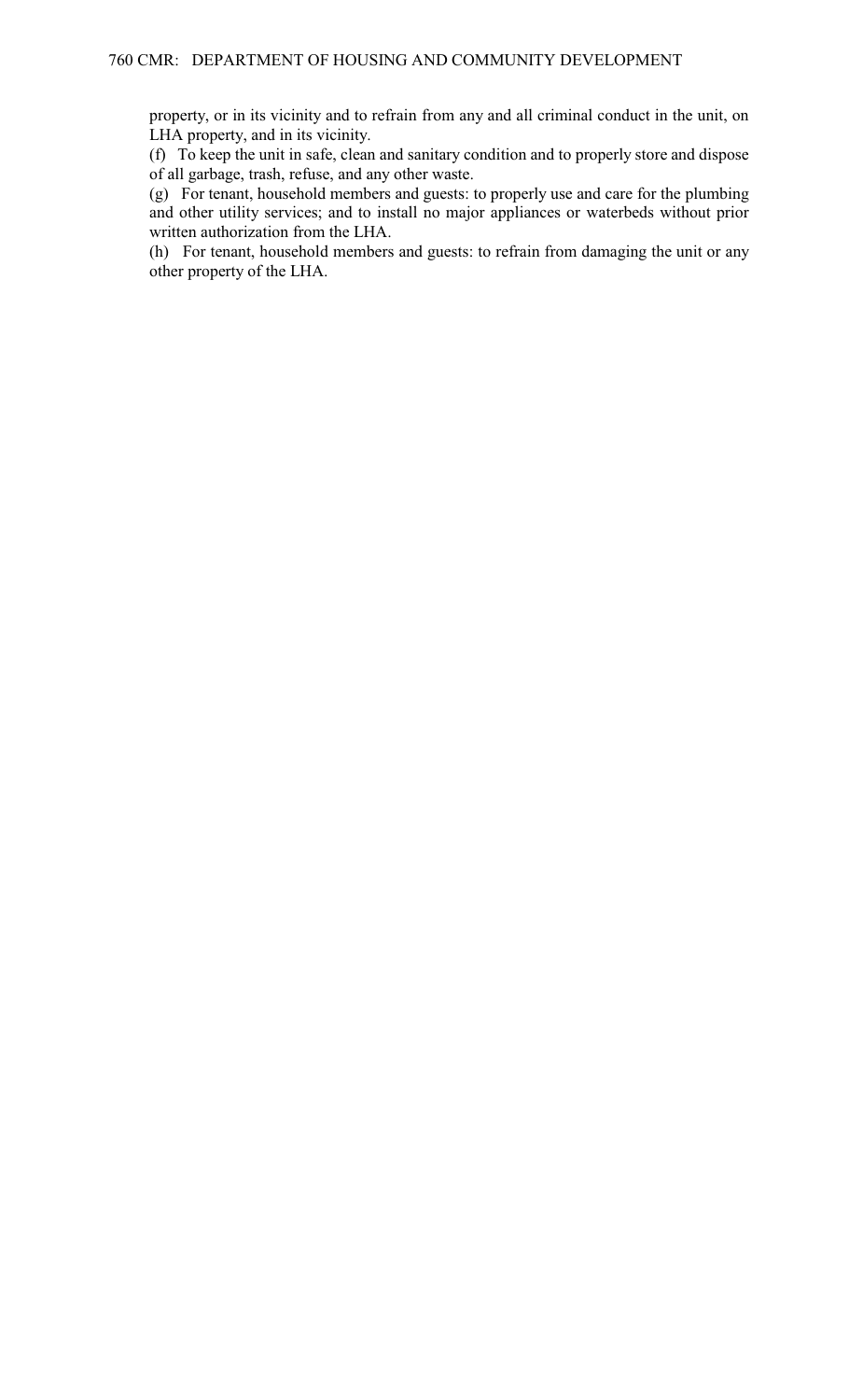6.06: continued

(i) To pay the cost of labor and materials necessary to repair or replace any LHA property damaged or destroyed by the negligence or intentional act of tenant, any household member, or any guest.

(j) For tenant, household members and guests: to keep no pets in the unit or on LHA property except as may be otherwise authorized.

(k) For tenant, household members and guests: to comply with the reasonable rules and policies established by the LHA for its developments.

(l) For tenant, household members and guests: to make or allow no alterations or additions to the unit or other property of the LHA without the LHA's prior written consent.

(m) To permit access to the unit by the LHA for inspections or routine maintenance following notice of at least 48 hours; in the event of repairs or maintenance in response to a request by tenant, to permit access after reasonable notice; and in the event of an emergency, endangering or appearing to endanger life or property, to permit access after whatever reasonable notice which the circumstances may permit.

(n) To keep all smoke detectors and other fire safety equipment in the unit unobstructed; for tenant, household members, and guests: to do nothing to render any such detector or other fire safety equipment in-operational and to give prompt notice to the LHA of any in-operational detector or other such fire safety equipment.

(o) For tenant, household members, and guests: to vacate promptly upon termination of the lease or, if tenant contests termination of the lease, at other agreed time or time established by court order.

(p) To pay the LHA's costs in an eviction action commenced because of breach of the lease or because of other good cause for termination of the lease or in an action for voiding the lease pursuant to M.G.L. c. 139, § 19 if the action results in the termination of the lease.

(q) To sign a new lease or lease addendum whenever necessary to reflect a re-determined rent, a change in household size, or change(s) in terms and conditions of tenancy.

(r) For tenant and household members: to participate in any wage, tax, and/or bank match system required by the Department and permissible under law and to provide upon request the information and authorizations necessary for such a wage, tax, and/or bank match.

(s) Subject to any applicable law, for tenant and each other adult household member, to provide the LHA with his or her social security number, and to authorize use of such social security number for use by the LHA for verification of income and assets of the household through the Massachusetts Department of Revenue's integrated tax system, wage reporting, and bank match systems or similar means of verification.

(6) Provisions on Reasons for Termination of the Lease. The lease shall specify reasons for termination of the lease and of occupancy of the unit by tenant and tenant's household; the reasons shall include the following:

(a) Tenant's written notice of termination mailed or delivered to the LHA at least 30 days prior to termination.

(b) Tenant's nonpayment of some or all rent.

(c) Breach or violation by tenant or a household member of any of the material terms of the lease, including but not limited to breach or violation of any of the tenant's obligations specified in 760 CMR 6.00.

(d) Breach or violation by a guest of the tenant or of a household member of any of the material terms of the lease where the tenant or the household member knew or should have known that there was a reasonable possibility that the guest would engage in misconduct.

(e) Any of the criminal conduct, specified in M.G.L. c. 121B, § 32, by tenant or a household member; or any such conduct by a guest of the tenant or of a household member where the tenant knew or should have known that there was a reasonable possibility the guest would engage in misconduct.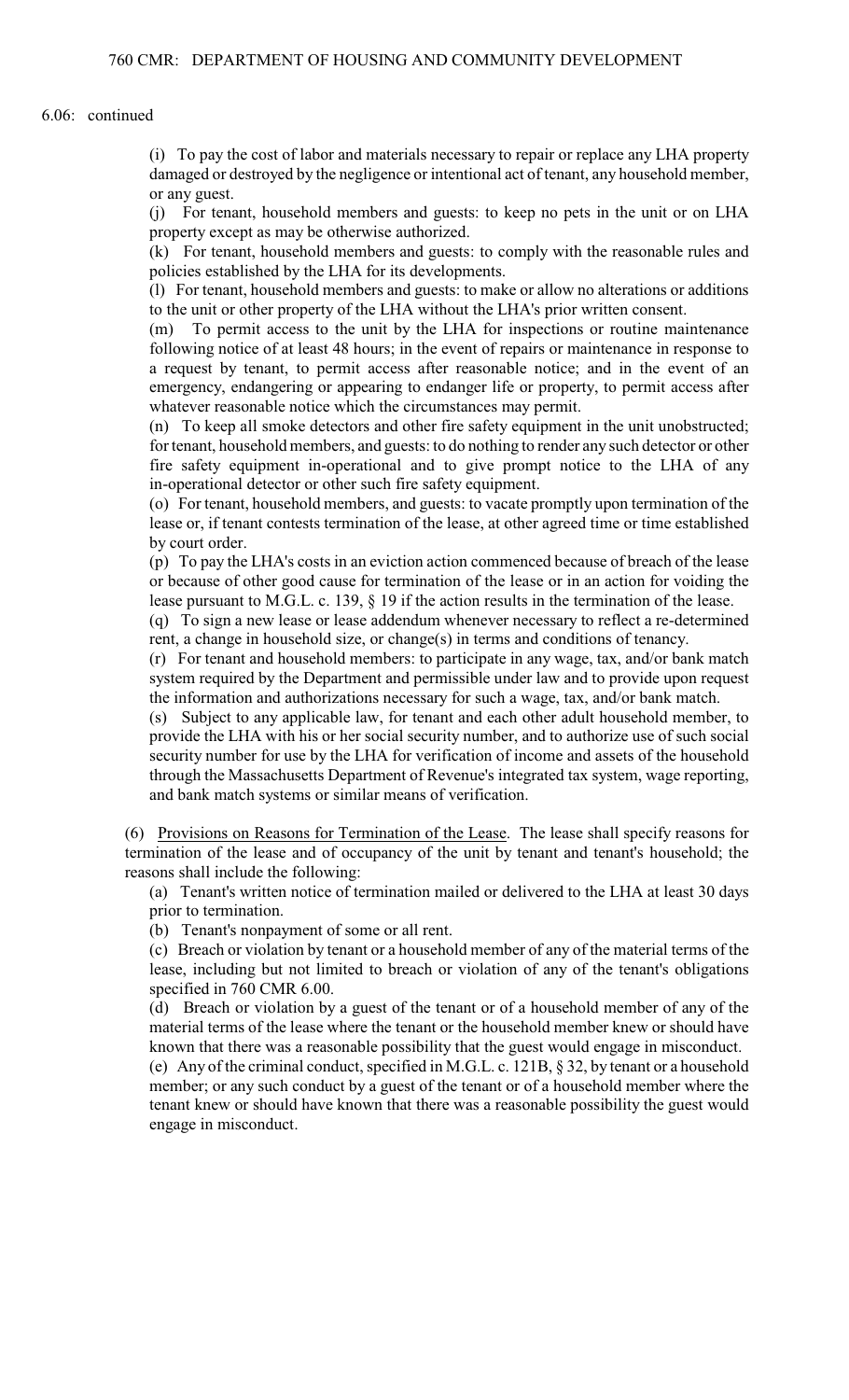(f) Income which exceeds the maximum allowable for a household under applicable regulations or authorization, provided that the LHA may provide an exemption for up to six months if tenant can show there to be a hardship which prevents relocation of the household to unsubsidized housing.

(g) Tenant's failure to supply complete and accurate information necessary for a rent re-determination or for a determination of eligibility for continued occupancy; or tenant's failure to provide reasonable cooperation or authorizations to the LHA in securing verification of such information.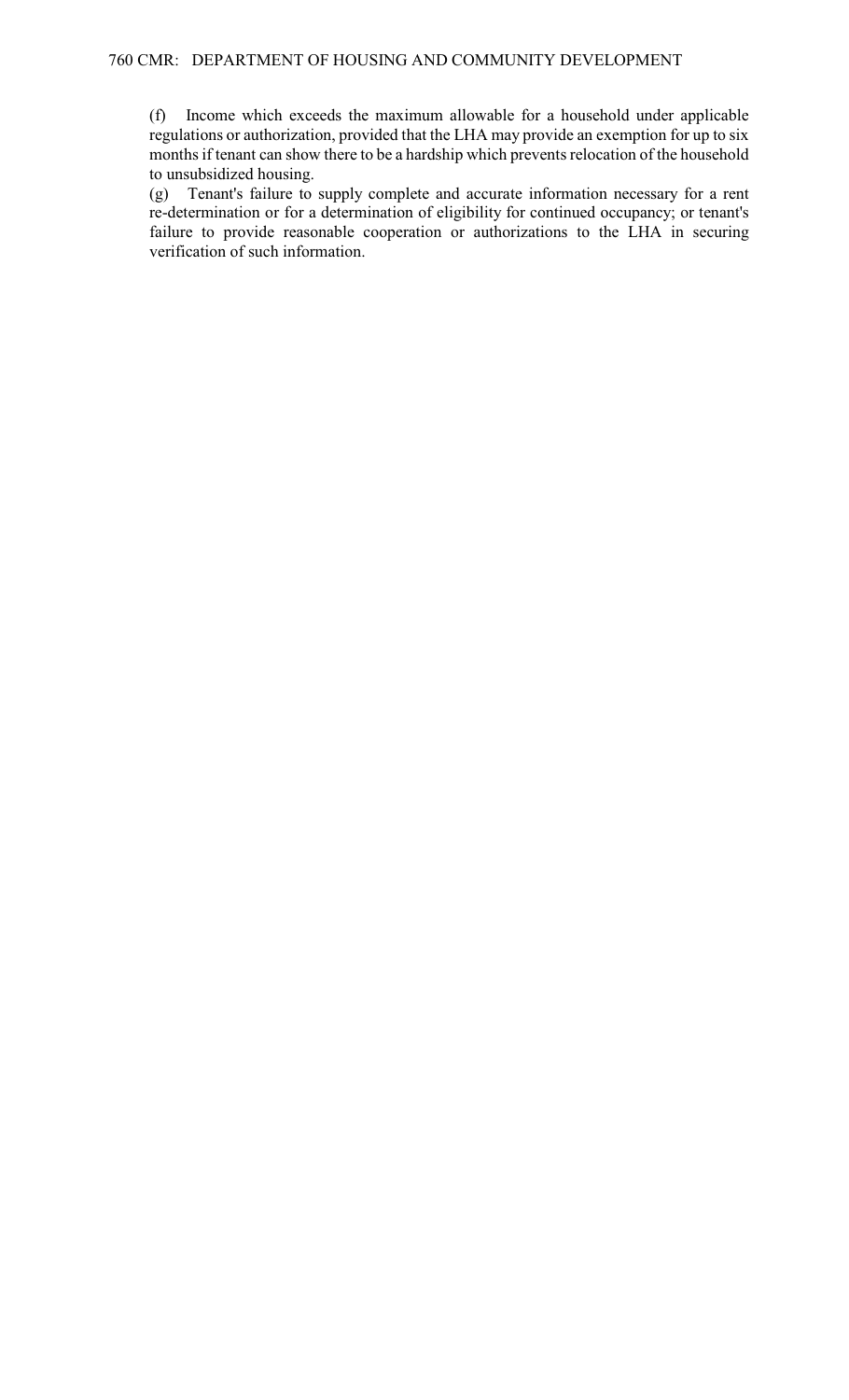### 6.06: continued

(h) Failure to supply complete and accurate information in tenant's application for public housing or in tenant's request for a priority status or for a preference or in the documentation submitted in support of tenant's application for public housing or in support of a request for a priority status, for a preference, for addition of a household member, or for a transfer, if tenant knew or should have known the information to be incomplete or inaccurate, and if complete and accurate information would have provided:

1. cause for finding tenant ineligible or unqualified for public housing;

2. cause for determining tenant not entitled to such priority status, preference, or transfer;

3. cause for housing tenant in a smaller unit; or

4. cause for establishing a materially higher rent.

(i) Failure to sign a lease (or a lease amendment) received from the LHA which contain lease provisions approved by the Department or which is required because of changes in composition or income of tenant's household.

(j) In the event that tenant has knowledge of a court order barring a person from the LHA's property or from the tenant's unit, the failure by tenant or a household member to take all necessary steps to exclude such person from the tenant's unit or the LHA's property.

(k) After an offer of a replacement unit of appropriate unit size, failure to vacate a unit because of a decrease in household size, modernization work, or other good cause which shall have been approved by the Department.

(l) Failure to pay any amounts owed to the LHA by the tenant pursuant to or in accordance with the terms of the lease.

(7) Provisions Requiring a Grievance Hearing as a Condition of Lease Termination under Certain Circumstances. The lease shall contain provisions that, after the LHA gives a notice of lease termination to a tenant, the tenant may request a grievance hearing regarding whether good cause exists for terminating the lease, provided that no grievance hearing shall be requested or held under any of the circumstances specified in M.G.L. c. 121B, § 32, including the following circumstances:

(a) in the event of non-payment of rent;

(b) in the event the LHA has reason to believe that tenant or a household member:

1. has unlawfully caused serious physical harm to another tenant or an employee of the LHA or any other person lawfully on the LHA's property;

2. has unlawfully threatened to cause serious physical harm to any member of a tenant household or an LHA employee or any person lawfully on the LHA's property;

3. has unlawfully destroyed, vandalized or stolen property of any member of a tenant household or of the LHA or of any person lawfully on the LHA's property, if such conduct involved a serious threat to the health or safety of any such person;

4. has unlawfully possessed, carried, or kept a weapon on or adjacent to the LHA's property in violation of M.G.L. c. 269, § 10;

5. has unlawfully possessed or used an explosive or incendiary device on or adjacent to the LHA's property or has otherwise violated M.G.L. c. 266, § 101, 102, 102A or 102B; 6. has unlawfully possessed, sold, or possessed with intent to distribute a class A, B or C controlled substance, as defined in M.G.L. c. 94C, § 31, on or adjacent to the LHA's property;

7. has engaged in other criminal conduct which has seriously threatened or endangered the health or safety of any member of a tenant household, an LHA employee, or any person lawfully on the LHA's property; or

8. has engaged in behavior which would be cause for voiding the lease pursuant to the provisions of M.G.L. c. 139, § 19; or

9. in the event the LHA has reason to believe that a guest of tenant or a guest of a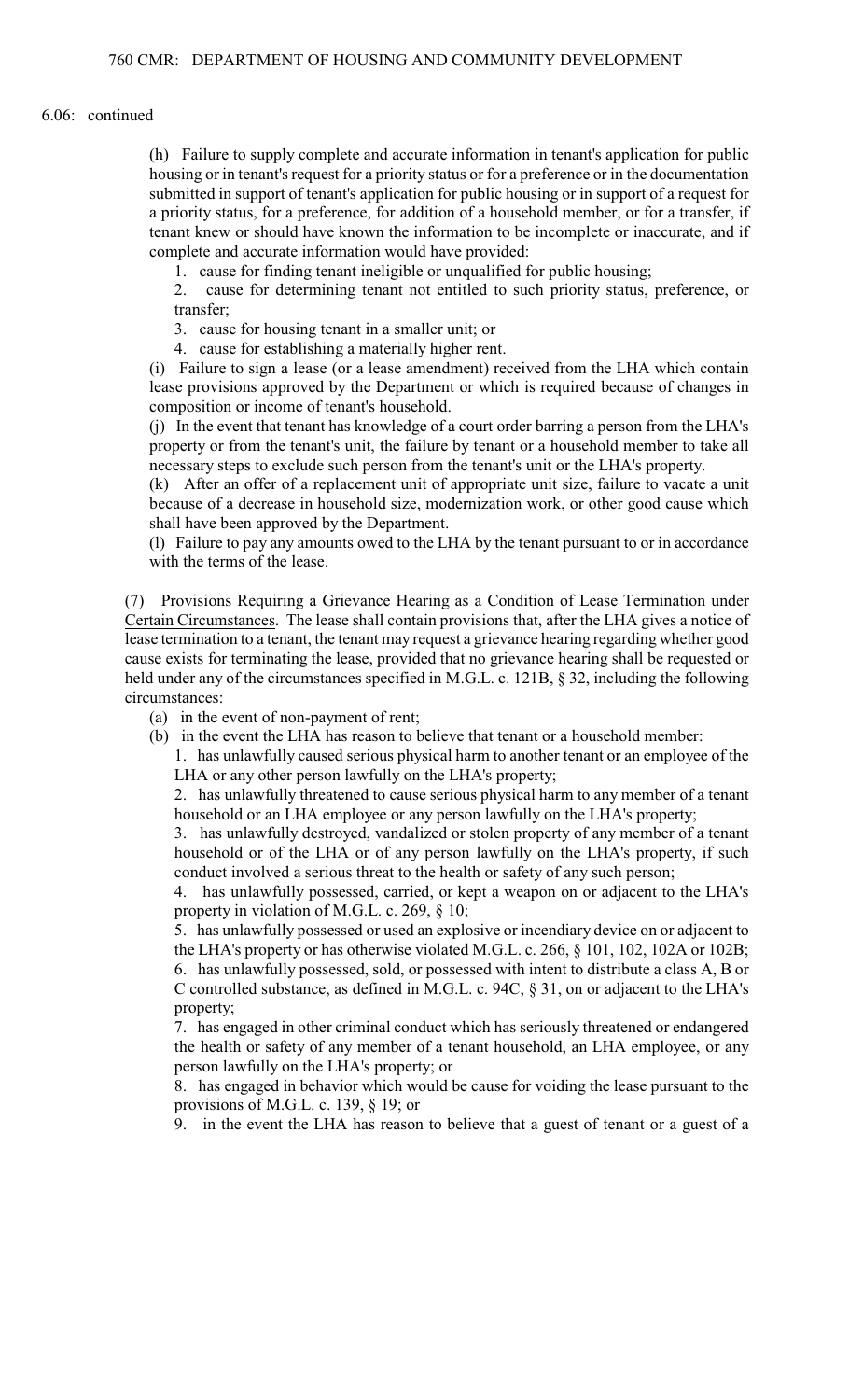household member has engaged in any of the behavior listed in 760 CMR 6.05(7)(b) and that tenant knew beforehand or should have known beforehand that there was a reasonable possibility that the guest would engage in misconduct.

(8) Provisions Regarding a Grievance Hearing Prior to Lease Termination. The lease shall provide that in circumstances where a grievance hearing as to lease termination is permissible the following shall apply: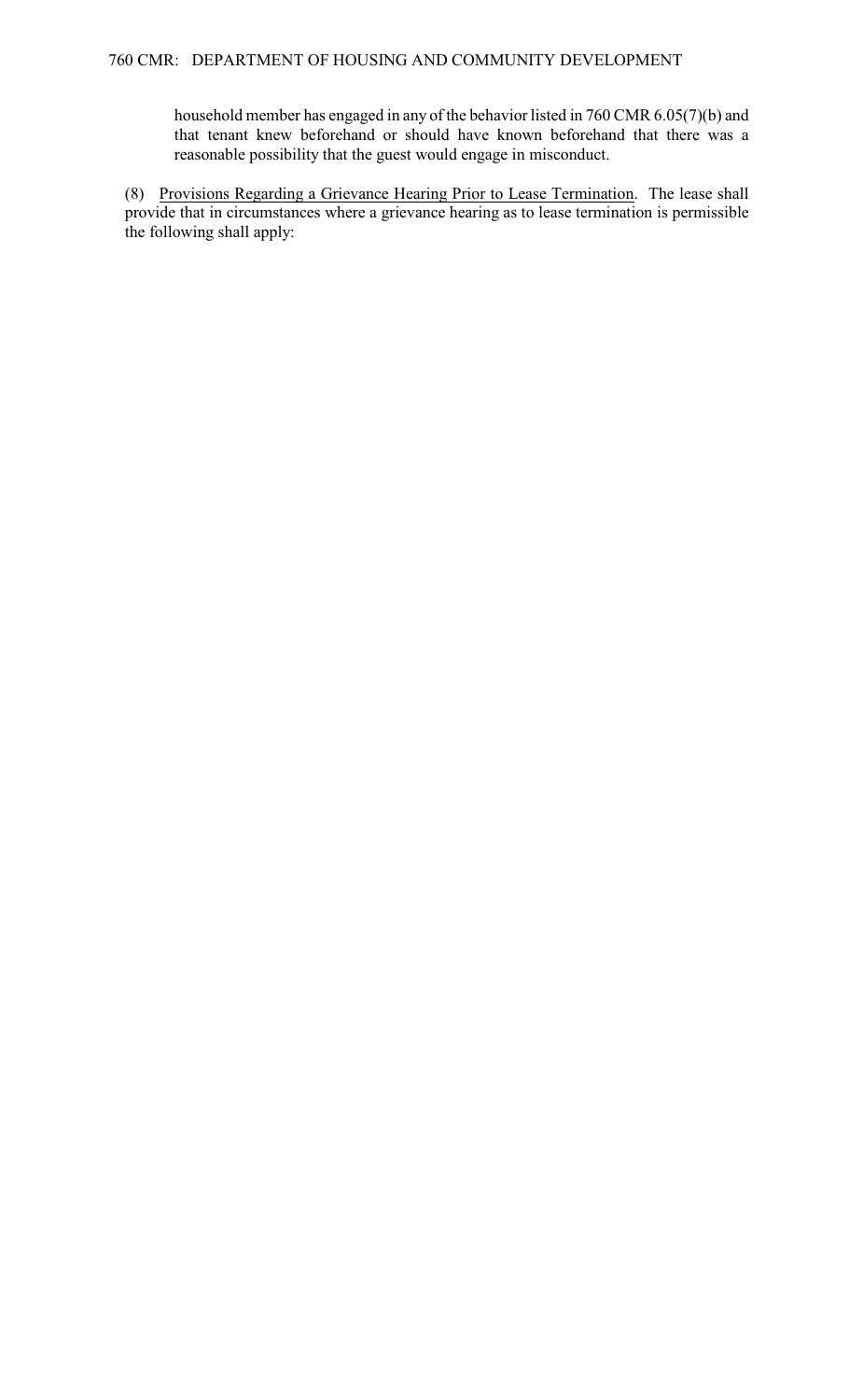#### 6.06: continued

(a) The tenant shall make a written request for a grievance hearing to the LHA within seven days after a notice of lease termination has been given to tenant. The grievance hearing shall be held pursuant to the LHA's grievance procedure. At the grievance hearing any additional reason for termination of the lease, which arose subsequent to the date of the notice of termination, shall be considered so long as the LHA has given written notice to the tenant as to the additional reason not less than three days before the hearing, or, if a reason for eviction shall have arisen within such three day period, a subsequent session of the hearing may be scheduled on not less than three days notice to consider such reason.

(b) In cases where tenant is entitled to a grievance hearing and has made a timely request, the LHA shall not file a summary process summons and complaint pending the hearing and a decision or other resolution in the LHA's favor. The LHA shall schedule such a hearing on a date within 30 days from the date of a request for a grievance hearing and at least 15 days prior to the date of termination and shall give written notice of not less than seven days of the time and place to tenant. In the event a decision on a grievance determines that good cause exists for terminating a lease, the LHA may thereupon file the summary process summons and complaint, and there shall be no review of the decision by the Board or the Department.

(9) Leases for Units Receiving Federal Section 8 Subsidy. In the event a tenant in a public housing unit receives federal Section 8 rental assistance the lease shall contain such additional provisions necessary or appropriate to satisfy the requirements of applicable federal statutes or regulations.

## 6.07: Pet Ownership in Elderly/Handicapped Housing

(1) LHA Pet Policy for Elderly/Handicapped Housing. Each LHA shall have a pet policy for its elderly/handicapped housing. The policy shall be consistent with and reflect the requirements in St. 1989, c. 151, 760 CMR 6.00, and the Pet Guidelines.

(2) LHA Approval of Pet Ownership in Elderly/Handicapped Housing. The LHA shall attach an application for pet ownership to every lease of a unit in elderly/handicapped housing. Each tenant (including a prospective tenant about to sign a lease) who seeks to keep a pet (other than caged birds, which are not unreasonably noisy, or fish in tanks) shall first ask for the LHA's approval of an application for pet ownership. If a tenant does not own a pet at the time, he or she may ask for conditional approval of an application, and the LHA may approve pet ownership by the tenant conditional upon his or her subsequent satisfaction of stated conditions. Upon approval of an application by the LHA, the tenant shall sign a pet rider to the lease. Following approval of an application by the LHA and prior to keeping the pet, the tenant shall post the requisite security deposit with the LHA.

(3) Application for Department Approval of Pet Ownership in Elderly/Handicapped Housing. In the event an LHA denies an application for pet ownership, it shall notify the tenant in writing of the reasons for denial and the tenant's right to appeal to the Department, and it shall specify the time for appeal and the documentation required to be submitted with the appeal. The tenant (including a prospective tenant about to sign a lease) may, within 14 days of receipt of the denial, appeal to the Department for permission to keep a pet. In seeking permission from the Department, the tenant or prospective tenant shall provide the following documentation (or an explanation why the documentation is not reasonably available):

(a) a copy of the completed application for pet ownership and the LHA's denial of the application;

(b) a color photo and identifying description of the proposed pet;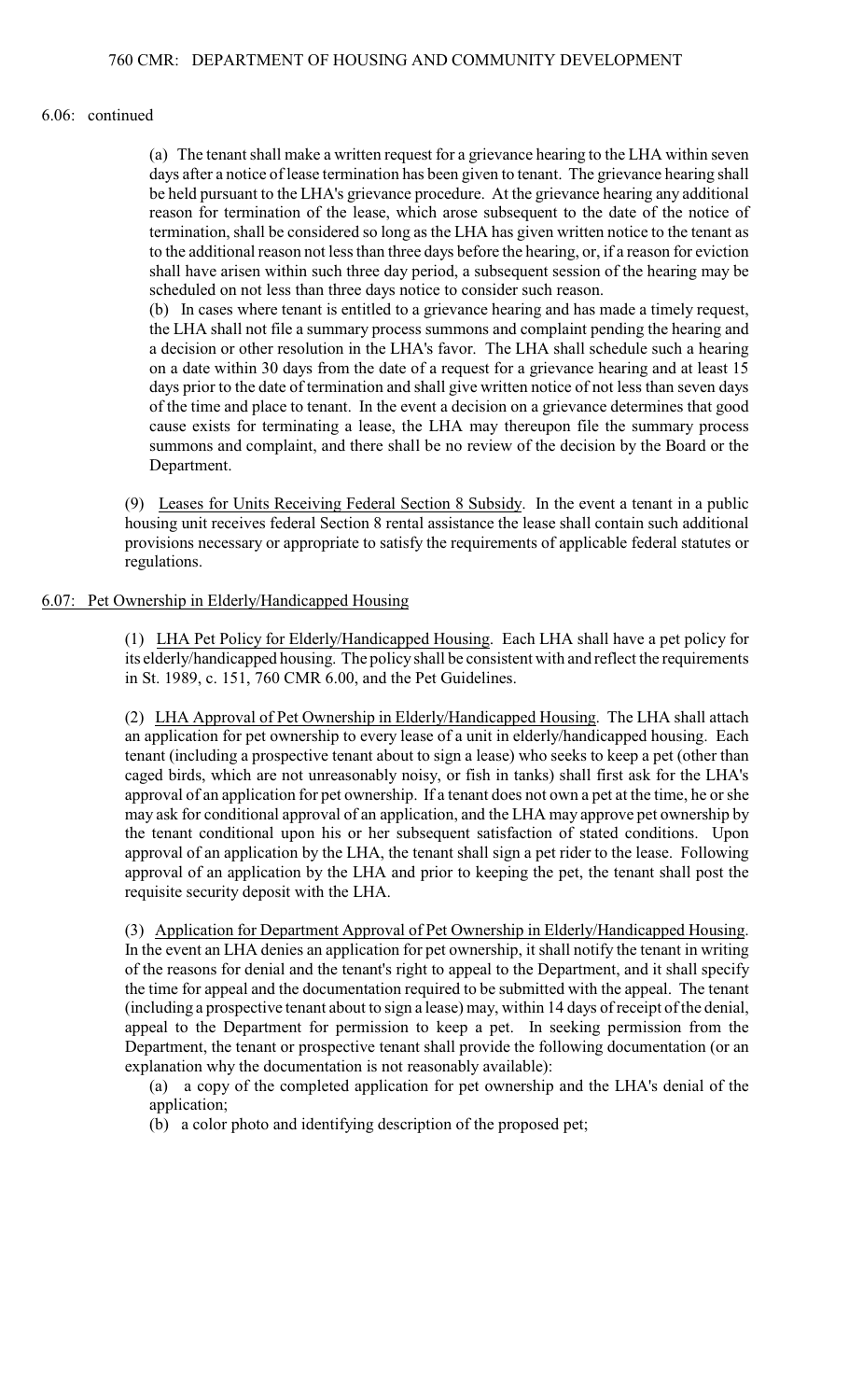(c) the name, address and telephone number of a veterinarian and his or her statement of the current health, weight and age of the proposed pet;

(d) veterinary certificates of spaying or neutering and of all inoculations and testing required by the guidelines;

(e) a dog license if such a license is required by the municipality;

(f) the names, addresses and telephone numbers of two responsible persons, who are prepared to assume immediate responsibility for the care of the pet in an emergency; and

(g) a statement that the tenant is prepared to post a security deposit of \$160.00 or one month's rent (whichever is less).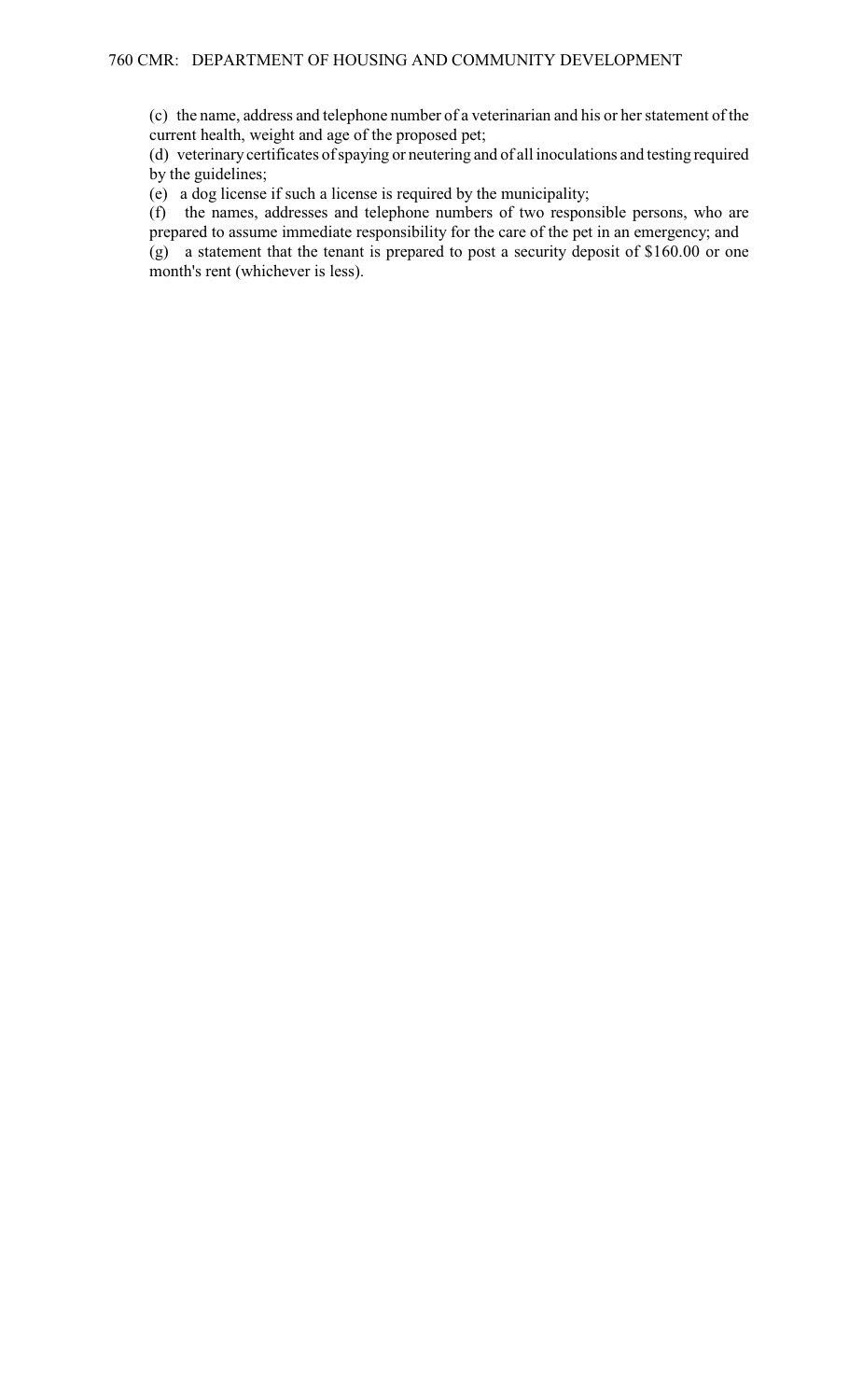#### 6.07: continued

(4) The Department's Decision. The Department shall review the documentation and any other relevant information and shall render a prompt written decision approving or disapproving the application. The Department shall require a security deposit to be posted with the LHA and may make other appropriate conditions in approving the application.

(5) The Pet Committee and the Pet Grievance Panel. The pet committee at an LHA shall accept and attempt to resolve any complaint made concerning a pet by any resident of elderly/ handicapped c. 667 housing. If the pet committee fails to resolve a matter or if the pet owner or a complaining party is dissatisfied with the pet committee's resolution, a request for a hearing before the pet grievance panel may be made in accordance with the pet guidelines. Decisions of the pet grievance panel shall be binding.

A tenant's material failure to comply with a decision of the pet grievance panel shall be sufficient cause for termination of the tenant's lease and eviction. A tenant facing eviction as a result of his or her failure to comply with a pet grievance panel decision shall have no right to a grievance hearing prior to institution of eviction proceedings. If a pet grievance panel does not exist at an LHA, a tenant or a complaining party may file a grievance regarding a pet under the grievance procedure (*see* 760 CMR 6.08) in effect for the development in which the pet is kept.

# 6.08: Grievance Procedures

(1) Existing Procedures to Remain in Effect until Amended or Replaced. Upon April 21, 2017, the grievance procedure then in effect at an LHA shall remain in effect and shall continue in effect unless and until the Department approves a new or amended grievance procedure. After April 21, 2017 each LHA shall compare the provisions of its grievance procedure(s) with the provisions of 760 CMR 6.08(4) and shall initiate measures in order to achieve material compliance with those provisions.

(2) The Purpose of the Grievance Procedure. Each LHA shall have a grievance procedure, approved by the Department, of which the purpose shall be the prompt and reliable determination of grievances. An LHA's grievance procedure shall produce such prompt and reliable determinations of grievances. A grievance procedure, which in operation shall repeatedly fail to produce prompt and reliable determinations, shall be deemed deficient and shall be amended or replaced in the manner specified in 760 CMR 6.08.

### (3) Establishment, Replacement, or Amendment of a Grievance Procedure.

(a) Negotiation of Grievance Procedures. If no grievance procedure is in effect at an LHA or if an LHA or affected Local Tenants' Organization (LTO) believes that changes to or replacement of an existing grievance procedure are necessary or appropriate, proposals for establishment, replacement, or amendment of the grievance procedure may be made at any time by either the LHA or an affected Local Tenants' Organization (LTO). Establishment of a new grievance procedure or amendments to an existing grievance procedure shall be negotiated by the LHA and any affected LTOs and shall become effective upon the written approval of the Department.

### (b) Approval of a Procedure Which Has Not Been Negotiated. In Instances:

1. where the operations of an existing grievance procedure have repeatedly failed to produce prompt and reliable determinations;

2. where there is no operative grievance procedure and where the LHA and the LTO(s) have been unable to negotiate a new or amended grievance procedure; or

3. where an LTO shall have failed to take necessary steps for the proper functioning of a grievance procedure (such as naming a panel member willing and able to serve), the LHA may request that the Department permit it to implement the three person panel grievance procedure referred to in 760 CMR 6.01 and published on the Department's website at [www.mass.gov/dhcd](http://www.mass.gov/dhcd). However, if it shall reasonably appear to the LHA that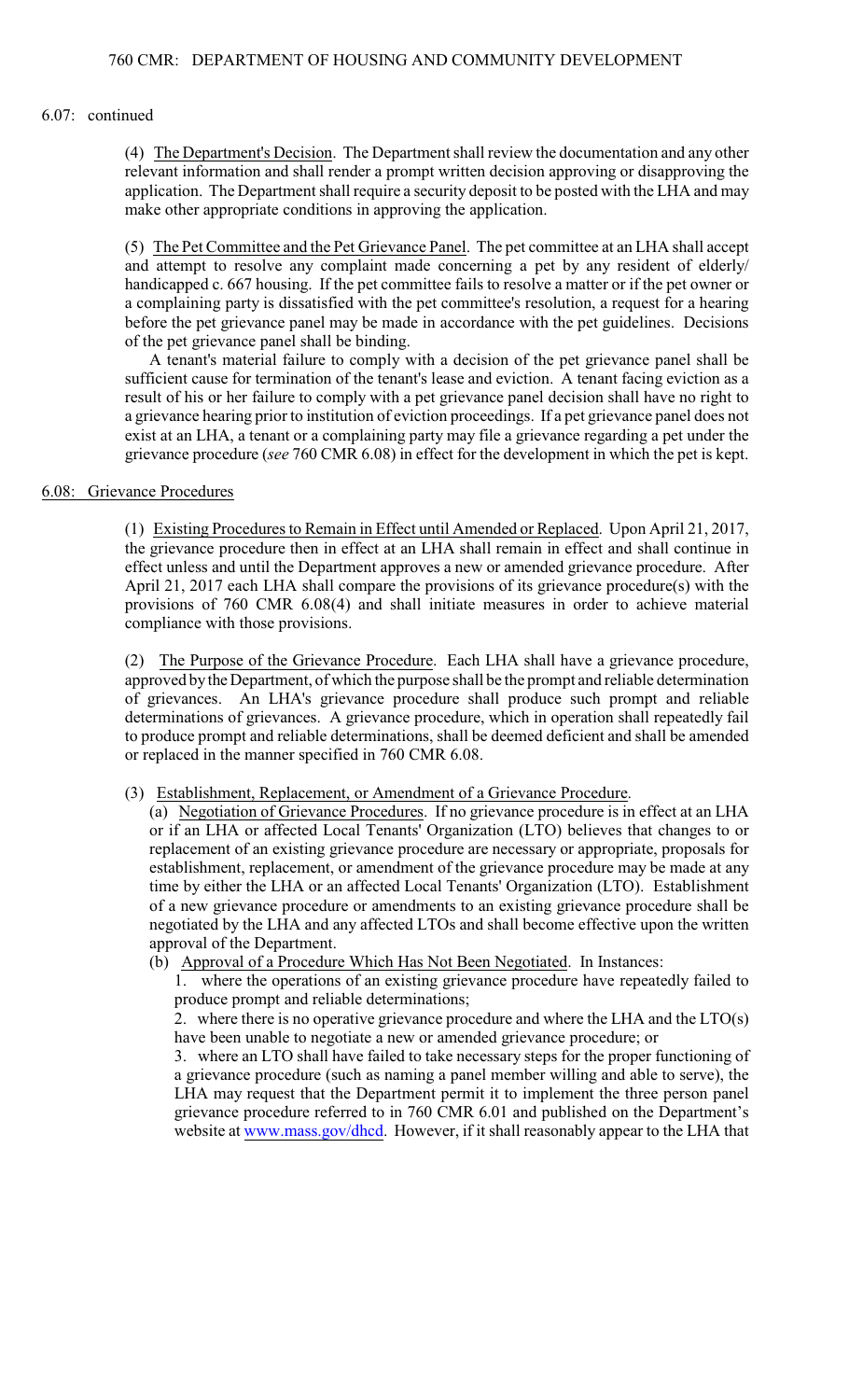notwithstanding its own good faith efforts, a three person panel would likely not be promptly chosen, the LHA may request that the Department permit it to implement the grievance procedure which provides for a single hearing officer. As part of a request that the Department permit the LHA to implement one of these two unnegotiated grievance procedures, the LHA shall specify the reason(s) for its request and shall describe its prior unsuccessful negotiations with the affected LTO(s). The LHA shall also specify the reason(s) why it believes that further efforts to negotiate a procedure would likely be unsuccessful. The LHA shall provide the affected LTO(s) with a copy of its request permission to implement one of the two unnegotiated grievance procedures.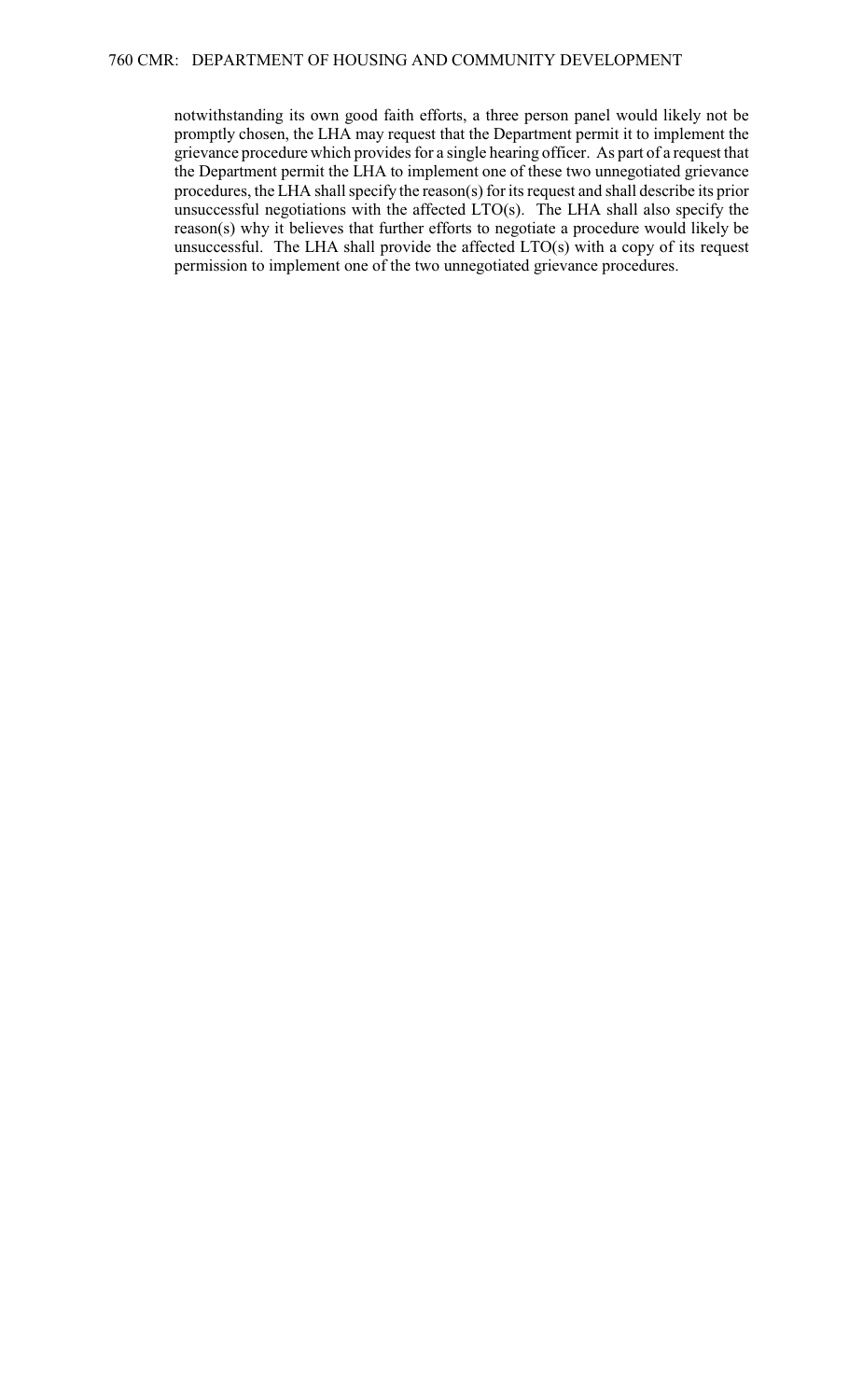### 6.08: continued

Following receipt of the request, the Department shall give the LTO(s) a reasonable opportunity to respond in writing. The Department may also discuss the request with the LHA and the LTO(s). If the Department shall determine:

a. that the operations of the existing grievance procedure have repeatedly failed to produce prompt and reliable determinations of grievances or that there is no operative grievance procedure;

b. that the LHA is not primarily responsible for this deficiency; and

c. that further negotiations between the LHA and the affected LTO(s) appear to be unlikely to produce an agreement on a new or amended grievance procedure, the Department may give permission to the LHA to implement the three person panel grievance procedure referred to in 760 CMR 6.01 and published on the Department's website at www.mass.gov/dhcd or, if it shall appear to the Department that a three person panel would likely not be promptly chosen notwithstanding good faith efforts by the LHA, the Department may give permission to the LHA to implement the grievance procedure which provides for a single hearing officer.

(4) Requirements for Grievance Procedures. An LHA's grievance procedure shall provide for the following:

(a) Initiation of a Grievance. A grievance regarding whether good cause exists for terminating a lease shall be initiated by a tenant in writing and shall be mailed or delivered to the LHA at its main office within seven days after a notice of lease termination has been given to tenant by the LHA.

A grievance regarding whether participation in the MRVP or AHVP should be terminated shall be initiated by a program participant in writing and shall be mailed or delivered to the LHA at its main office within seven days after a notice of program termination has been given to the program participant by the LHA.

A grievance regarding some other matter shall be initiated by a grievant in writing and shall be mailed or delivered to the LHA at its main office, or at a development office, if so specified, no more than 14 days after the date on which the grievant first became aware or should have become aware of the subject matter of the grievance, provided that the LHA shall have discretion to permit a grievance to be initiated late.

The LHA shall permit additional time for initiation of a grievance if the LHA shall find that there was a good reason for late initiation of the grievance and that the late initiation would not cause prejudice to the LHA.

(b) Informal Settlement Conference. Promptly after the initiation of a grievance, unless otherwise provided, the LHA's executive director or his or her designee shall give the grievant the opportunity to discuss the grievance informally in an attempt to settle the grievance without the necessity of a grievance hearing. The LHA shall give reasonable advance notice to the grievant and his or her representative (if any) of a time and place for an informal settlement conference, unless such a conference shall have taken place when the grievance was delivered to the LHA. If a matter is not resolved at the informal settlement conference, a grievance hearing shall be held. Failure to attend an informal settlement conference shall not affect a grievant's right to a grievance hearing.

(c) Hearing Date and Notice of Hearing. A grievance hearing regarding whether good cause exists for terminating a lease shall be scheduled within 14 days or as soon as reasonably practical after the date on which the LHA receives the grievance. A hearing of a grievance regarding some other issue, shall be scheduled as soon as reasonably convenient following receipt of the grievance.

The LHA shall give reasonable advance written notice of the time and place of the hearing to the grievant and to his or her representative (if any). The LHA, the hearing panel, or the hearing officer may reschedule a hearing by agreement or upon a showing by grievant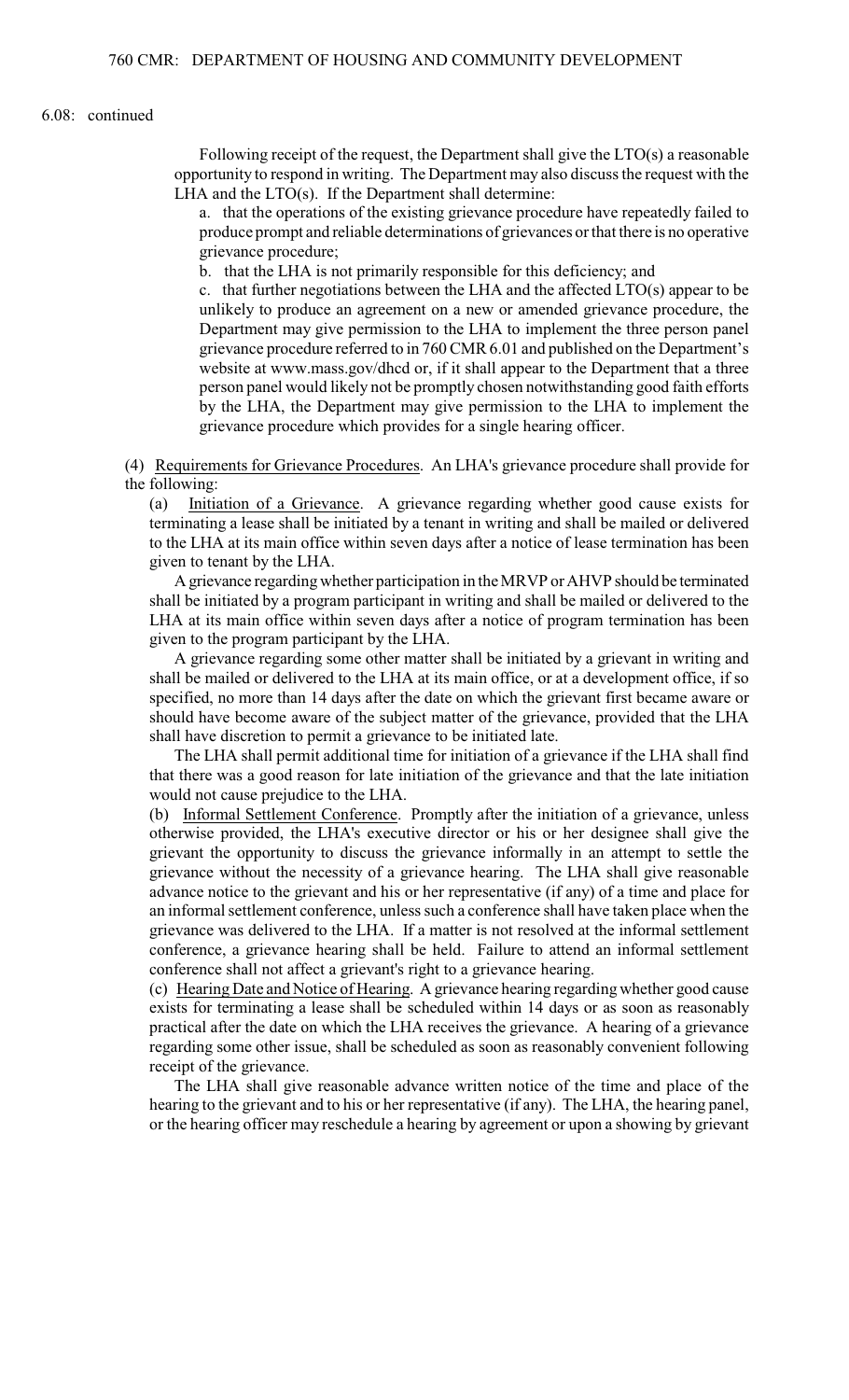or by the LHA that rescheduling is reasonably necessary.

(d) Pre-hearing Examination of Relevant Documents. Prior to a grievance hearing the LHA shall give the grievant or his or her representative a reasonable opportunity to examine LHA documents which are directly relevant to the grievance. Following a timely request, the LHA shall provide copies of such documents to grievant and, for good cause (including financial hardship), may waive the charge for the copies.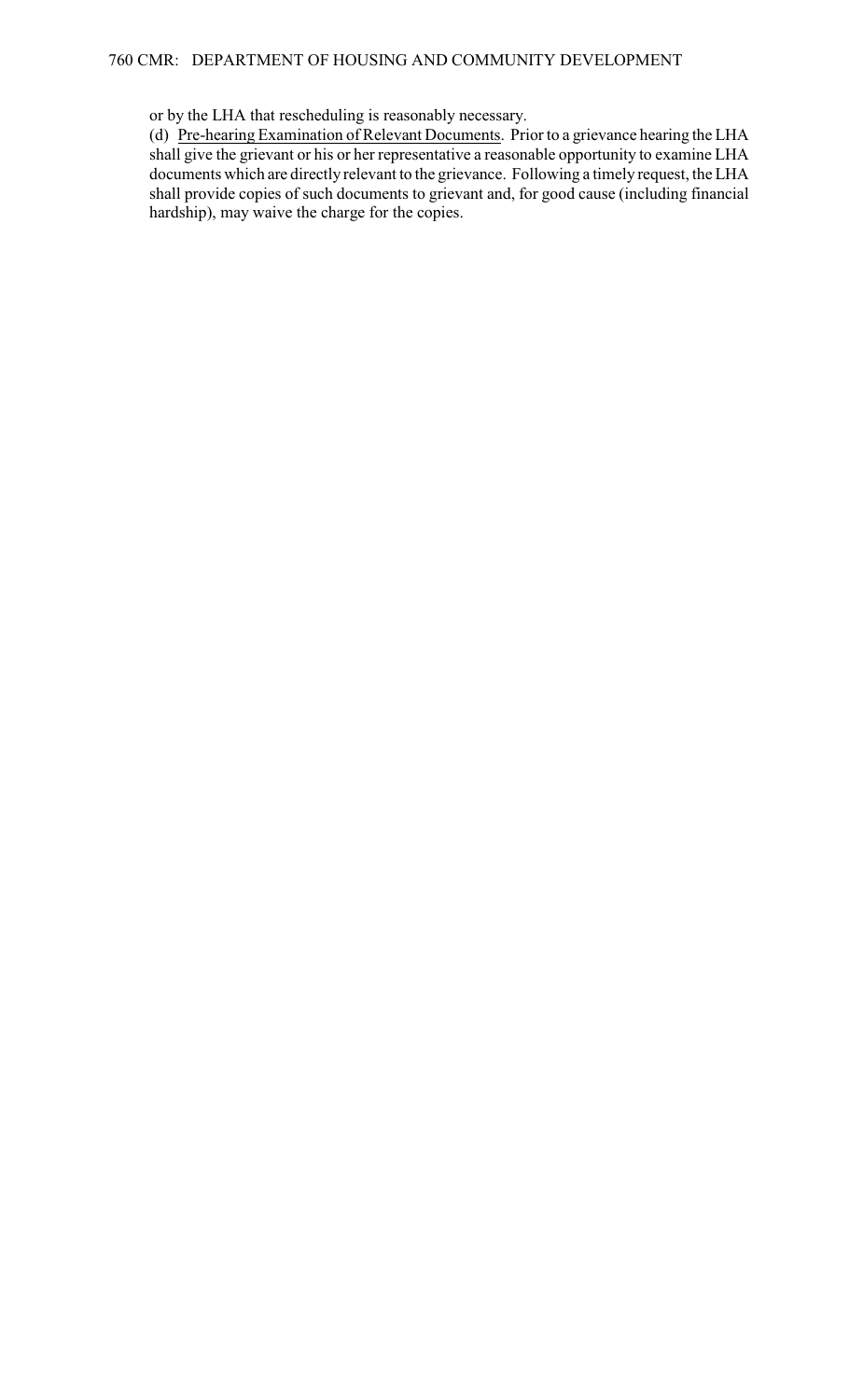#### 6.08: continued

(e) Persons Entitled to be Present. The grievance hearing shall be private unless the grievant requests that it be open to the public. If the grievant requests an open hearing, the hearing shall be open to the public unless the hearing panel or the hearing officer otherwise orders. The LHA and the grievant shall be entitled to specify a reasonable number of persons who may be present at a private hearing. A challenge to the presence of any such person shall be decided by the hearing panel or the hearing officer. At the hearing the LHA and the grievant may be represented by a lawyer or by a non-lawyer. Each person present at the hearing shall conduct himself or herself in an orderly manner or he or she shall be excluded. If the grievant misbehaves at the hearing, the hearing panel or hearing officer may take other appropriate measures to deal with the misbehavior, including dismissing the grievance.

(f) Procedure at Grievance Hearings. The hearing panel or the hearing officer shall conduct the grievance hearing in a fair manner without undue delay. The hearing panel or the hearing officer shall initially take appropriate steps to define the issues. Thereafter, relevant information, including testimony of witnesses and written material, shall be received regarding such issues. Both the grievant and the LHA shall be entitled to question each other's witnesses. Procedure at the hearing shall be informal, and formal rules of evidence shall not apply. The hearing shall be tape-recorded. The members of the hearing panel or the hearing officer may question witnesses and may take notice of matters of common knowledge and applicable laws, regulations and LHA rules and policies. The panel members or the hearing officer may request the LHA or the grievant to produce additional information which is relevant to the issues or which is necessary for a decision to be made provided that the other party is provided an opportunity to respond to such additional information.

(g) Written Decision; Effect of Decision. Within 14 days following the hearing or as soon thereafter as reasonably possible the hearing panel or the hearing officer shall provide the LHA with a written decision on the grievance, describing the factual situation and ordering whatever relief, if any, that shall be appropriate under the circumstances and under applicable laws, regulations, rules and/or policies. The decision shall be based on the evidence at the grievance hearing and such additional information as may have been requested by the panel members or the hearing officer. The LHA shall forthwith mail or otherwise deliver a copy of the decision to the grievant and his or her representative. A copy of the decision (with names and personal identifiers deleted) shall thereafter be maintained at the LHA and shall be open to public inspection.

(h) Review by the LHA's Board. In cases where the decision concerns whether good cause exists for terminating a lease, there shall be no review by the LHA's Board. In other cases, in the event that the grievant or the LHA believes that:

1. the decision of the hearing panel or hearing officer is not supported by the facts;

2. the decision does not correctly apply applicable laws, regulations, rules and/or policies; or

3. the subject matter is not grievable, within 14 days of mailing or other delivery of the decision, the grievant or the LHA may request review of the decision by the LHA's Board. The Board shall promptly decide whether to uphold, set aside or modify the decision after permitting the LHA and grievant to make oral presentations and submit documentation. The Board may also permit the hearing officer or hearing panel to make a presentation. The decision of the Board shall be in writing and shall explain its reasoning. If a written decision is not rendered within 45 days from the date a review is requested, the decision of the Board, when rendered, shall specify a reason showing that there has been no undue delay.

(i) Review by the Department. In the event that the LHA's Board shall make a material change in a decision of the hearing panel or hearing officer, upon written request of the grievant made within 14 days of mailing or other delivery of the decision, the Department shall review the decision of the Board and shall render a written decision upholding, setting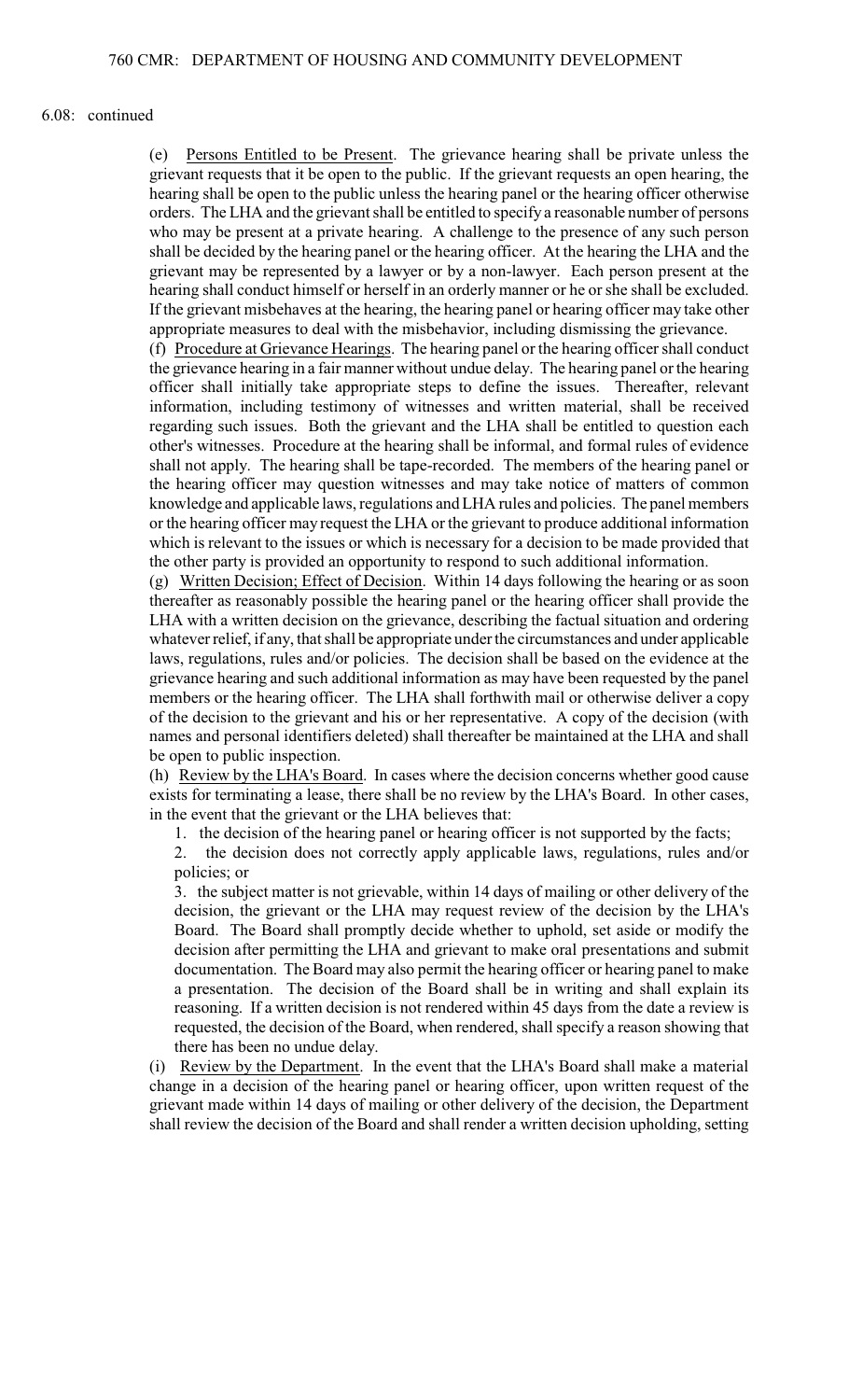## aside or modifying the decision of the Board.

(j) Effect of a Decision on a Grievance. The decision on a grievance shall be binding between the LHA and the grievant with respect to the particular circumstances involved in the grievance, provided that if a court has jurisdiction to determine a matter which has been subject to decision on a grievance, the court's determination on the matter shall supersede the decision on the grievance. The fact that a person may have failed to grieve a matter shall not affect any such jurisdiction by a court. As between the LHA and any person who was not a grievant, the decision on a grievance shall have no binding effect.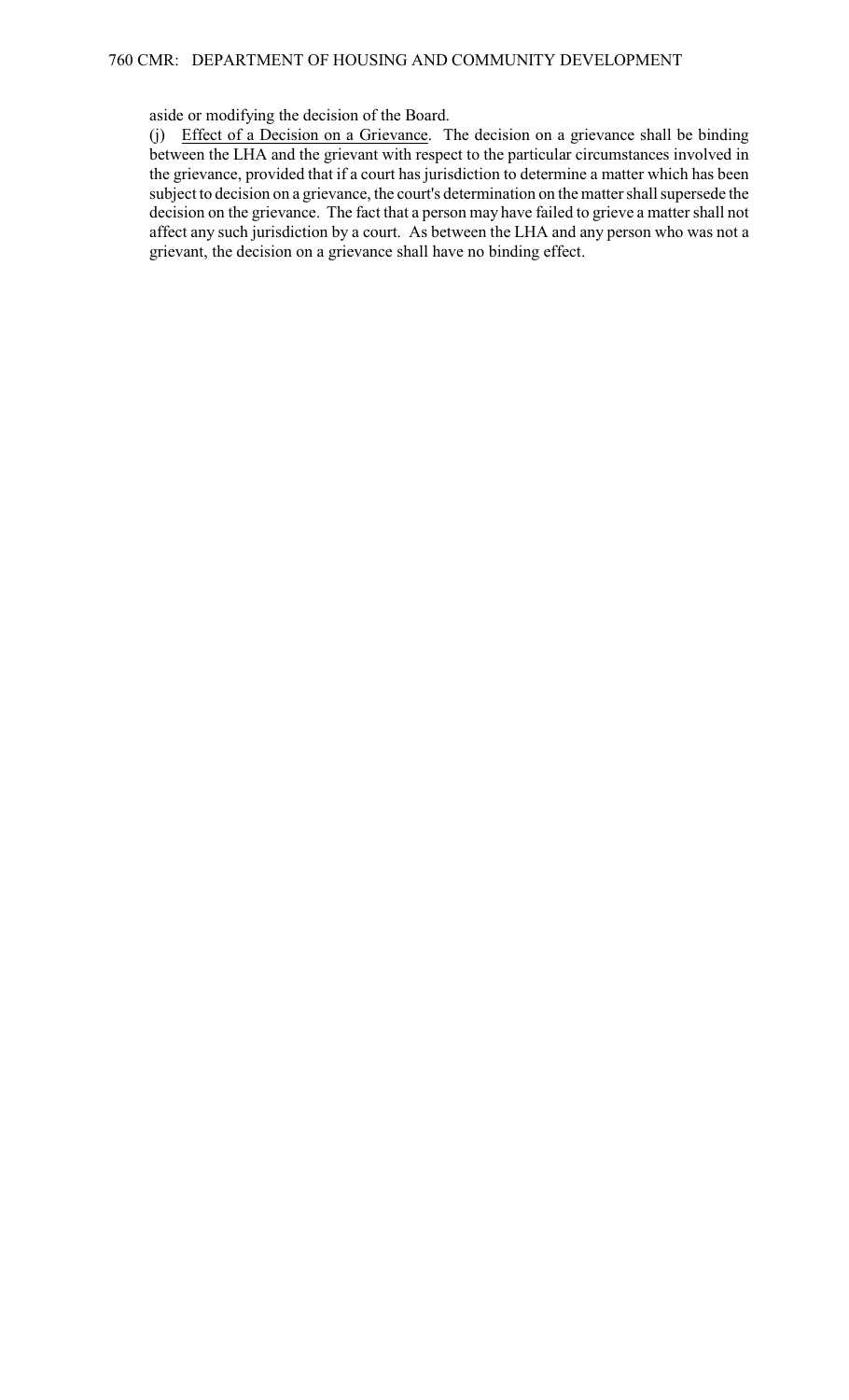#### 6.09: LTO and Resident Participation

(1) Purpose. Participation by residents of public housing, including representation on LHA governing boards and through effective Local Tenant Organizations (LTOs), is beneficial to the administration of public housing. Cooperative working relationships enhance housing programs and benefit both LHAs and residents. The purpose of 760 CMR 6.09 is to implement legislative requirements regarding participation of LHA public housing residents on LHA governing boards, to encourage the formation of representative organizations and to provide all residents the opportunity to be heard on and participate in matters affecting the interests of the residents.

#### (2) LTO Recognition.

(a) Recognition Where an LTO Has Not Been Recognized. The LHA shall encourage and assist public housing tenants and adult household members (referred to in 760 CMR 6.00 as "residents") to form one or more Resident Associations with democratically elected officers to represent the residents in dealing with the LHA on matters which affect their rights, status, duties, welfare, or other interests. Once formed, a Resident Association may, but is not required to, submit a written request to the LHA to recognize the Association as the official LTO representing a specific group of residents for a five year term. In order to be recognized as an LTO, an Association shall demonstrate that:

1. Persons Represented. The Association is and will be representative of one of the following groups: all residents of LHA operated public housing city-wide, town-wide, neighborhood-wide, or program-wide (all of which may include tenants in federally subsidized housing); all residents in state-aided family housing; all residents in state-aided elderly/handicapped housing; or all residents in a particular state-aided development or in public housing operated on behalf of an LHA which is not owned or managed by the LHA.

2. Participation by Residents. The Association does not and will not impose any unreasonable restriction on participation by any resident whom it represents.

3. Purpose of Representation. The purpose of the Association is to provide representation for residents in matters which affect their rights, status, duties, or other common interests, and to seek and maintain a courteous working relationship with the LHA.

4. Notices. The Association provides the residents whom it represents with sufficient notice of its activities. Any notice required to be given by an LTO to the residents will be sufficient if given at least seven calendar days before the event and if posted in prominent locations in the development lobby or community room and in the LHA's Office $(s)$ . More notice, including notices delivered by flyers, mail or email, is encouraged. In an emergency, such as in response to an emergency board meeting called by the LHA or in other situations in which it is not possible to give seven days notice, notice will be sufficient if given 48 hours before the event.

5. Written Rules or By-laws. The Association is and will be governed by written rules or by-laws which may be changed only by a majority vote of a quorum of residents as defined by the Association's by-laws who are present at a meeting after notice was given of the time, date, location, and purpose, and in which a minimum of 10% of the residents represented have voted.

6. Meetings. Regular meetings open to attendance by residents are required to be held and are held at least twice per year at times and places that are reasonably convenient to residents, that notice will be given of these meetings, and that residents have reasonable opportunity to make known their views on matters of common interest at the meetings. 7. Board. The Association's Board Members are elected from residents whom the

Association represents, and the Association's officers shall be elected by the Board.

8. Elections. Elections of Board Members are required to be held and are held on a regular basis at least once every three years pursuant to a fair election procedure which shall impose no unnecessary restrictions on residents desiring to run for the Board and which shall entitle every represented resident to vote after notice of the time and place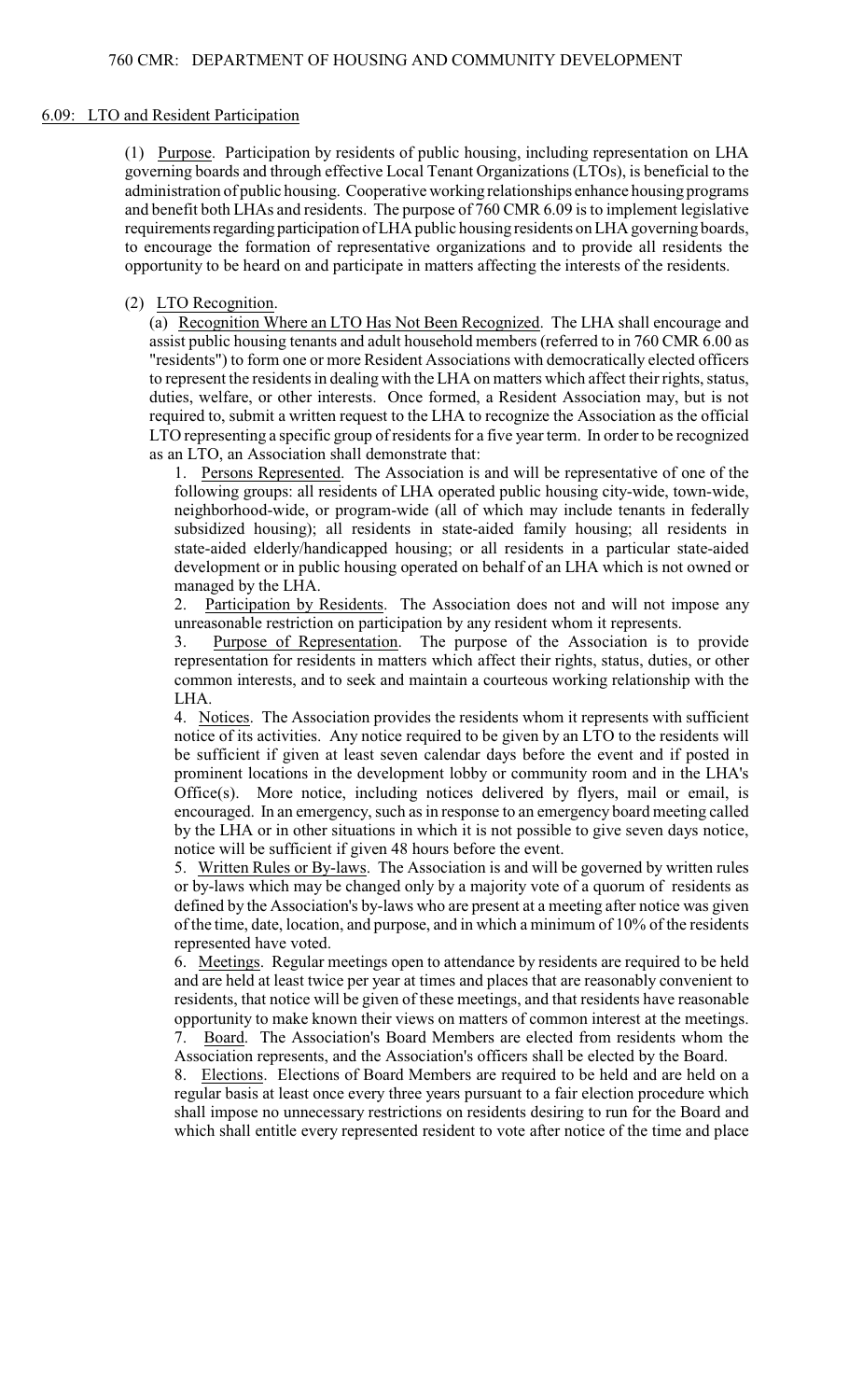of the election, and that each election shall be supervised by a disinterested person or organization with experience in supervising elections who shall provide the LHA with a certificate attesting to the fairness of the election.

9. Recall Elections. Recall elections may be held to unseat and replace an LTO Board Member at any time but only upon written request which specifies the reason for the recall election and which is signed by one or more residents in at least two households or 10% or more of the households represented, whichever is greater. Recall elections must be held in accordance with the requirements of 760 CMR 6.09(2)(a)8.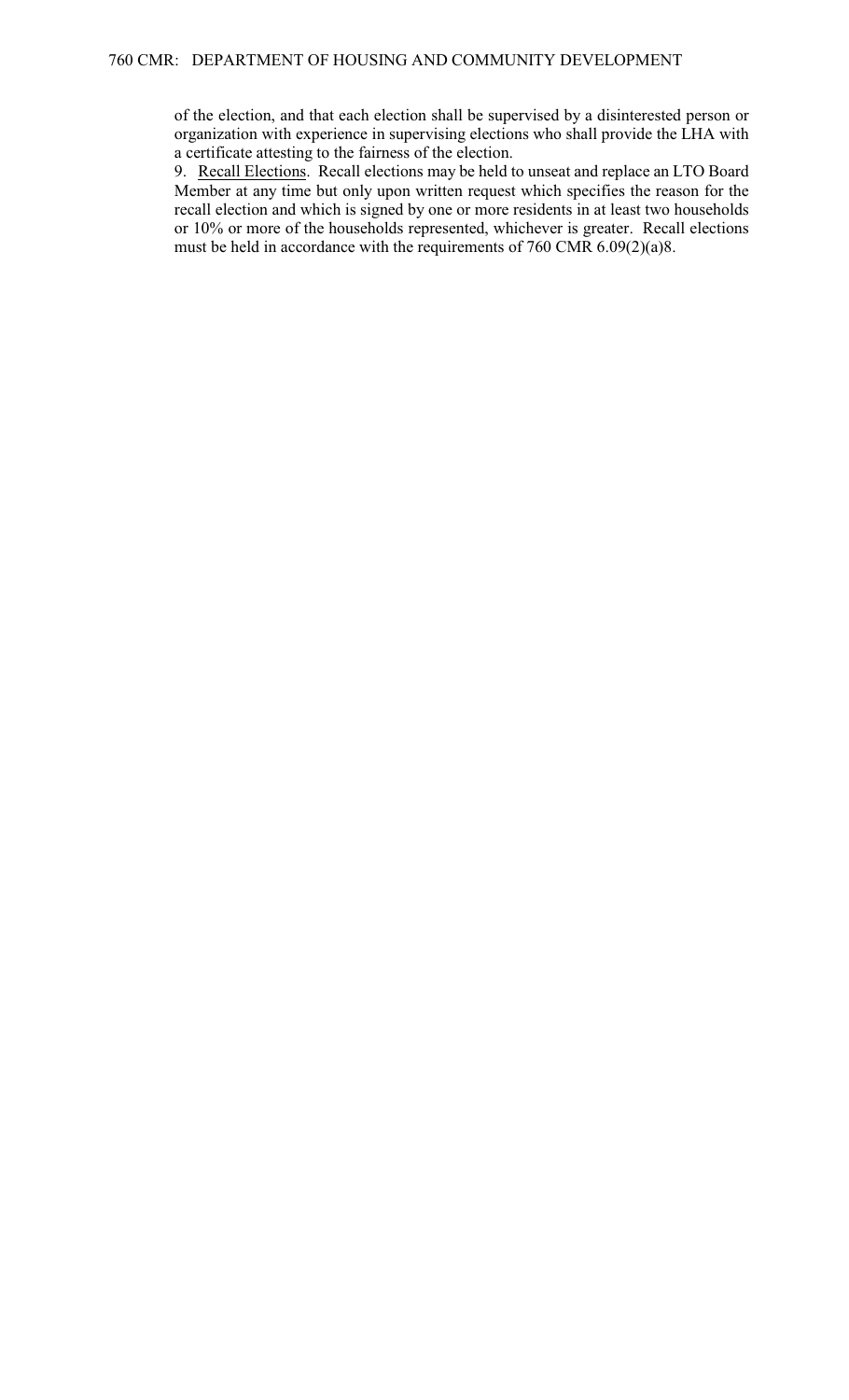### 6.09: continued

10. Board Vacancies. The Association's by-laws establish a process for special elections or other procedures for filling vacancies that may occur on its Board between regular elections.

11. Budgets. The Association has a proposed budget which will be adopted annually after discussion with members at meeting(s) held for the purpose and that an annual statement of income and expenditures from all funding sources will be provided to its members.

The LHA shall grant an Association recognition as an LTO for a five year term if:

a. the Association has adopted, implemented and is in compliance with written rules or by-laws which set out the substance of all of the requirements in 760 CMR  $6.09(2)(a)1.$  through 9.;

b. if there is no other currently recognized LTO for the same group of residents which is active *(i.e., has held at least two resident meetings during the prior 12* months); and

c. if there is no other competing Association seeking recognition as LTO for the same group of residents. However, if the existing LTOs form an Umbrella Tenant Organization (which may include a Resident Advisory Board) consisting of representatives from the LTOs that have assumed the rights and duties of the LTOs under 760 CMR 6.00 to them in full or in part, the LHA shall also recognize that Umbrella Tenant Organization. An Association granted recognition by the LHA shall be notified in writing that it shall be the official LTO representing that group of residents for a term of five years. An Association refused recognition by the LHA shall be promptly notified in writing of the reasons therefore, and informed of its right to DHCD review pursuant to 760 CMR 6.09(2)(e).

A copy of an Association's written rules or by-laws shall be submitted to the LHA with the Association's request for recognition as an LTO and shall be available to residents upon request. The rules or by-laws and the contact information of the officers of an LTO shall be available for viewing on the LHA's website and posted prominently in the LHA's offices and in any community center or room serving residents represented by the LTO. The LHA shall also post the effective dates of recognition of the LTO in the same locations. The LTO shall promptly notify the LHA of any change to its by-laws or rules and the results of elections of its officers, and the LHA shall update its website and postings accordingly.

(b) Recognition When There Is More than One Association Requesting Recognition. An LHA shall not recognize more than one LTO to represent any of the following groups in state-aided public housing: residents city-wide or town-wide; residents in family housing; residents in elderly/handicapped housing; or residents in a particular development. The LHA may recognize as an LTO a Resident Association which represents one or more than one of these groups so long as the group is not already represented by an LTO. An Association shall not seek recognition as an LTO if the group of residents represented by the Association is already represented by an LTO which is within its five year term of recognition and which has held at least two resident meetings each year since the beginning of that term.

If two or more Resident Associations are candidates for recognition as LTO for the same group of residents, the LHA shall meet with the competing Associations and encourage them to merge as a single Association. If the competing Associations cannot agree to merge within a reasonable time, the LHA shall recognize the Association which the LHA determines will best represent the residents. In making this determination, the LHA shall consider the evidence of all relevant circumstances, including the following:

1. the Association's compliance with the requirements of 760 CMR 6.09(2)(a)1. through 9.

2. the numbers of residents voting in the Association's previous election(s).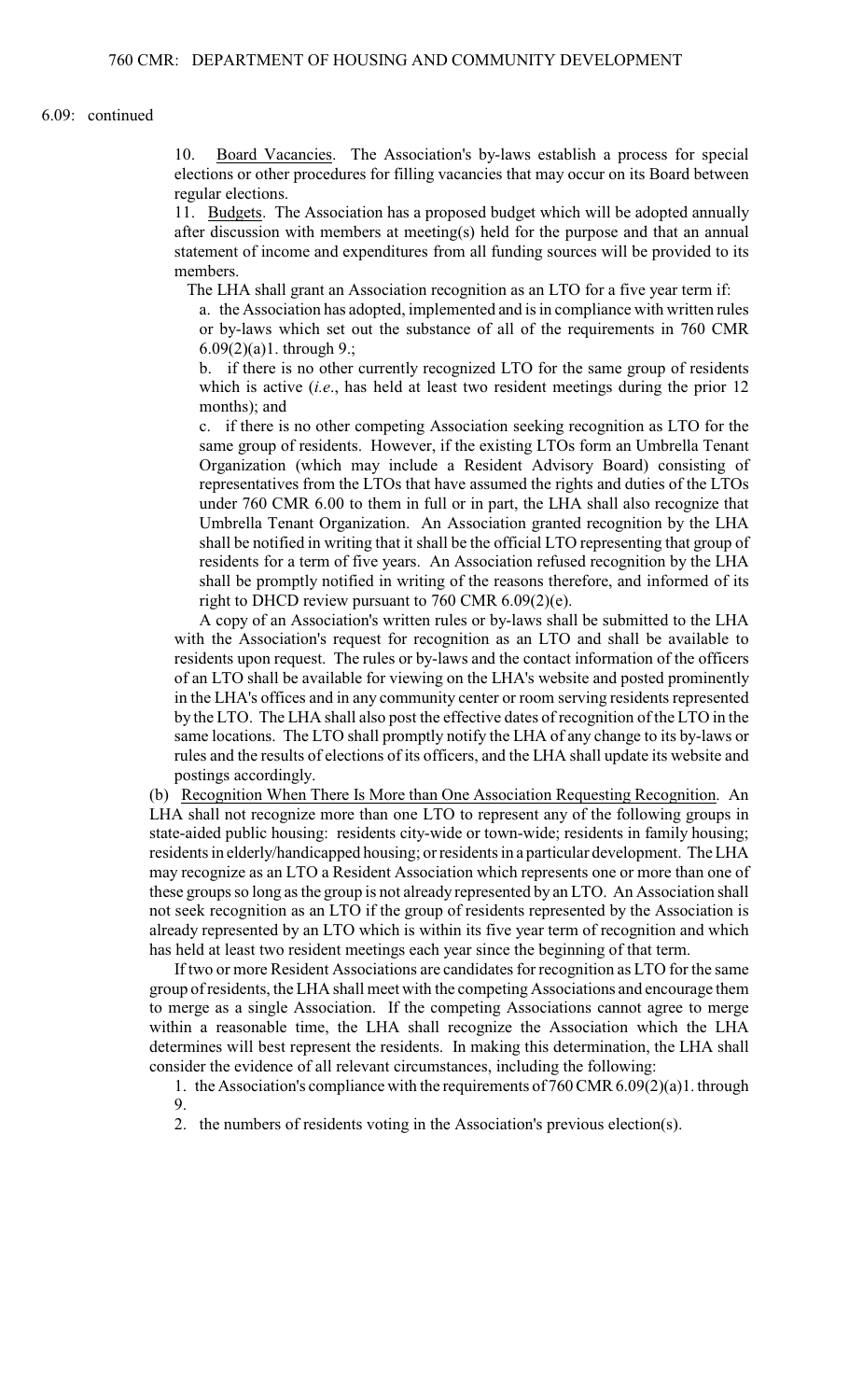3. the numbers of residents attending the Association's prior meeting(s).

4. the Association's efforts to keep residents informed, to address their concerns and to encourage their participation.

5. the ease with which residents participate in the Association's activities, including the time and place of meetings, the effectiveness of notice procedures, the procedures governing participation at the meetings, and the inclusiveness of the procedure for nominating and electing officers.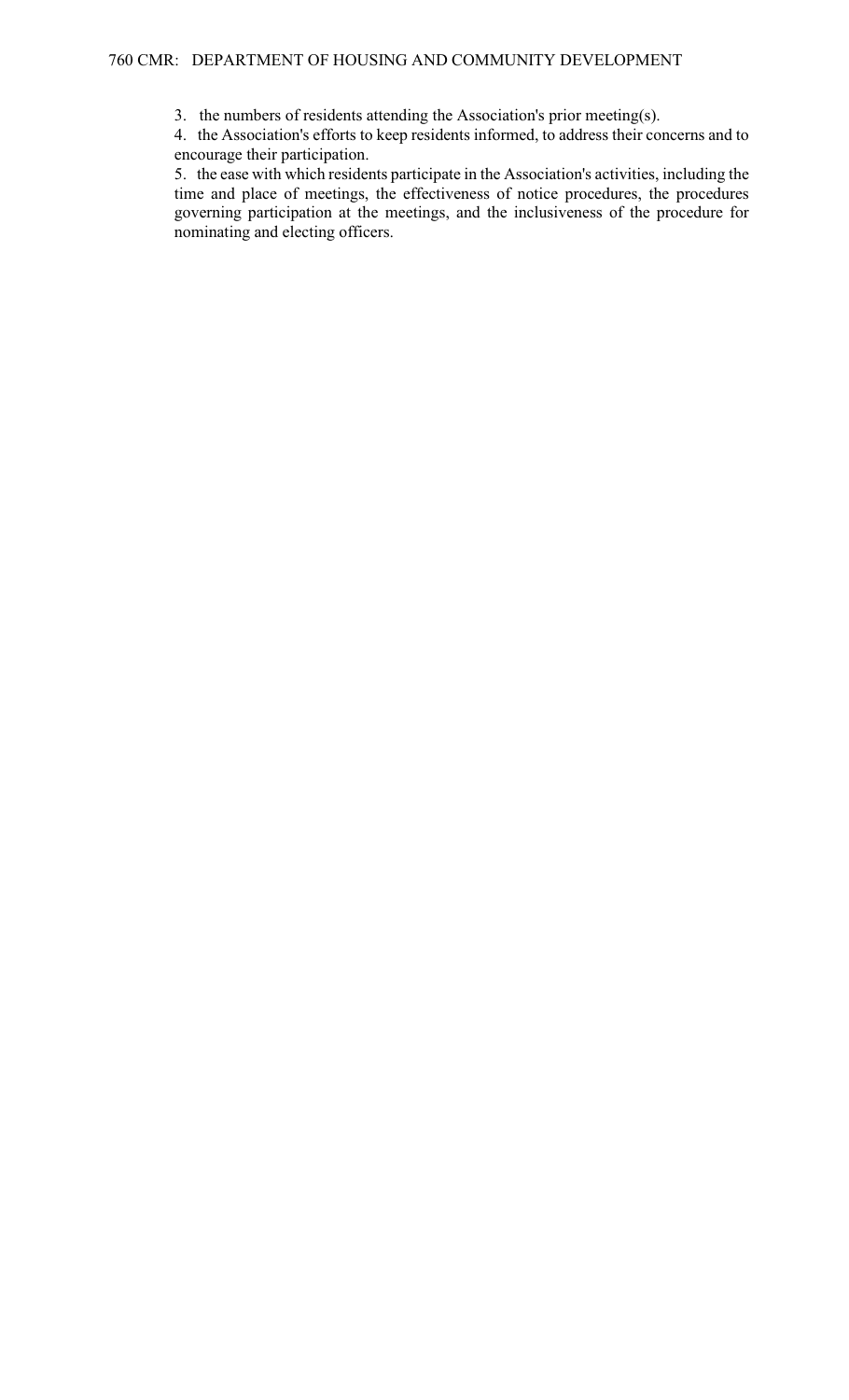### 6.09: continued

6. the extent of engagement of the Association in activities that provide representation for residents in matters affecting their rights, status, duties, or other common interests and in activities that seek and maintain a courteous working relationship with the LHA. 7. the LTO's demonstrated ability to represent the interest of all of the residents in the LTO.

The LHA shall promptly mail its written decision which may recognize one of the Associations as LTO for a term of five years and which shall deny recognition of the other(s) with an explanation of its reasons, to each of the competing Associations at the addresses provided by them. The LHA decision shall inform any Resident Association denied recognition that it may seek DHCD review pursuant to 760 CMR 6.09(2)(e).

(c) Recognition of an LTO after Expiration of Term. The recognition of an LTO by an LHA shall automatically expire five years from the date of the written decision of the LHA that informed the Association of its recognition as LTO. In addition to posting the dates of an LTO's term of recognition on its website and in its offices, the LHA shall notify an LTO that its term is expiring at least 90 days before the expiration date. No sooner than 90 days before the end of an LTO's term, any Resident Association, including the Association that was the formerly recognized LTO, may submit a written request to the LHA for recognition in accordance with 760 CMR 6.09(2)(a) and (b). The LHA shall not recognize the current LTO for another term unless it has demonstrated its current compliance with the requirements of 760 CMR 6.09(2)(a)1. through 9. and until after its term has expired. If there are competing Association(s), then the LHA shall select an Association for recognition from among them using the criteria found in 760 CMR 6.09(2)(b). An Association refused recognition by the LHA shall be promptly notified in writing of the reasons therefore, and informed of its right to DHCD review pursuant to 760 CMR 6.09(2)(e).

(d) Revocation of Recognition. Once an LTO has been recognized by an LHA, only the Department may revoke such recognition. An LHA may request that the Department revoke recognition of an LTO:

1. in the event of the LTO's material failure to follow the requirements of 760 CMR  $6.09(2)(a)1.$  through 9.;

2. in the event of the LTO's material failure to follow the provisions of applicable law, including regulations of the Department;

3. in the event of the LTO's substantial misuse of funds, space or supplies provided by the LHA; or

4. for other good cause.

Failure to hold regular meetings open to residents or failure to hold fair elections are examples of good cause for revocation of recognition. At least 30 days prior to requesting that the Department revoke recognition of an LTO, the LHA shall provide a written warning to the LTO that it is considering requesting revocation of recognition and shall specify the reason(s) in detail. The LHA shall include a description of measures which the LHA deems necessary for the LTO to take to cure the violation.

If the LHA requests that the Department revoke recognition of an LTO, its request shall be in writing and shall include a detailed specification of the reasons and a copy of its written warning to the LTO. A copy of the LHA's request shall be provided by the LHA to the LTO which shall have 30 days within which to file a written opposition to the request with the Department. If the LTO opposes the request, the Department shall determine the facts and, if the Department finds that there has been a material failure to follow the requirements of 760 CMR 6.09(2)(a)1. through 9., or applicable law, or that there has been a substantial misuse of funds, space or supplies, or other good cause, the Department may revoke recognition of the LTO or, if circumstances shall warrant a lesser sanction, may impose a lesser sanction which the Department deems to be appropriate. The decision of the Department shall be in writing and copies shall be provided to the LHA and LTO.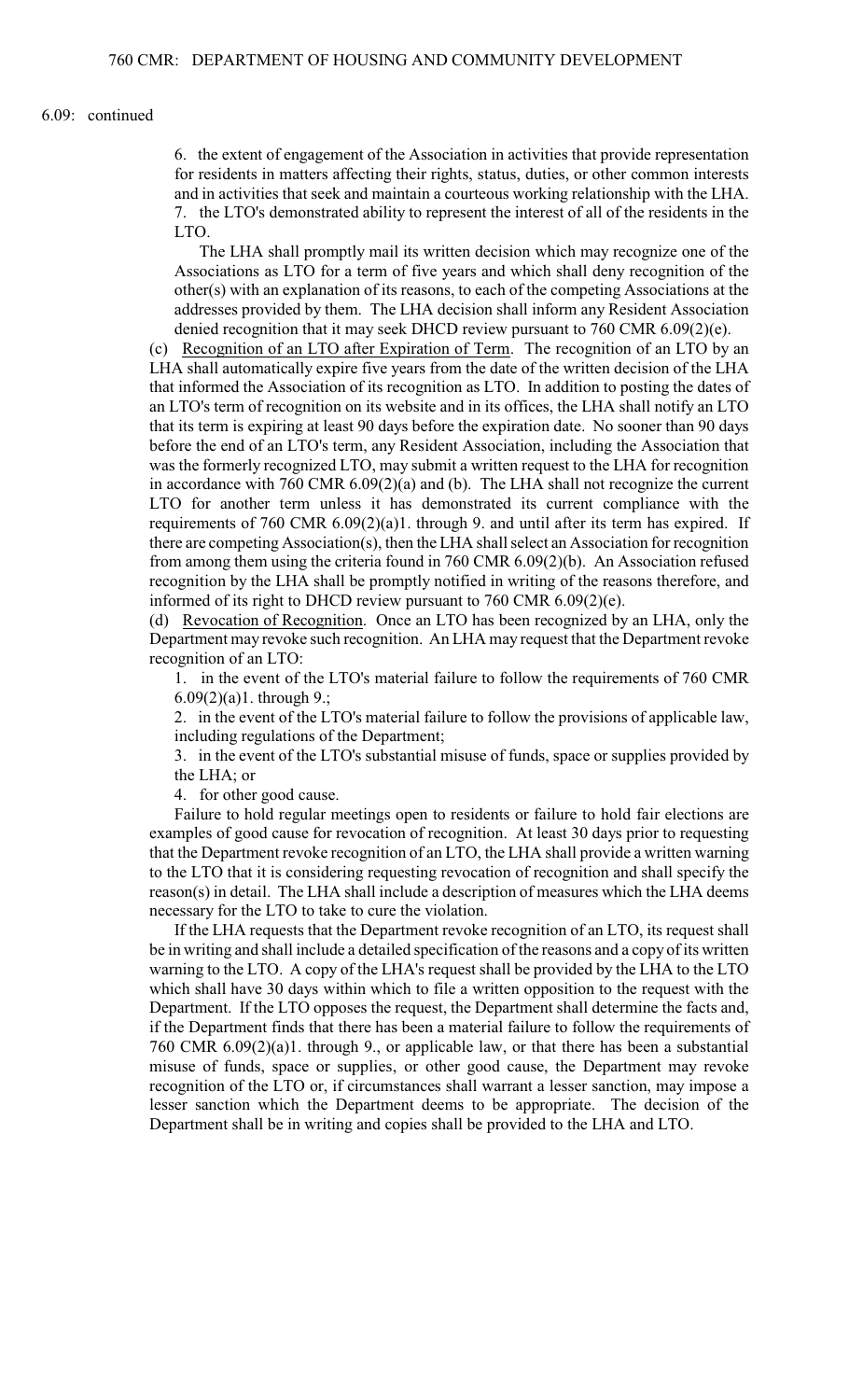(e) Department Review of the LHA's Decision on Recognition. If a Resident Association is dissatisfied with a decision of the LHA concerning the grant or denial of recognition of an LTO, or its decision as to whether to seek Department revocation of recognition of an LTO, the Association may, within 30 days of the date that the LHA's decision was mailed, request in writing that the Department review the LHA's decision.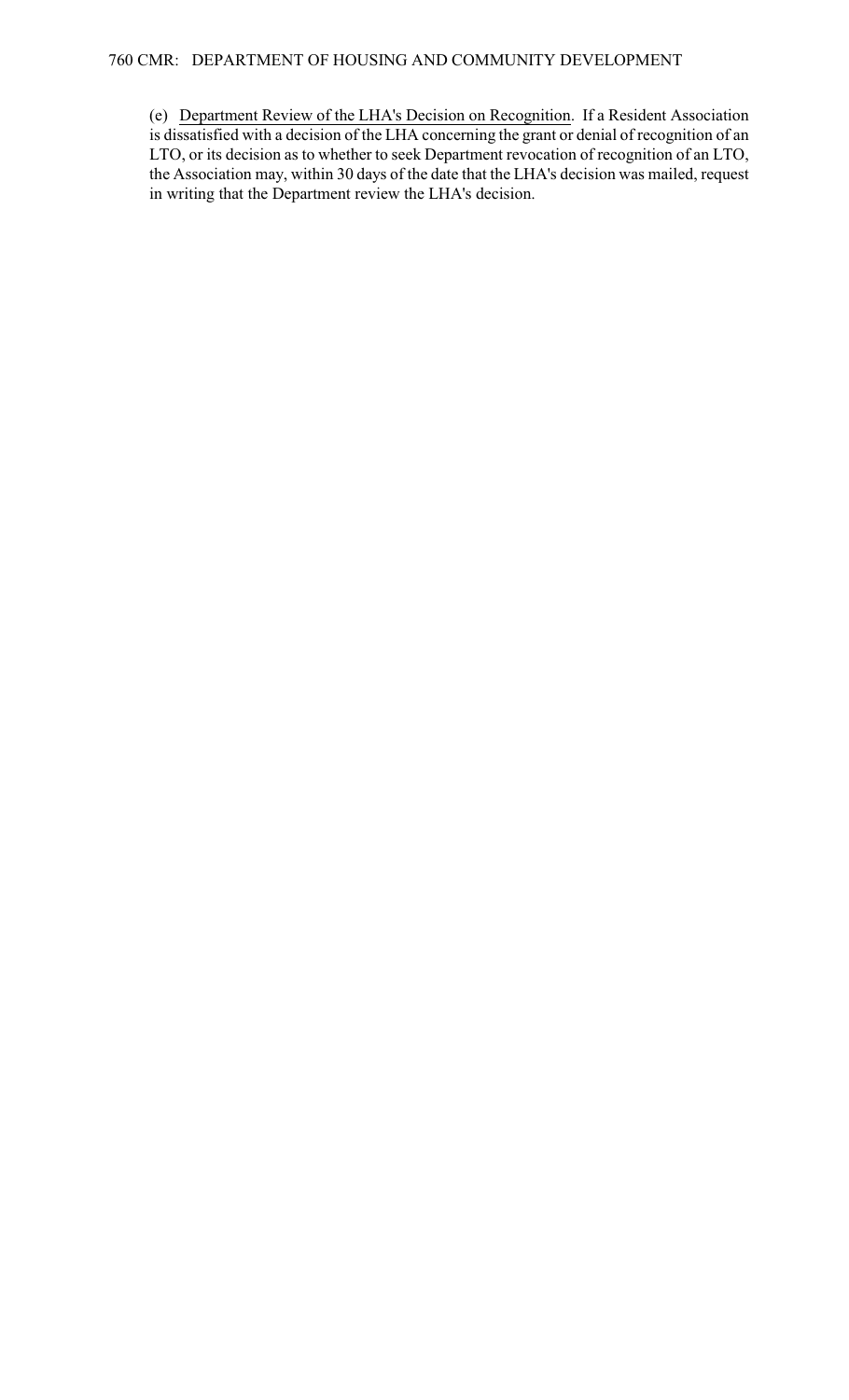#### 6.09: continued

Upon receiving a request for review, the Department shall schedule a hearing at which the LHA and each Association involved shall be required to appear and to submit evidence in support of their positions. The written decision of the Department may uphold or set aside the LHA's decision and shall explain the reasoning of the Department. The decision shall be mailed to the LHA and each Association involved.

(f) Transitional Rule for Existing LTOs. The recognition of an LTO prior to April 21, 2017 shall continue in full force and effect for five years from the effective date unless recognition is revoked as provided in 760 CMR 6.09(2)(d).

(3) Terms of LTO Participation. The LHA and each LTO shall negotiate an agreement in writing regarding LTO participation, including the resources that will be provided to the LTO by the LHA and the opportunities granted to the LTO to represent the interests of the residents that it represents on LHA initiatives. The agreement shall be responsive to and reflective of local circumstances. The agreement shall be in effect during the five year term of the LTO's recognition. The agreement may be renewed if the LTO is recognized for additional term(s). Every LTO participation agreement shall contain provisions which provide for the following:

(a) Meetings. The executive director of the LHA, or a designee with authority to speak for the LHA, shall schedule meetings quarterly at convenient times and places with each LTO or its designee(s) separately or jointly. At least one such meeting shall be for the purpose of considering resident proposals for inclusion in the LHA's Annual Plan pursuant to 760 CMR 4.16: *LHA Annual Plans*. Such meetings must comply with the Open Meeting Law (M.G.L. c. 30A, §§ 18 through 25) if a quorum of the LHA's Board will be present. At least ten working days before the meeting, the LHA shall notify each affected LTO of the date, time, place and purpose of the meeting, and shall post said notice in a conspicuous place in the LHA's office and in common areas of developments, such as community rooms, and by hand delivery, mail or email to the LTO Officers. Either the LHA or an LTO may schedule an agenda item for the meeting by giving at least two days advance written notice to the other(s). If no agenda item is so scheduled, the meeting may be canceled by the LHA with advance notice to the LTO(s). Both the LHA and the LTO(s) shall attend the meeting if one or more agenda items have been scheduled.

(b) Availability and Copies of Documents. The LHA shall permit an LTO to inspect all written policies, procedures, rules, regulations, leases, and other forms in use at the LHA. Personal information which is not public shall not be made available. The LTO may request copies of documents subject to inspection, and the LHA shall not charge for these copies so long as the LTO's request for copies is reasonable in number and does not specify documents of which the LHA has recently provided copies to the LTO.

(c) LTO Funding by the LHA. Upon request the LHA shall fund all LTOs in a city or town at the annual rate of \$6.00 per state-aided public housing unit occupied or available for occupancy by residents represented by such LTO(s) or an annual total of \$500.00 prorated among all such LTO(s), whichever is more. The LHA shall disburse such funds to an LTO pursuant to an approved budget, which provides that funds will be used only for the LTO's ordinary and necessary business expenses and authorized activities (excluding social activities) with respect to state-aided housing programs. The LTO shall not make any expenditure of funds received from the LHA except in accordance with such a budget approved by the LHA which approval shall not be unreasonably withheld. The LTO must submit a financial statement to the LHA at the end of the LHA's fiscal year, accounting for all LTO income from the state-aided housing portfolio and all expenditures of such funds in accordance with their approved budget. The next year's LTO funding will not be awarded until such statement has been reviewed and approved by the LHA.

If the LTOs have formed an Umbrella Tenant Organization consisting of delegates from LTOs, the LTOs shall reach an agreement among themselves on how to fund the Umbrella Tenant Organization from their own budgets. No separate additional funds will be granted by the LHA to Umbrella Tenant Organizations.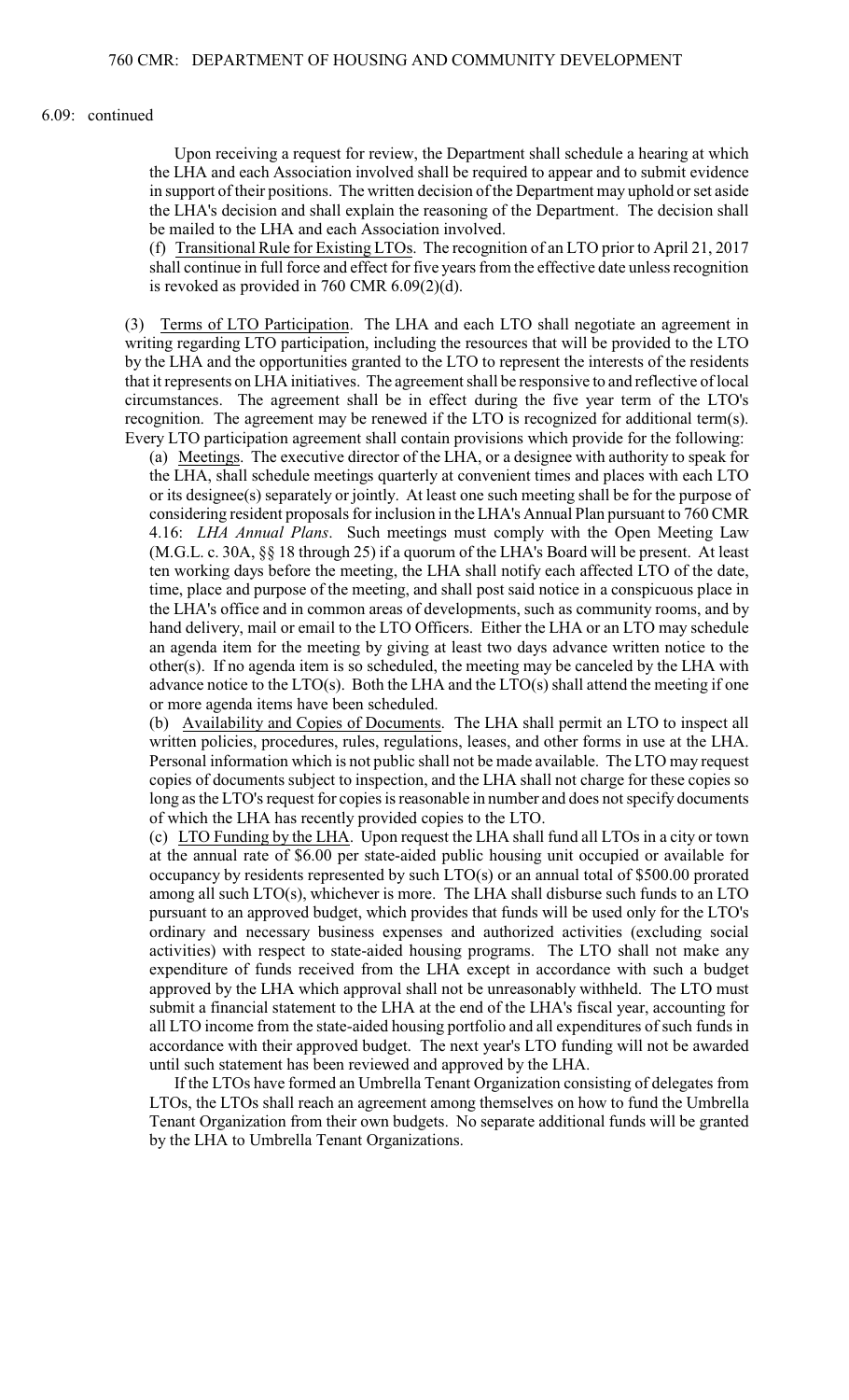(d) Office Space. Upon request and upon a demonstration of particularized need, an LHA, without charge, shall provide an LTO with a reasonable amount of space suitable for use as an office, which in the LHA's discretion may be shared, if suitable space at the LHA shall be available for such purposes or can reasonably be made available for such purposes without significant cost or inconvenience to the LHA so long as the space is used by the LTO solely for purposes of such representation and is maintained by the LTO in a clean and safe condition and so long as the LTO's need for the space continues and the space is not reasonably necessary for the LHA's other needs.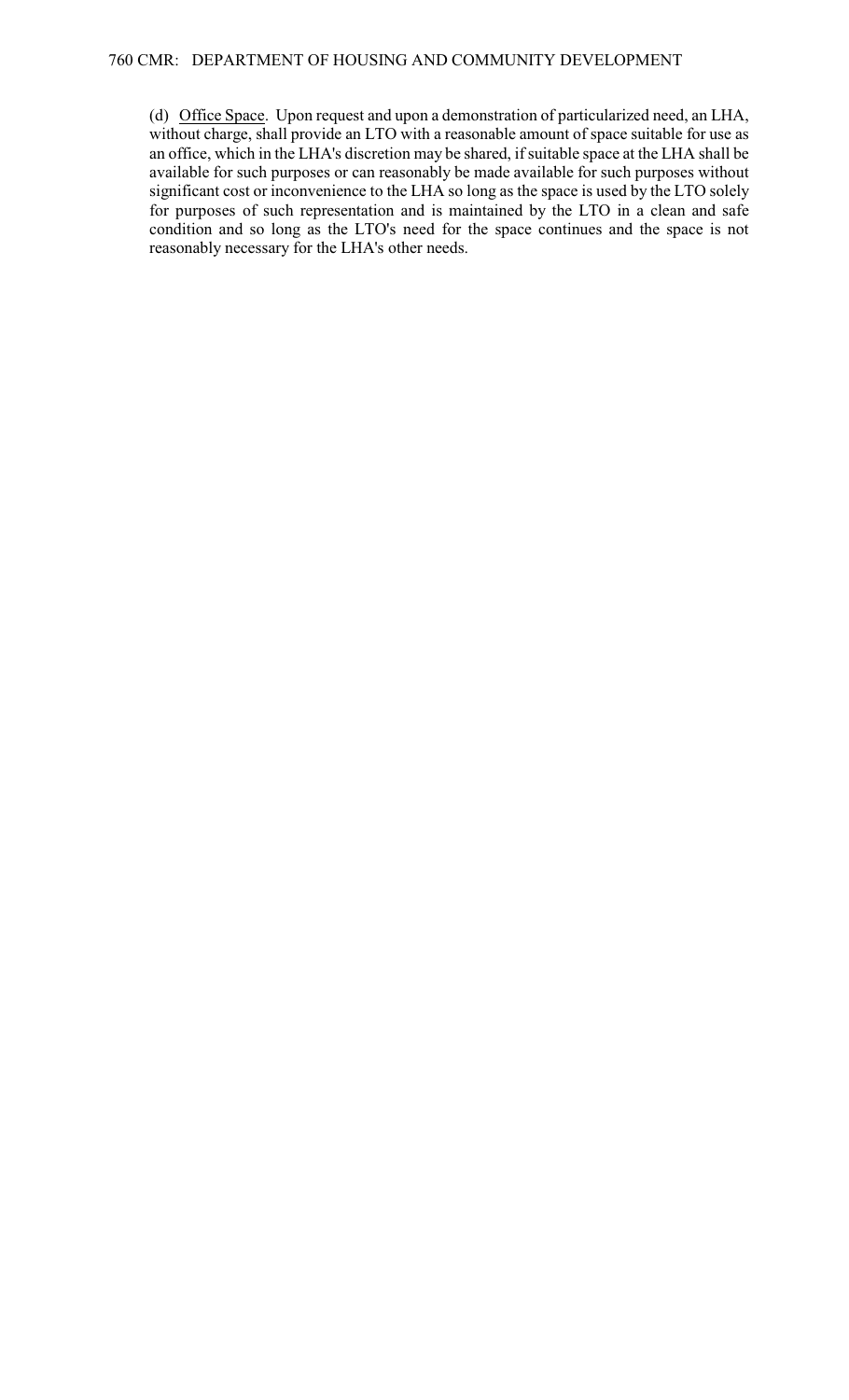#### 6.09 continued

(e) Telephone Service for Large LTOs. If an LTO shall have made a documented demonstration of particularized need for local telephone service, upon presentation of the monthly statement, the LHA, without charge, shall reimburse an LTO, which represents residents in more than 100 state-aided public housing units, for the minimum cost of basic local telephone service so long as the telephone service has been used solely for local calls concerning representation of residents in state-aided public housing and for no other purpose, and so long as the LTO's particularized need for local telephone service continues and is adequately documented when the LHA so requests.

(f) Meeting Space. Whenever possible, the LHA shall make community space or other appropriate space available for LTO meetings. The LHA and LTO shall cooperate in securing meeting space and in scheduling so that LTO meetings may be held at places and times convenient for the residents.

(g) Consultation between LHA and LTO in Certain Matters. Whenever an LHA proposes to adopt or amend a rule or policy which will affect the rights, status, duties or welfare of residents or to request a waiver of regulatory requirements affecting such rights, status, duties or welfare, the LHA shall first seek the LTO's advice and include the proposal as an agenda item for discussion at a meeting between the LHA and LTO as provided in 760 CMR 6.09(3)(a). The LTO shall also be given reasonable opportunity to appear and make known to the LHA Board any objection to such a rule or policy at an LHA Board meeting. The Board shall consider each such objection before taking any action on the item.

(h) Consultation between LHA and LTO Regarding the LHA's Annual Plan. The LHA shall review a draft of its Annual Plan with the LTO at a quarterly meeting before the LHA presents its Annual Plan to the Board. At least 30 calendar days before the public hearing on the Annual Plan required by 760 CMR 4.16(6): *Public Notice, Hearing and Comment*, the LHA will post on its website and make available to each LTO a copy of each of the elements of the Plan, including but not limited to the Capital Improvement Plan (CIP), the Maintenance and Repair Plan, the Operating Budget, and the Narrative. The LTO shall be given reasonable opportunity to appear at the public hearing and make oral comments to the LHA Board about any opinions or objections it may have regarding the Plan. The LHA shall also accept written or emailed comments from the LTO at least through the date of the public hearing or later as specified by the LHA. The LHA shall consider the LTO's concerns regarding needs and priorities and incorporate some or all of such needs and priorities in the draft plan if deemed by the LHA to be consistent with sound management and shall certify in writing to the Department that it has complied with the tenant participation requirements. The LHA shall draft a written summary of all substantive comments received from the LTO and its response to those comments, and shall attach this summary to its Annual Plan submitted to the Department. If there is no summary of LTO comments attached to the Plan, the LHA shall include a statement of reasons for the omission.

(i) Consultation between LHA and LTO regarding the LHA's Modernization Program. The LHA shall consult with the LTO regarding the projects and initiatives outlined:

1. All needs and priorities that are identified by the LTO to be considered by the LHA for inclusion in the CIP;

2. Any planned or ongoing capital projects, including status, schedule, budget and expenditures of such projects, and such consultation shall occur at least quarterly, between CIP submissions;

3. Any planned applications for, or awards from, any special capital funding programs or initiatives;

4. Any plans by the LHA to seek to become an HHA for a CA Team, or to request a waiver from participating in the Capital Assistance Program established pursuant to 760 CMR 11.08: *Capital Assistance Program*;

5. Large Projects, as defined in 760 CMR 11.01(4), that will require relocation, unit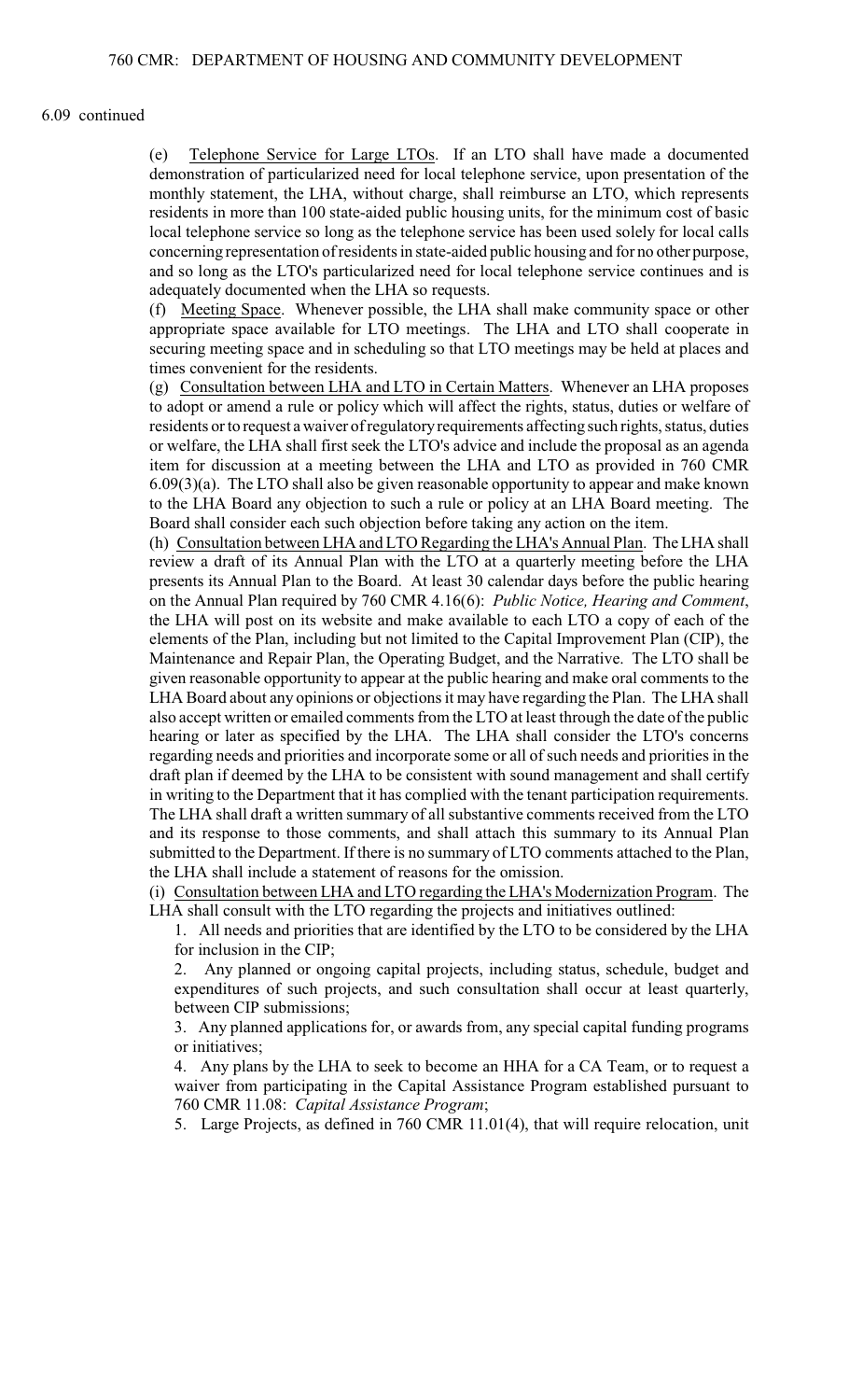reconfiguration, demolition or new construction. For these projects, the LHA shall invite an LTO representative to participate in the interview of the finalist(s) for designer and to the schematic design review meeting. Priorto bidding, the designer and the LHA shall solicit and review comments from the LTO on the proposed modernization improvements and incorporate these comments in the bidding documents if deemed appropriate by the LHA. Following award of the construction contract, the LHA shall: a. inform each affected LTO of the award, the construction contract, and the

proposed construction schedule;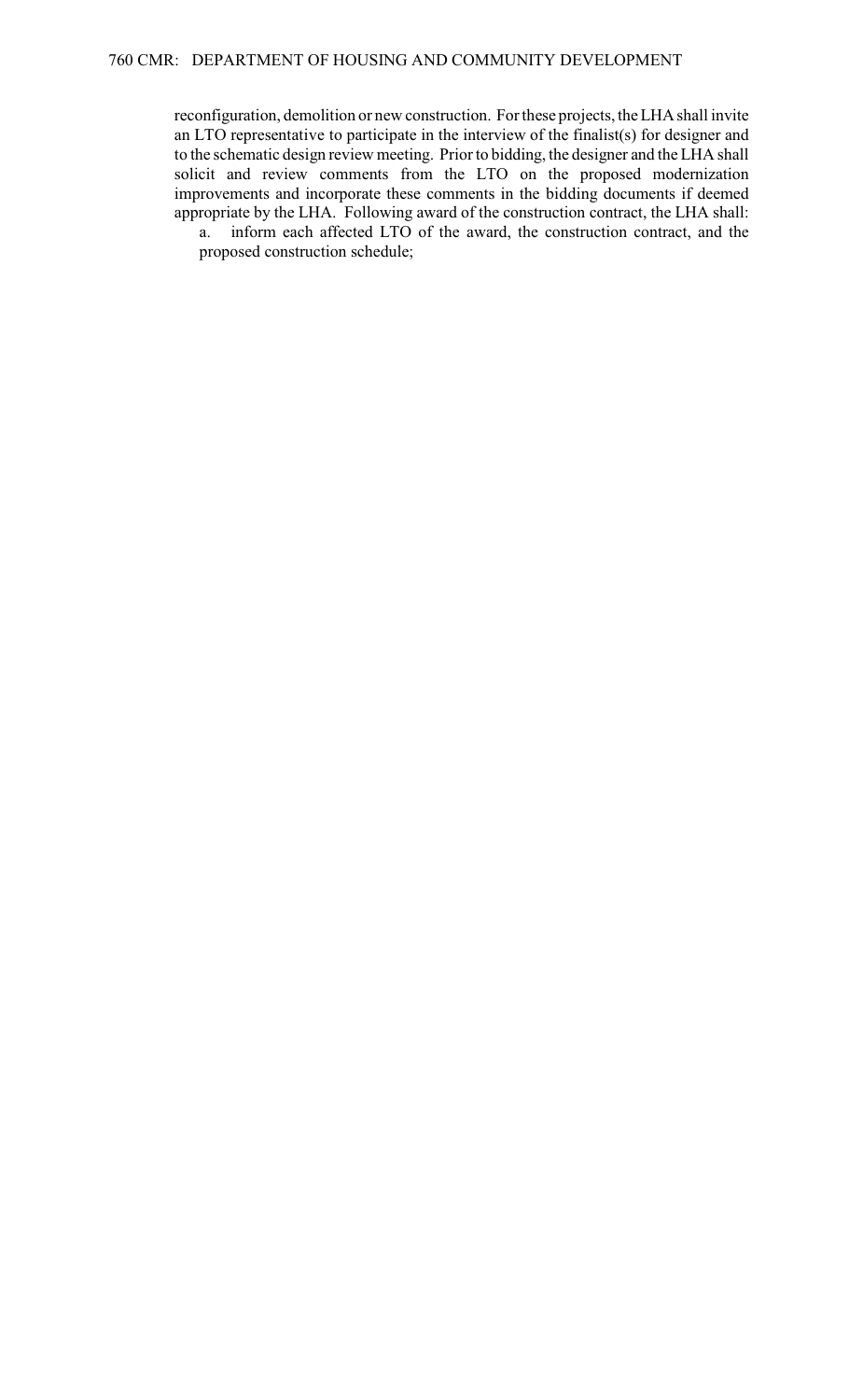b. inform each affected LTO that the material documents relating to the modernization project are available in the LHA's office for inspection,

c. invite an LTO representative to attend pre-construction conferences, and

d. invite no more than two LTO representatives to attend and observe any regularly scheduled job meeting.

(j) Resident Advisory Boards. LTOs may designate any of their members or officers to sit on a Resident Advisory Board to participate in any of the matters upon which LTO participation is required under 760 CMR 6.00. Where there is no LTO, the LHA may appoint individual residents who agree to participate as volunteers.

(k) Approval by the Department. Promptly after the LHA Board's vote on a rule or policy, a request for waiver, an Annual Plan, a Capital Improvement Plan, or a budget request, for which approval by the Department is necessary, an LTO may communicate an objection or concern to the Department in writing, with a copy to the LHA, and the Department shall consider such objection or concern in determining its action on the matter.

(l) Posting of Rules and Regulations. The LHA shall post and shall keep posted in a conspicuous place in its central office and, if practical, in each development, all rules and policies of the LHA and the regulations of the Department which affect the rights, status, duties or welfare of tenants and their households. If postings are repeatedly removed, destroyed or defaced, the LHA shall take reasonable alternative measures to make the material conveniently available to tenants. Absence of a posting shall not affect the validity or applicability of rules, policies or regulations. Upon request, a tenant shall, without charge, be provided with one copy of an applicable rule, policy or regulation; the LHA may charge a reasonable fee for providing a duplicate copy or copies to the tenant.

(m) Preference for Tenants in LHA Hiring. The LHA shall notify all LTOs whenever a job at the LHA becomes available to outside candidates and is not covered by an applicable internal promotion policy. All such jobs shall also be posted in the LHA's central office. The fact that a candidate is a tenant or household member is a factor to be considered by the LHA in the candidate's favor.

(n) LTO Participation in Hiring. Prior to filling a position (including promotions pursuant to an applicable internal promotion policy) in which the employee to be hired will have direct dealings with the residents, the Executive Director (or the LHA where the employee to be hired is the Executive Director) shall afford each LTO the opportunity to examine resumes of all candidates, to express the LTO's objective view of the qualifications of some or all of the candidates, to recommend one or more of these candidates to be interviewed, to participate in interviews of the candidates who are interviewed, and to make a recommendation about which candidate should be hired. In the event that the Executive Director or the LHA shall choose to conduct a preliminary screening of the resumes of candidates, the LTO(s) shall not have the opportunity to examine resumes of candidates eliminated by such preliminary screening. Without a prior written agreement detailing the specific procedures to be followed, the LTO shall not check a candidate's references, either commercial or personal, contact his or her employers, past or present, independently arrange for an interview of a candidate, or conduct activities which infringe on the candidate's privacy.

(o) LHA Board Meetings. When the LHA posts notice of Board meetings pursuant to the Open Meeting Law, M.G.L. c. 30A, § 20, it shall simultaneously provide each LTO with notice of all regular and special LHA Board meetings and a copy of the agenda for each such meeting. The agenda for every meeting of the LHA shall provide a reasonable opportunity for the LTO(s) to be heard on agenda items so long as the agenda items directly bear on common rights, duties or interests of tenants and/or household members and are not subject to the grievance procedures established pursuant to 760 CMR 6.08. After each LHA Board Meeting at which the minutes of a prior meeting have been approved, the LHA shall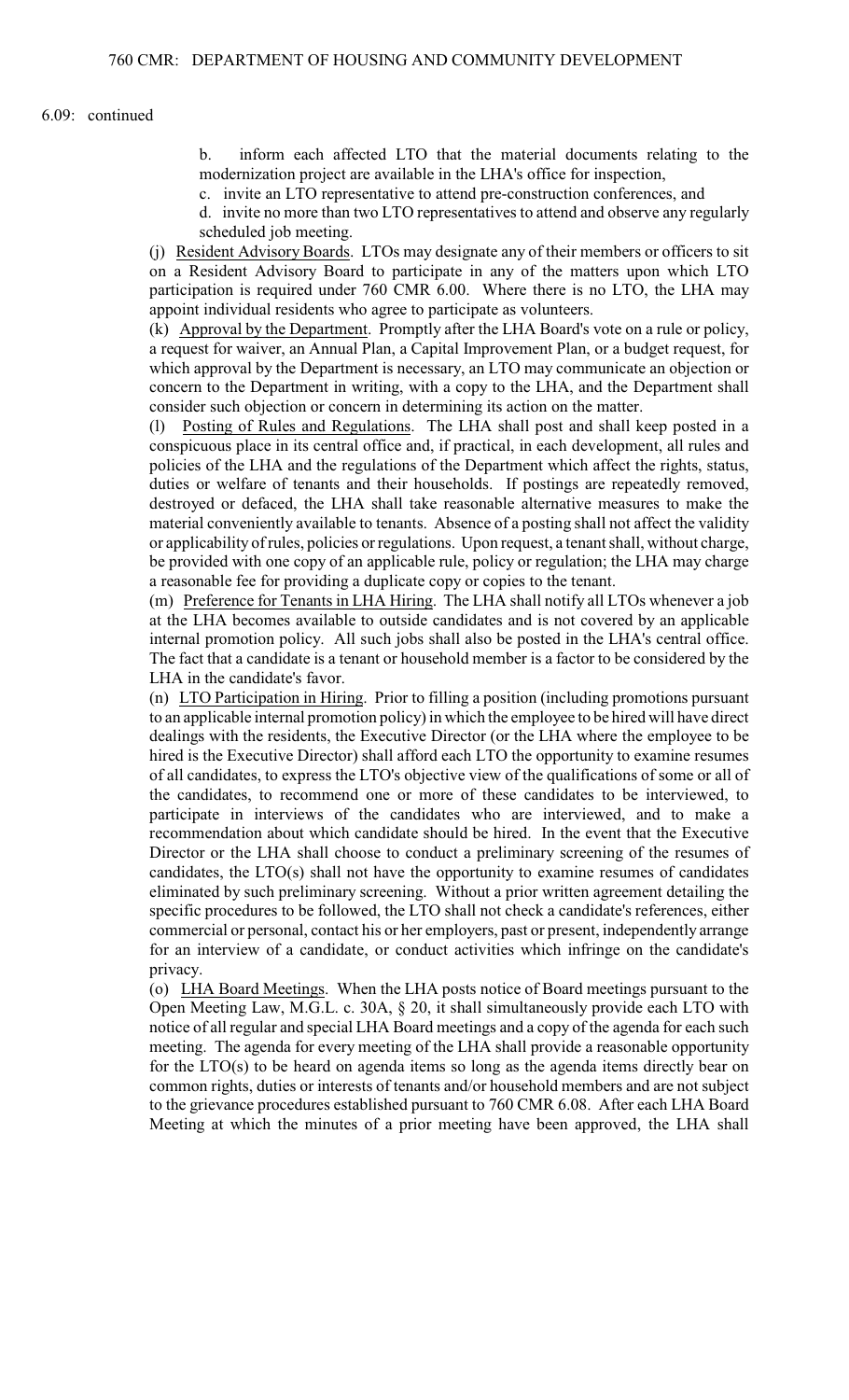promptly provide copies of the approved minutes to the LTO.

## (4) Additional Resident Participation.

(a) Subject Matter. In addition to the opportunity for residents to participate through LTOs, the LHA shall provide all affected residents, whether or not represented by an LTO, with notice and an opportunity to comment on matters generally involving their rights, status, duties or welfare. Such matters shall include, but not be limited to: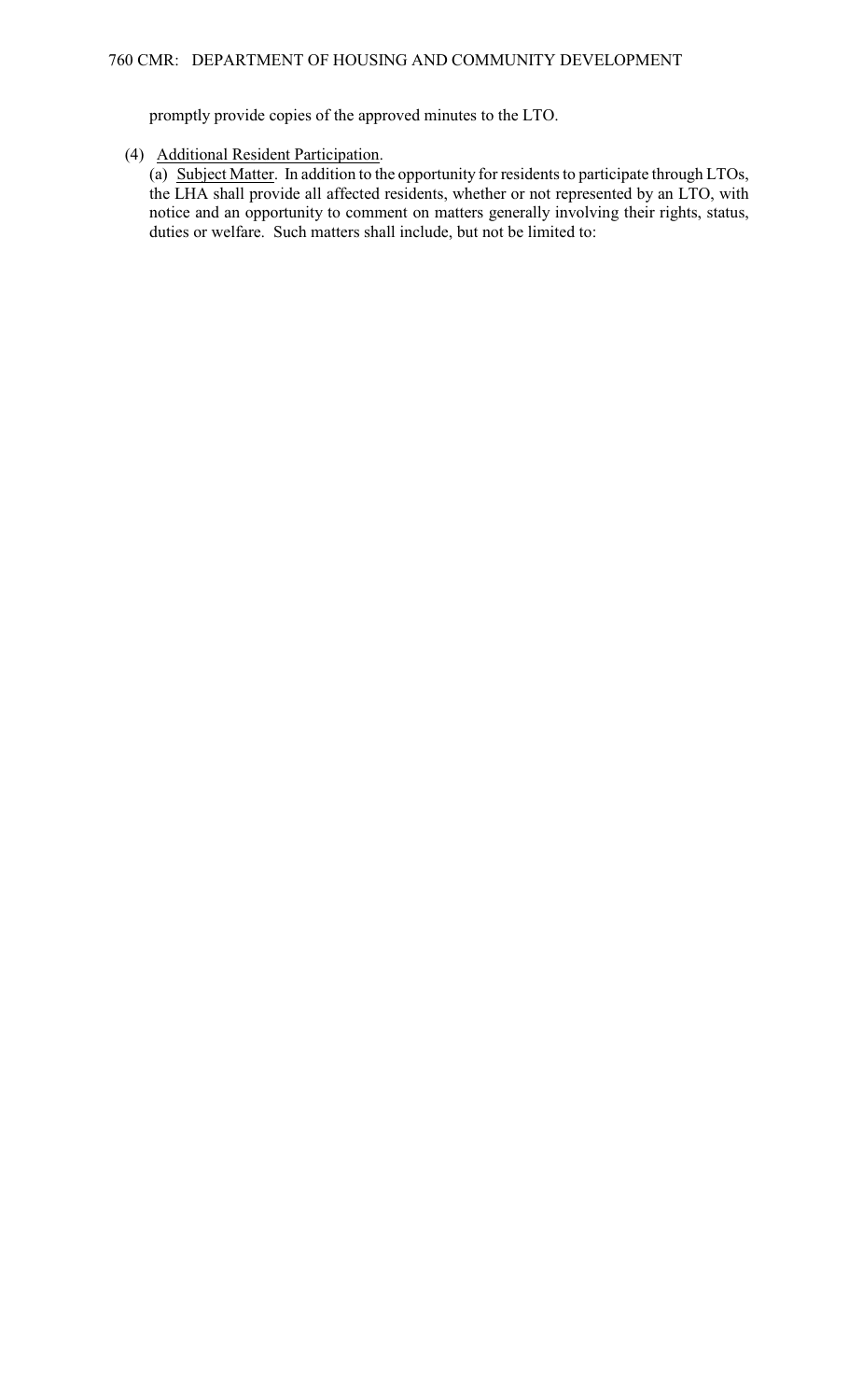6.09: continued

1. the adoption, amendment or repeal of rules or policies regarding the terms of occupancy or use of the development;

2. requests for waivers of regulations;

3. proposed modernization projects undertaken pursuant to 760 CMR 11.00: *Modernization and Development of State-aided Public Housing*; and

4. development of the LHA's Annual Plan in accordance with 760 CMR 4.16: *LHA Annual Plans*.

(b) Notice and Comments. Unless other applicable notice requirements are specified elsewhere in DHCD regulations, notice to residents under 760 CMR 6.09(4) shall be sufficient if given at least seven calendar days before the event and posted on the LHA's website, in prominent locations in development lobbies or community centers or rooms, and in the LHA's office(s). More notice, including notices delivered by mail, flyers or email, is encouraged. The LHA's notices shall inform residents of the items upon which their comments are sought, how to obtain documents that provide details about those items, and how resident comments will be accepted by the LHA. Notice of meetings to accept oral comments from residents will specify the time, date and location of the meetings.

(c) LHA Board Meetings. Residents shall be given notice of all meetings of the LHA Board or substantially equivalent LHA bodies. The agenda for every meeting of the LHA shall provide a reasonable opportunity for residents to be heard on agenda items so long as the agenda items directly bear on common rights, duties or interests of tenants and/or household members and not on grievable matters regarding individual tenants. Matters concerning individual tenants must follow the LHA's Grievance Procedure established pursuant to 760 CMR 6.08.

(d) Resident Preference in Hiring. The LHA shall give notice to residents and to all LTOs whenever a job at the LHA not covered by an applicable internal promotion policy becomes available to outside candidates. All such jobs shall also be posted in the LHA's central office, on the LHA's website, and in each development's community space. The fact that a job candidate is a resident is a factor to be considered by the LHA in the candidate's favor. In the event that two or more candidates are otherwise equally qualified but one is a tenant or household member, that fact shall entitle the candidate to be considered more qualified than any otherwise equally qualified candidate who is not a tenant or a household member. This preference shall not apply if the effect of applying the preference would be to exacerbate a significant underrepresentation of minorities in the LHA's workforce.

(e) Resident Participation Where There Is No LTO. The LHA shall allow resident participation consistent with good business practices on matters directly affecting residents where there is no LTO. Such resident participation shall include, but not be limited to, reasonable participation of residents in modernization projects similar to that afforded LTOs in 760 CMR 6.09(3)(a). To fulfill its obligations under 760 CMR 6.09(4), LHAs shall solicit volunteers to serve as representatives from among interested residents including members of Resident Associations that are not LTOs.

(f) Approval by the Department. Promptly after the Board's vote on a rule or policy, a request for waiver, an Annual Plan, a Capital Improvement Plan, or a budget request, for which approval by the Department is necessary, residents may communicate an objection or concern to the Department in writing, with a copy to the LHA, and the Department shall consider such objection or concern in determining its action on the matter.